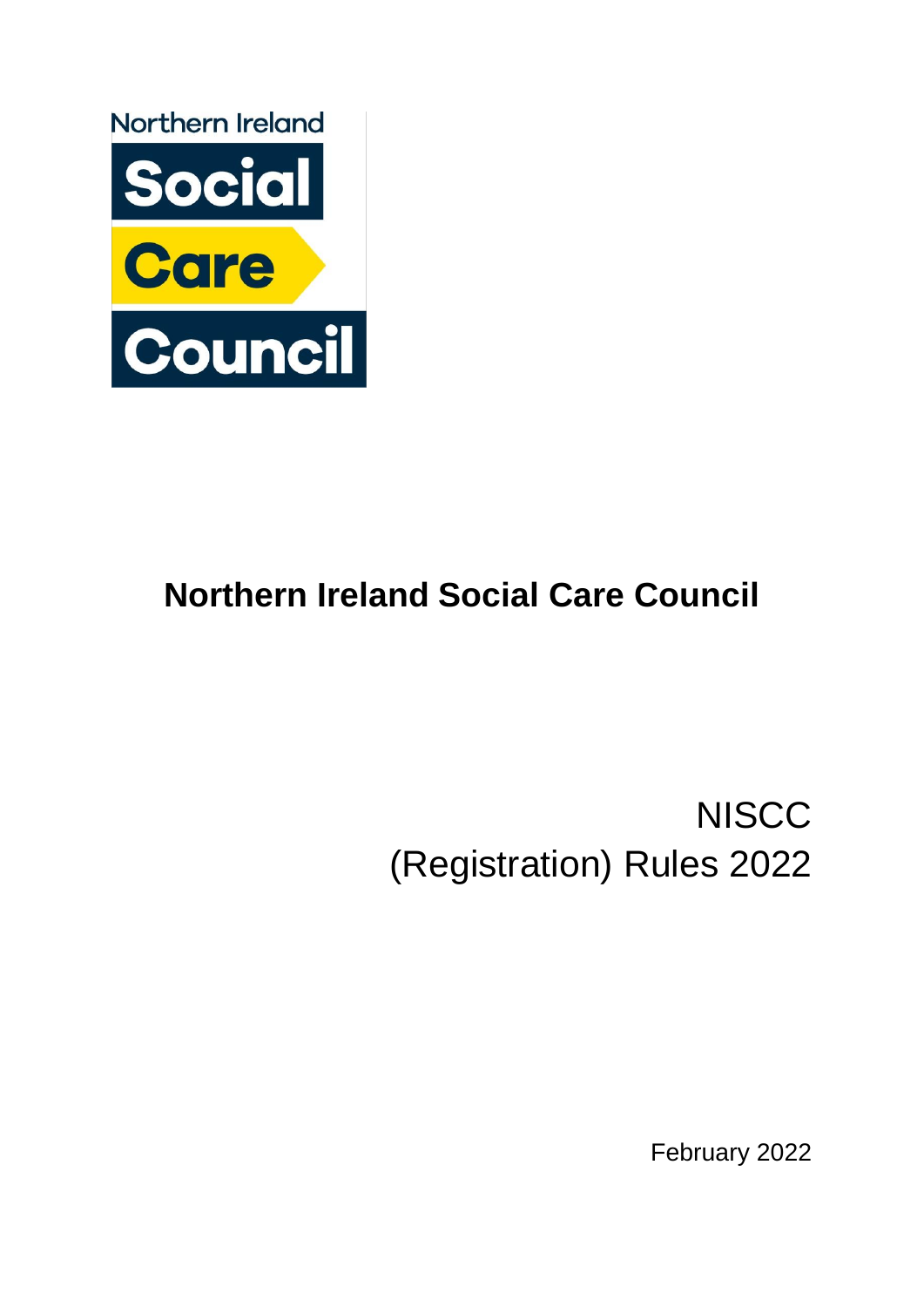Produced by: Northern Ireland Social Care Council 7 th Floor, Millennium House 25 Great Victoria Street Belfast BT2 7AQ

Tel: 028 9536 2600

Web: [www.niscc.info](http://www.niscc.info/) Email: [info@niscc.hscni.net](mailto:info@niscc.hscni.net)

February 2022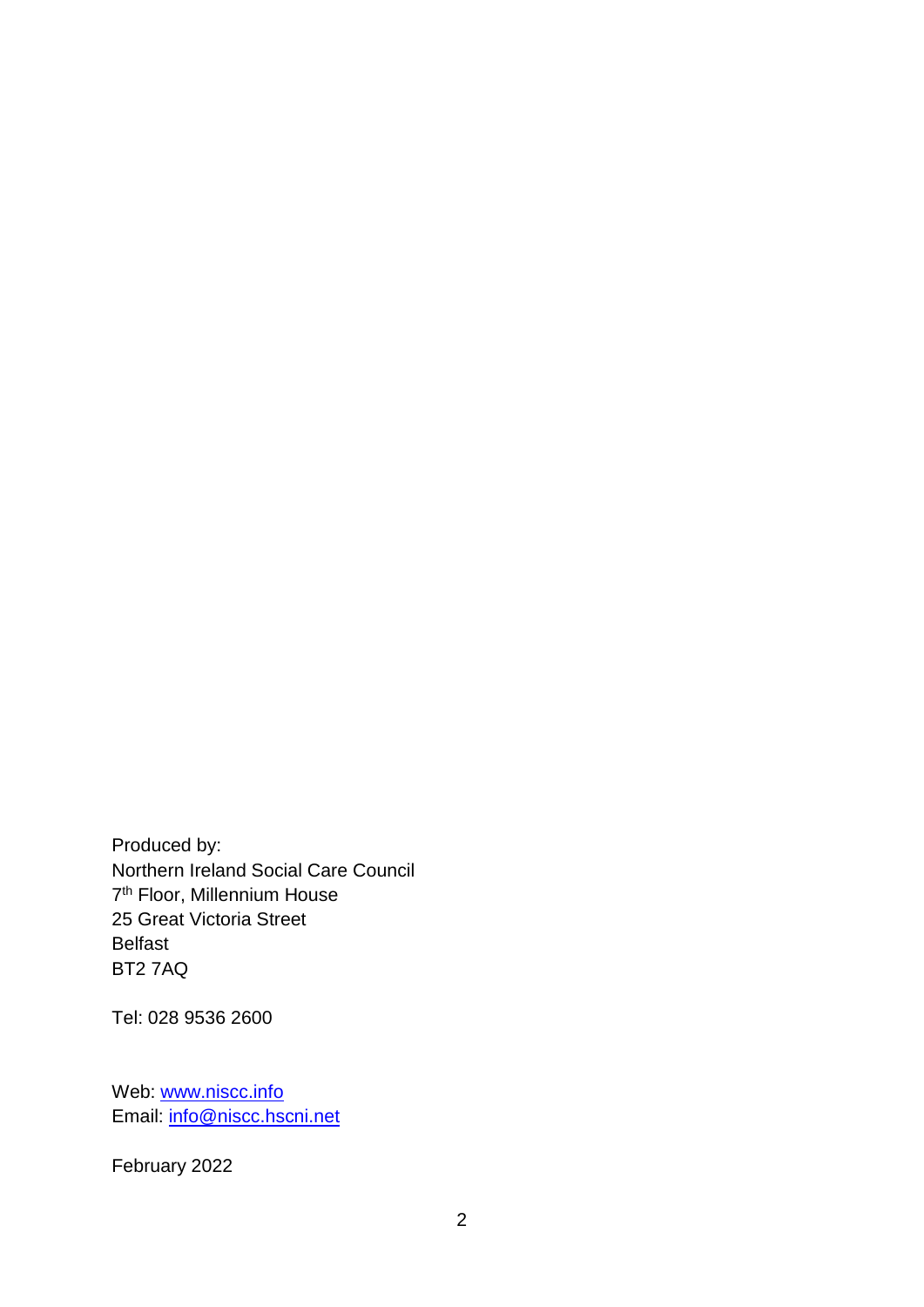# Northern Ireland Social Care Council (Registration) Rules 2022

# **Arrangement of Rules**

| Part I |                                       | Page |
|--------|---------------------------------------|------|
|        | <b>Introduction</b>                   |      |
| 1.     | Citation, commencement and revocation | 6    |
| 2.     | Interpretation                        | 6    |
| 3.     | Service of documents                  | 11   |

## **Part II**

#### **Registration Procedure**

| 4.  | <b>Application for Registration</b>                                  | 12 <sup>°</sup> |
|-----|----------------------------------------------------------------------|-----------------|
| 5.  | <b>Granting of Registration</b>                                      | 15              |
| 6.  | Entry of student names onto Register                                 | 19              |
| 7.  | Duration of registration                                             | 20              |
| 8.  | Application for registration upon completion of degree course        | 21              |
| 9.  | Renewal of registration                                              | 22              |
| 10. | Removal from the Register for non-participation in the degree        | 23              |
|     | course                                                               |                 |
|     | 11. Removal from the Register for other reasons                      | 24              |
|     | 12. Consideration of Application for Registration where Applicant is | 26              |
|     | Listed on a Disclosure and Barring Service List                      |                 |
| 13. | Application for restoration to the Register                          | 27              |
|     | 14. Consideration of repeat applications                             | 28              |

## **Part III**

# **Registration Committee**

| 15. Appointment of Registration Committee   | 29  |
|---------------------------------------------|-----|
| 16. Voting                                  | 29  |
| 17. Reference to the Registration Committee | 29  |
| 18. The Legal Adviser                       | 30. |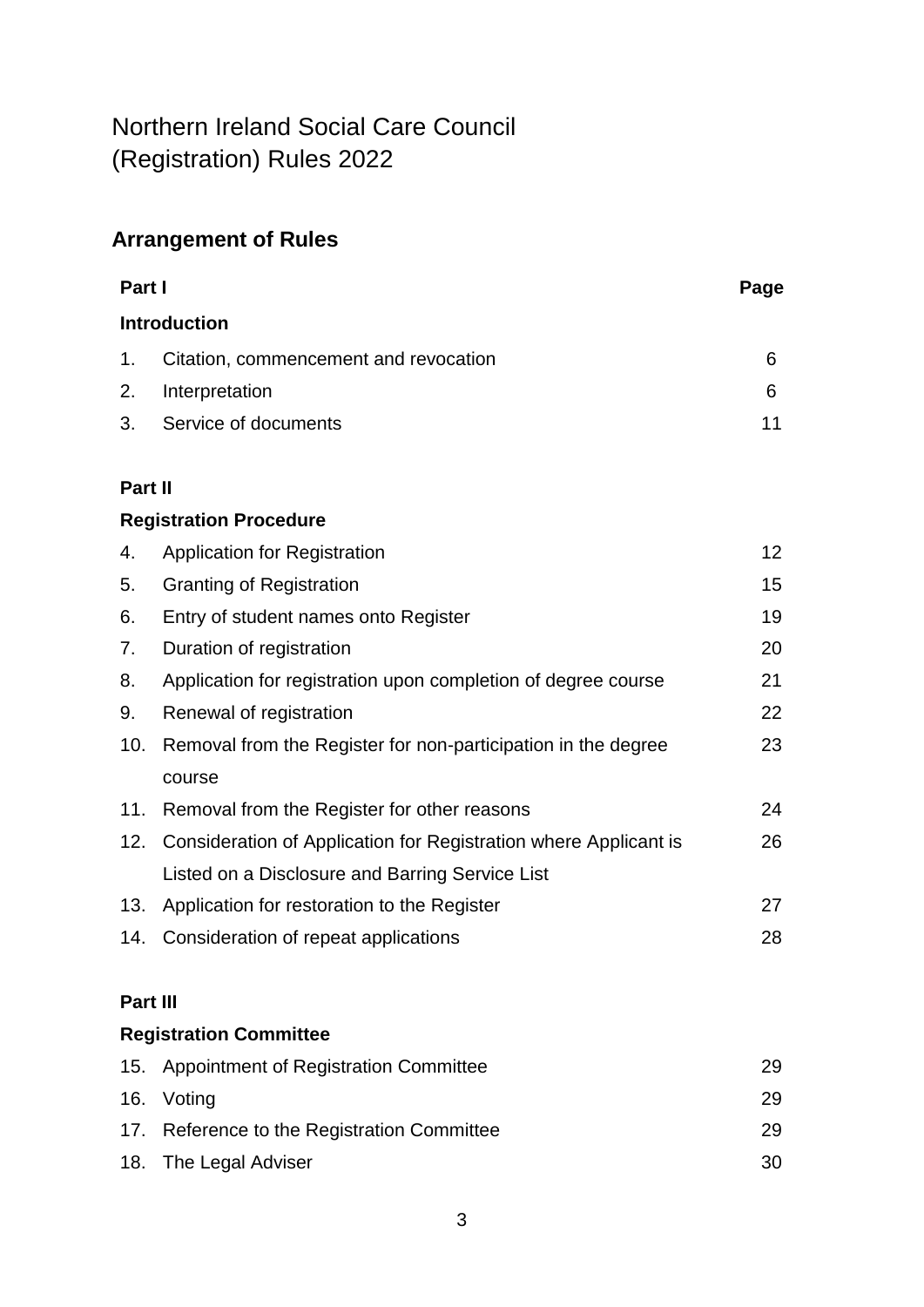| 19. The Medical Adviser                                     | 30 |
|-------------------------------------------------------------|----|
| 20. The Clerk                                               | 31 |
| 21. Evidence to be considered by the Registration Committee | 31 |
| 22. Procedure of the Registration Committee                 | 32 |
| 23. Review process                                          | 36 |
| 24. Resumed consideration of a case                         | 37 |

#### **Part IV**

#### **Fees**

| 25. Application and renewal fee | 39  |
|---------------------------------|-----|
| 26. Annual fee                  | 39  |
| 27. Restoration fee             | 40. |
| 28 Waiver and deferment of fees | 40  |

#### **Part V**

#### **The Register**

| 29. The form of the Register       | 41  |
|------------------------------------|-----|
| 30. The keeping of the Register    | 41  |
| 31. Issue and form of certificates | 42. |

### **Schedules**

| 1. Approved courses for social workers                  | 44 |
|---------------------------------------------------------|----|
| 2. Fees charged by the Council                          | 48 |
| 3. Post registration training and learning requirements | 49 |

### **ANNEX 1**

1. Standing Orders of the Northern Ireland Social Care Council and its Committees - Section B, Paragraph 5 – Regulatory Committees 52

The Northern Ireland Social Care Council, with the consent of the Department of Health<sup>1</sup>, makes the following Rules in exercise of the powers conferred by Sections 4, 5 (2) and (3), 6 (1) to (3), 7, 12 (1) to (2C) and 18 (1) and (2) of the Health and Personal

<sup>1</sup> <sup>1</sup> Formerly the Department of Health, Social Services and Public Safety. Now renamed the Department of Health by s.1(5) of the Departments Act (Northern Ireland) 2016, (2016 c.5 (N.I.)).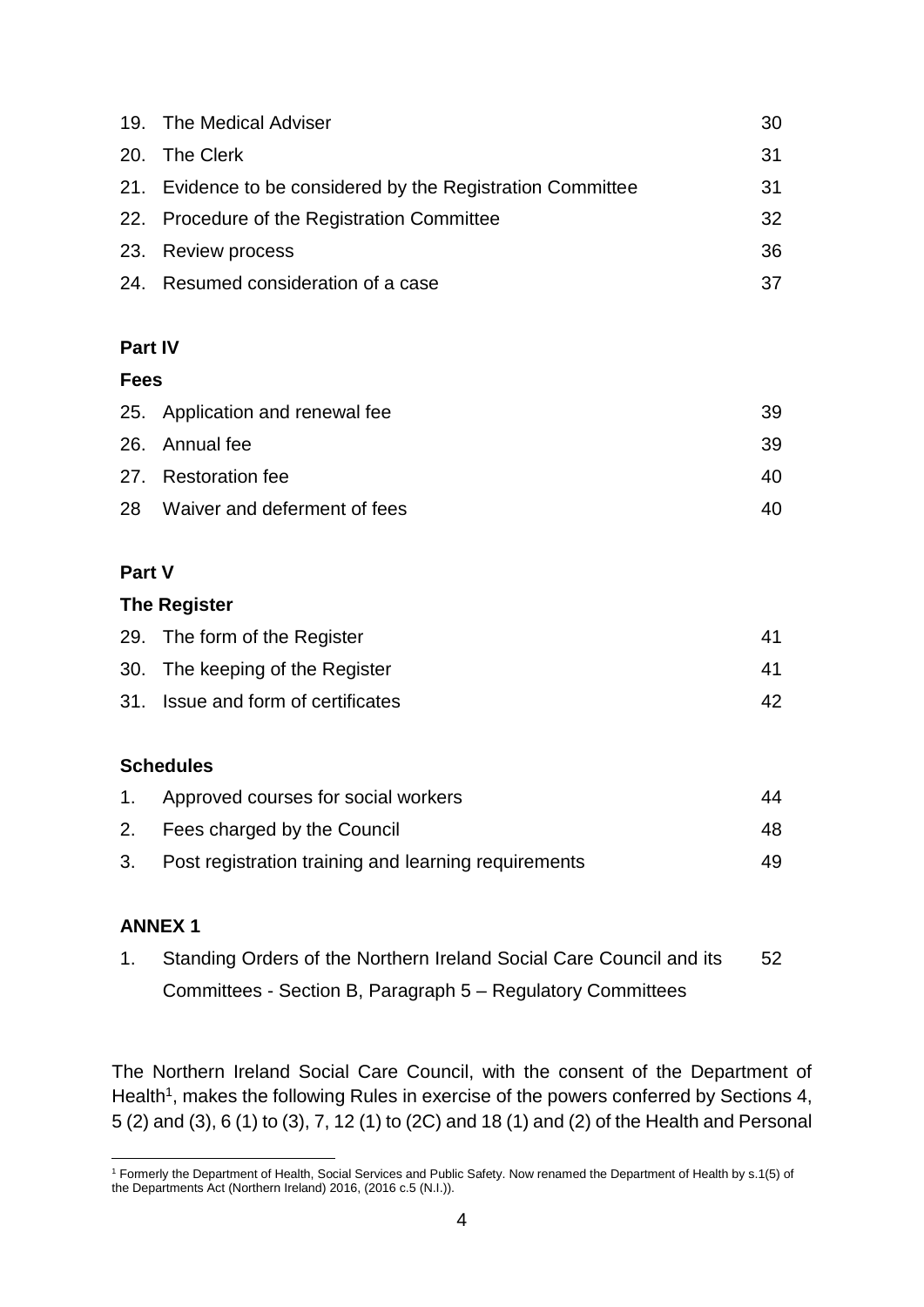Social Services Act (Northern Ireland) 2001<sup>2</sup> and Regulation 8 and 9 of the Northern Ireland Social Care Council (Appointments and Procedure) Regulations (Northern Ireland)  $2001<sup>3</sup>$ .

The Council has consulted those persons required by Section 12 (3) of the Act.

1

 $2$  2001 c.3 (N.I.) as amended by the Health and Personal Social Services (Amendment) Act (Northern Ireland) 2016, (2016 c. 23 (N.I.)

<sup>3</sup> S.R. 2001 No. 313 as amended by S.R. 2002 No.349 and S.R. 2018 No. 123.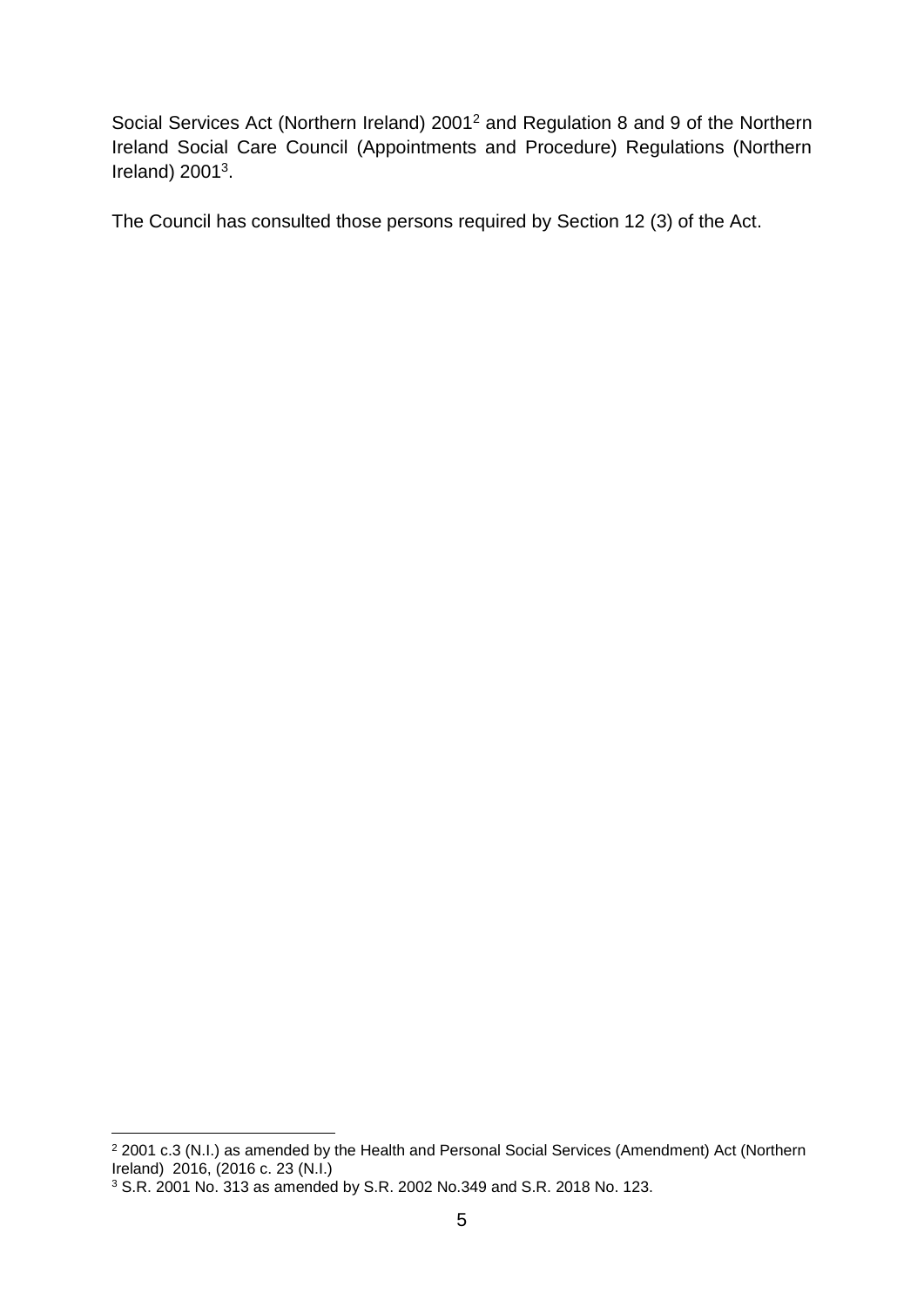#### **Part I**

#### **Introduction**

#### **Citation, commencement and revocation**

- **1.** (1) These Rules may be cited as the Northern Ireland Social Care Council (Registration) Rules 2022 and shall come into operation on 04 February 2022.
	- (2) The Northern Ireland Social Care Council (Registration) Rules July 2017 are revoked.

#### **Interpretation**

**2.** (1) In these Rules -

**"Access NI"** is a branch of the Department of Justice, and provides a criminal history disclosure service in Northern Ireland;

**"the Act"** means the Health and Personal Social Services Act (Northern Ireland) 2001 (as amended);

**"applicant"** means a person applying for registration to the register as a social worker or a social care worker, or a person applying for renewal of such registration;

**"approved course"** means a course for persons wishing to become social workers, approved by the Council and specified in SCHEDULE 1;

**"annual fee date"** is the date on which a registrant must pay their fee each year to maintain registration on the Social Care Register;

**"bank authority"** means any form of authority which a person may give to a bank including a letter of authority, banker's order, standing order or variable direct debit to pay to the Council any fees on the date on which such fees are due;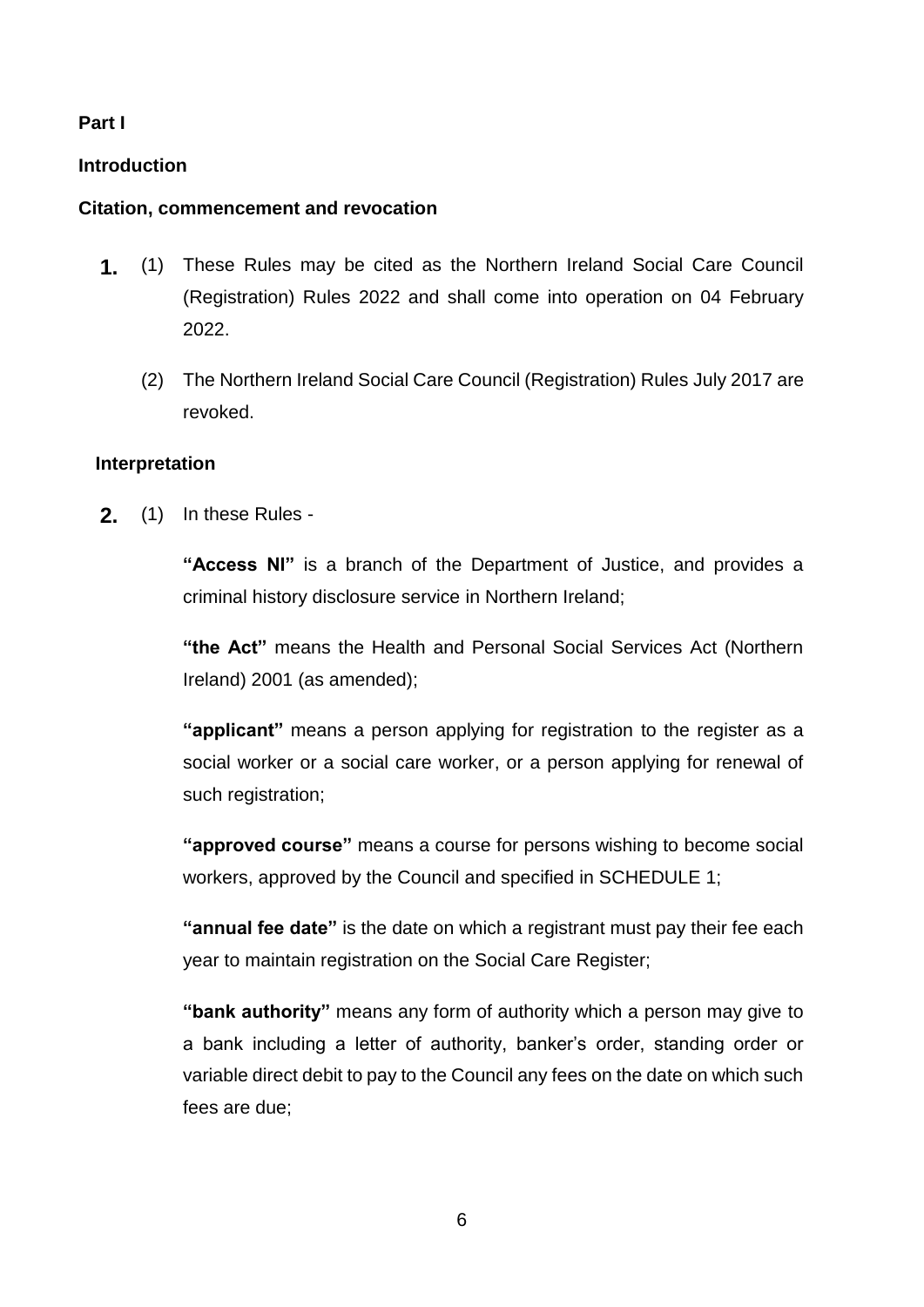**"Care Council"** means Social Care Wales, Social Work England or the Scottish Social Services Council;

**"Care Tribunal"** means the statutory body established under the Health and Personal Social Services (Quality, Improvement and Regulation) (Northern Ireland) Order 2003<sup>4</sup>;

**"compensatory measure"** means a period of supervised practice, academic training, or a test of competence intended to make up for the shortfalls that have been identified in the applicant's social work qualification;

**"Council"** means the Northern Ireland Social Care Council;

**"degree course"** means a course of education and training in social work at honours level, approved by the Council in accordance with the Northern Ireland Social Care Council Rules for the Approval of the Degree in Social Work (January 2012)<sup>5</sup>;

**"employer"** means an employer of a registrant or applicant for registration;

**"employment"** means employed in a social work or social care role;

**"entry"** means the particulars entered onto the Register as specified in Rule 29;

**"exceptional circumstances"** may include circumstances where the registrant is unable to complete the stated requirement in the relevant rule due to circumstances beyond the registrant's control;

**"Fitness to Practise Committee"** means the Committee of that name constituted in accordance with the Council's Fitness to Practise Rules;<sup>6</sup>

**"Impaired fitness to practise"** and **"impairment"** refer to circumstances as set out in Rule 4 of the Council's Fitness to Practise Rules, which call into

<sup>1</sup> <sup>4</sup> 2003 No.431 (N.I.9)

<sup>5</sup> <https://learningzone.niscc.info/storage/adapt/6126682248845/course/en/assets/5f3419b568d1e567d73b3d2f.pdf>

<sup>&</sup>lt;sup>6</sup> NISCC Fitness to Practise Rules can be found on the website – www.niscc.info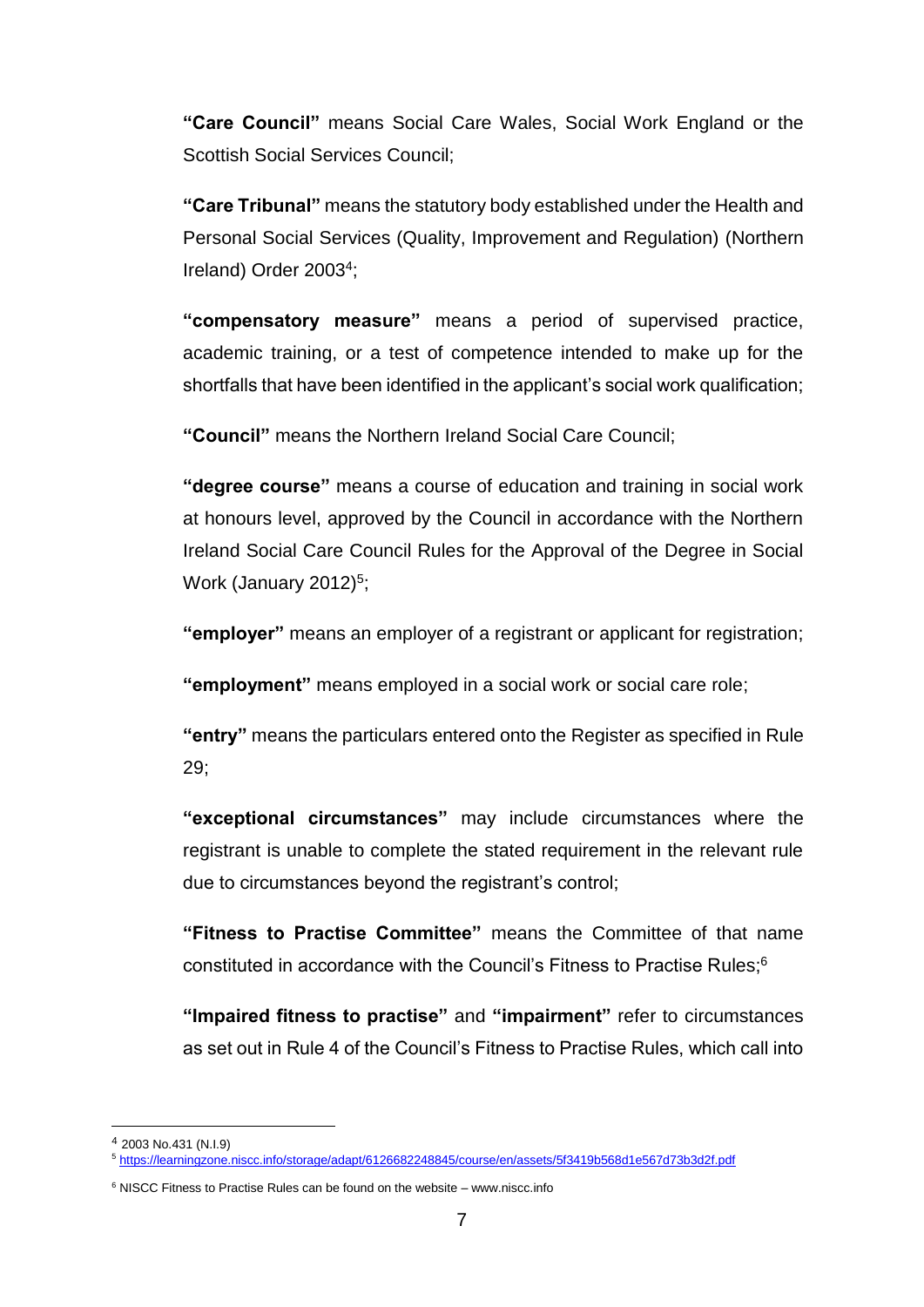question the suitability of a Registrant to remain on the Register without restriction or to be registered at all;

**"Interim Conditions of Practice Order"** means an Order made, in accordance with the Council's Fitness to Practise Rules, by the Council's Preliminary Proceedings Committee, imposing conditions on a Registrant's registration with which the Registrant must comply;

**"Interim Order"** means an Interim Conditions of Practice Order or an Interim Suspension Order;

**"Interim Suspension Order"** means an Order made, in accordance with the Council's Fitness to Practise Rules, by the Council's Preliminary Proceedings Committee for suspension of the registrant's registration with which the Registrant must comply;

**"lapsed"** in relation to a registrant means a person who is not permitted to practise due to one of the reasons set out in Rule 11 (3), but remains on the Register for the purpose of investigation into alleged impaired fitness to practise;

**"lay person"** means a person who is not, and has not within 5 years of an appointment to the Registration Committee, been –

- (a) a social worker or social care worker; or
- (b) involved in the training, education, appointment, employment, supply, supervision, monitoring or representation of social workers or social care workers.

**"Legal Adviser"** means a barrister or a solicitor qualified to practise in Northern Ireland, with significant and suitable experience, appointed by the Council, who carries out the functions set out in Rule 18;

**"management position"** means a manager of a residential care home, a children's home, a day care setting, a domiciliary care agency, or a residential family centre;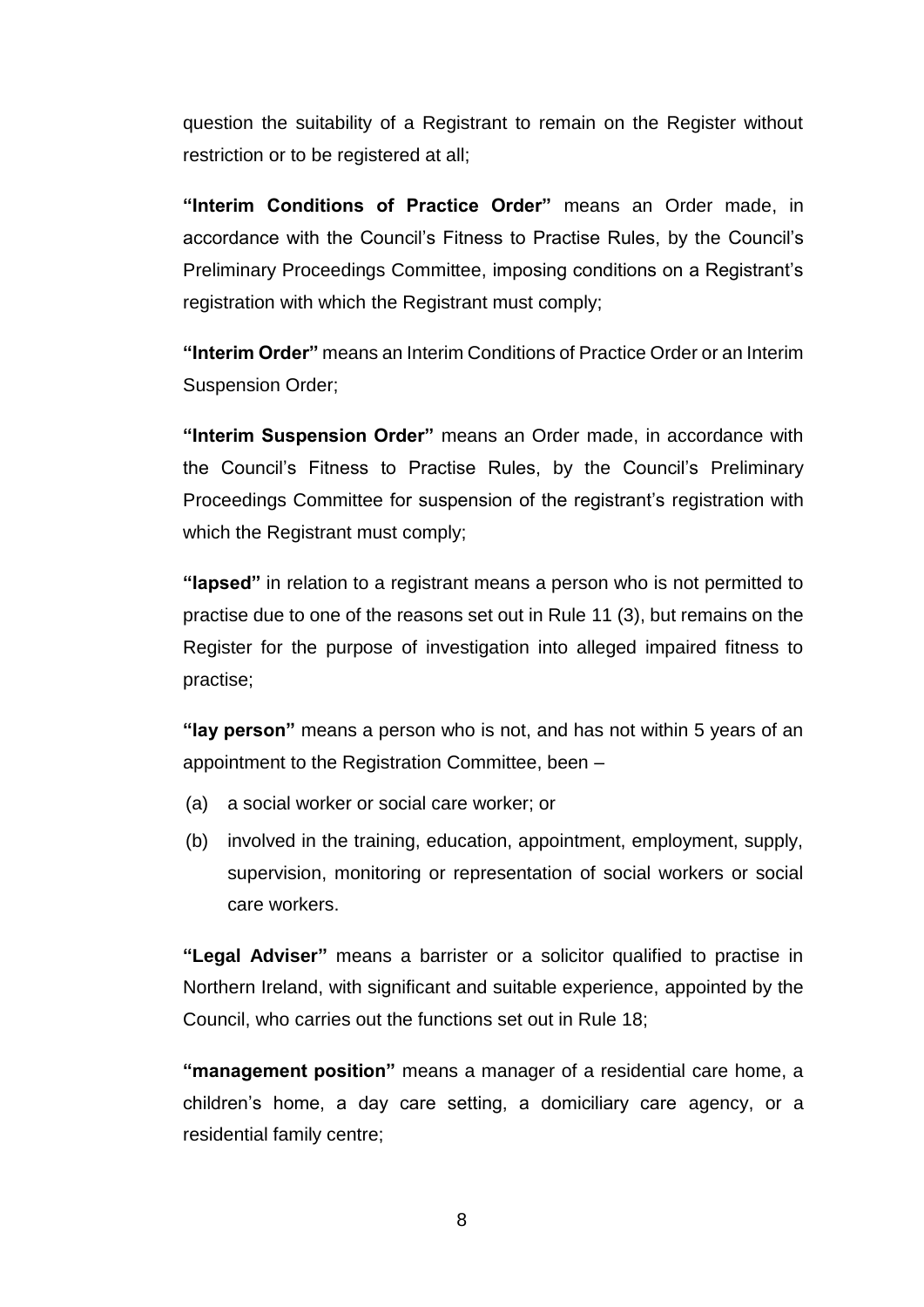**"Medical Adviser"** means a fully registered person within the meaning given in section 55 of the Medical Act 1983<sup>7</sup> appointed by the Council who carries out the functions set out in Rule 19;

**"Officer of the Council"** means a person employed by the Council;

**"Online Portal"** is the electronic means by which an application for registration may be submitted;

**"Parties"** means the Council and the applicant (or their representatives) at the Registration Committee proceedings;

**"period of assessed employment"** means a period of employment for one year required by the Council;

**"Preliminary Proceedings Committee"** means the Committee of that name constituted in accordance with the Council's Fitness to Practise Rules;

**"Register"** means the Register maintained by the Council under Section 3 of the Act;

**"registrant"** means a person registered in the Register;

**"Registration Committee"** means the Committee of that name appointed under Regulation 8 (1) of the Northern Ireland Social Care Council (Appointments and Procedure) Regulations (NI) 2001<sup>8</sup> ;

**"Relevant Regulatory body"** means a body in the United Kingdom or elsewhere that has responsibility for the regulation, audit, inspection, licensing or review of social care, health or education provision, or the regulation or licensing of a social care, health or teaching profession and is listed in the Council's Approved Regulatory Bodies Policy<sup>9</sup>;

1

<sup>7</sup> 1983 c. 54

<sup>&</sup>lt;sup>8</sup> S.R. 2001 No. 313 (for constitution, membership and quorum, see Section B, Paragraph 5 of the Standing Orders of the Northern Ireland Social Care Council and its Committees at [www.niscc.info](http://www.niscc.info/)

<sup>9</sup> The Council's Approved Regulatory Bodies Policy can be found on the website – www.niscc.info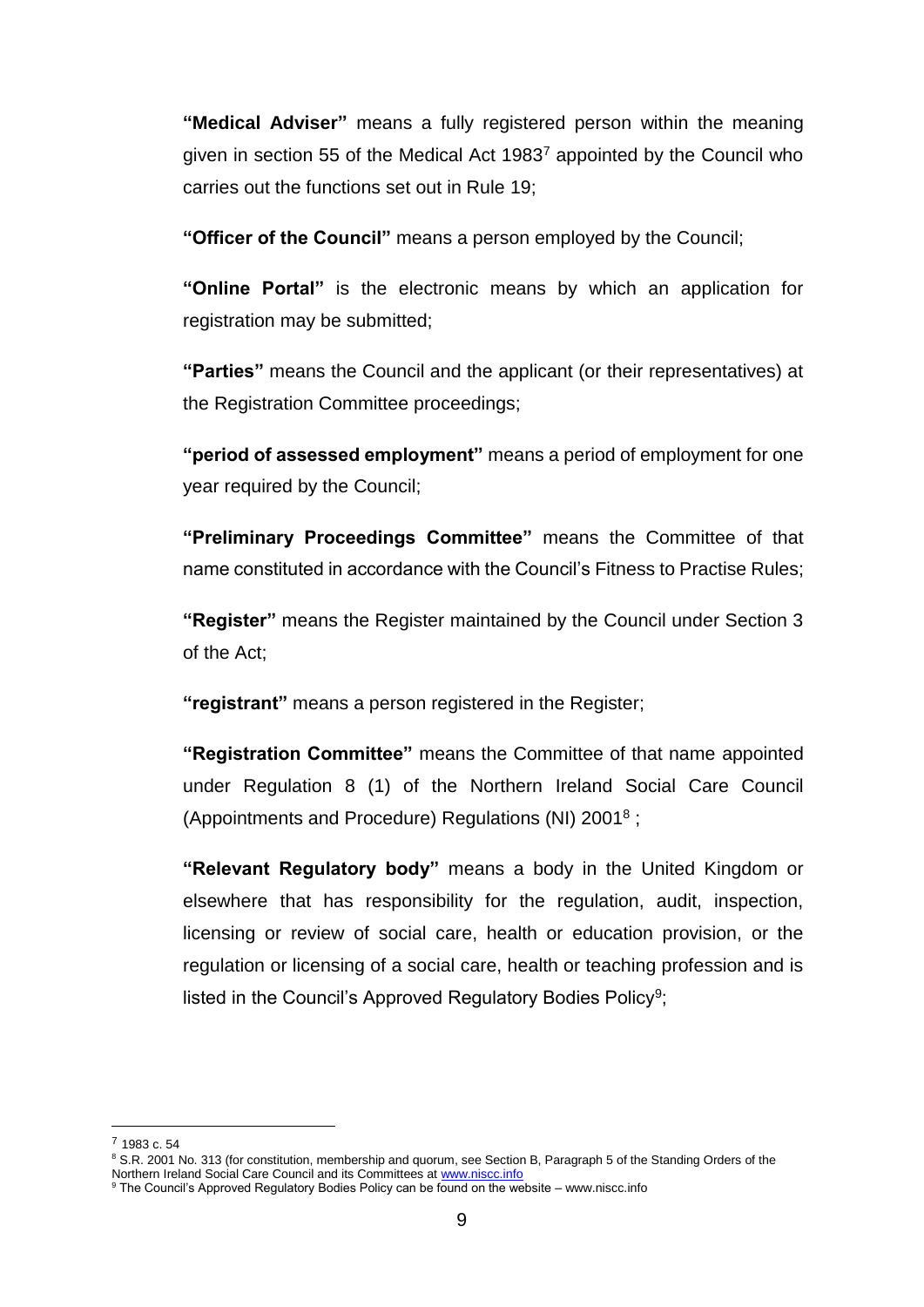**"Removal by Agreement"** means removal from the Register in accordance with Rule 14 of the Council's Fitness to Practise Rules;

**"Removal Order"** means an Order made, in accordance with the Council's Fitness to Practise Rules, by the Fitness to Practise Committee for the removal of the Registrant's registration;

**"Standards of Conduct and Practice"** are the standards of conduct and practice expected of social workers and social care workers published by the Council under Section 9 (1) of the Act<sup>10</sup>;

**"student"** means an applicant or registrant who has been admitted by, or has accepted an offer from, a university to participate in a degree course, or who is participating in such a course;

**"Suspension Order"** means an Order made, in accordance with the Council's Fitness to Practise Rules, by the Council's Fitness to Practise Committee, for the suspension of the registrant's registration;

**"Warning"** means an Order made, in accordance with the Council's Fitness to Practise Rules, by the Council or the Council's Fitness to Practise Committee, resulting in an entry in the Register for a period of up to five years and which may be taken into account in any future Council proceedings.

- (2) In these Rules, any reference to the date on which the annual fee is due is a reference to -
	- (a) the anniversary of the date on which the entry was first made in the Register and on that date in every subsequent year, and if the entry was first made on 29 February it shall be treated as having been made on 1 March;
	- (b) where an entry in the Register has been removed and is subsequently restored, the anniversary of the date on which restoration was made

1

<sup>10</sup> The Standards of Conduct and Practice can be found on the website – www.niscc.info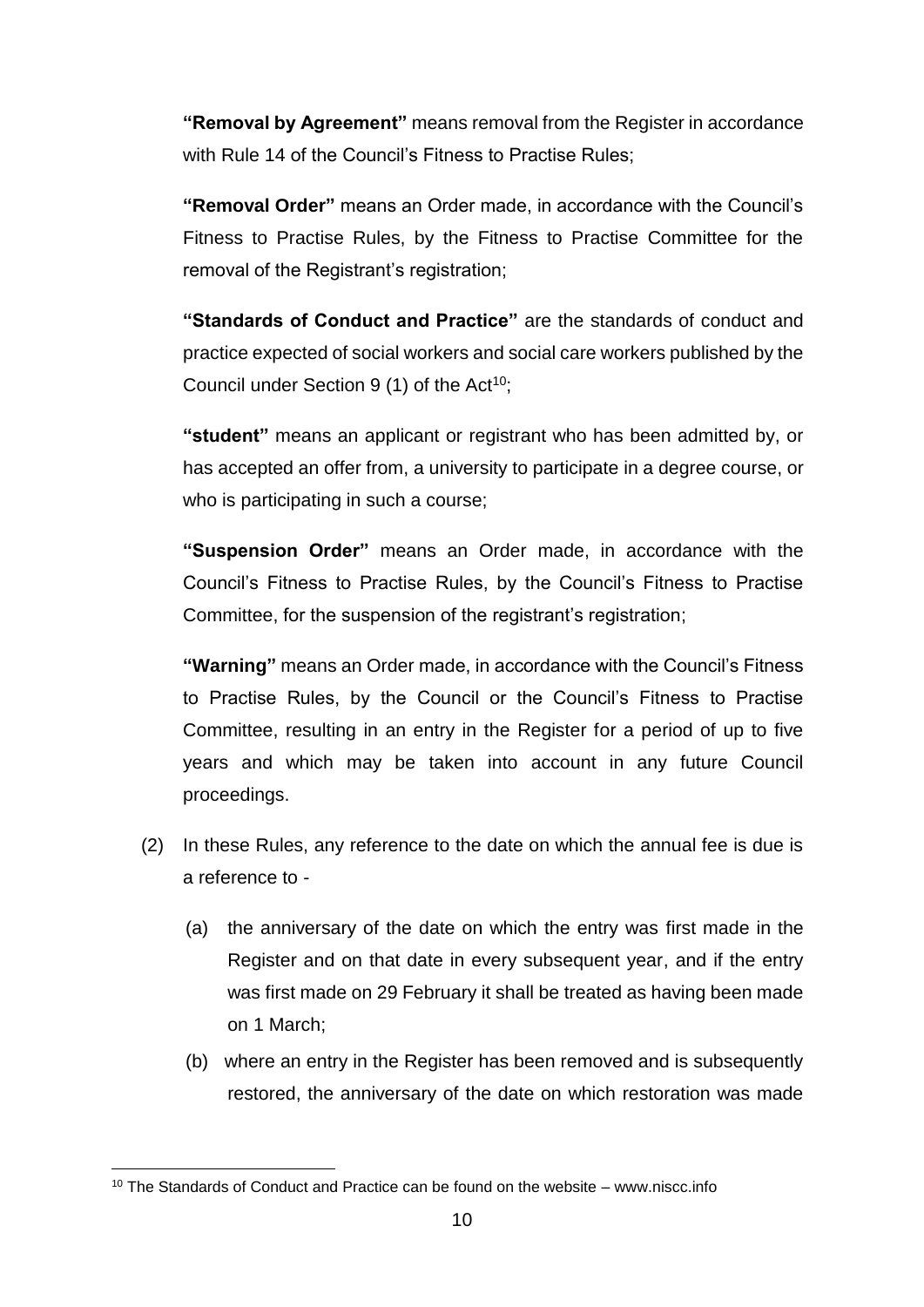and on that date in every subsequent year, and if restoration was made on 29 February it shall be treated as having been made on 1 March;

other than in exceptional circumstances as deemed by the Council.

#### **Service of documents**

- **3.** (1) In these Rules unless the context otherwise specifies, any reference to the sending of a Notice or other document to any person is a reference to it being sent:
	- (a) in the case of the Council, its committees or the Committee Clerk, to the offices of the Council;
	- (b) in the case of an Applicant or Registrant, to the Applicant or Registrant's home or electronic address, as appropriate, as it appears on the Register or, if the last known address differs from the address in the Register, the Applicant or Registrant's last known address; and
	- (c) in all other cases, to the last known address of that person.
	- (2) Any reference to the sending of a Notice to an Applicant or Registrant is a reference to it being sent by:
		- (a) registered post or by a postal service in which delivery is recorded, or
		- (b) by electronic mail to the electronic e-mail address notified by the Applicant or Registrant as the address for communications in accordance with Rule 4 (2) (g).

Any such communication shall be treated as having been served on the day after it was posted or electronically mailed, as the case may be.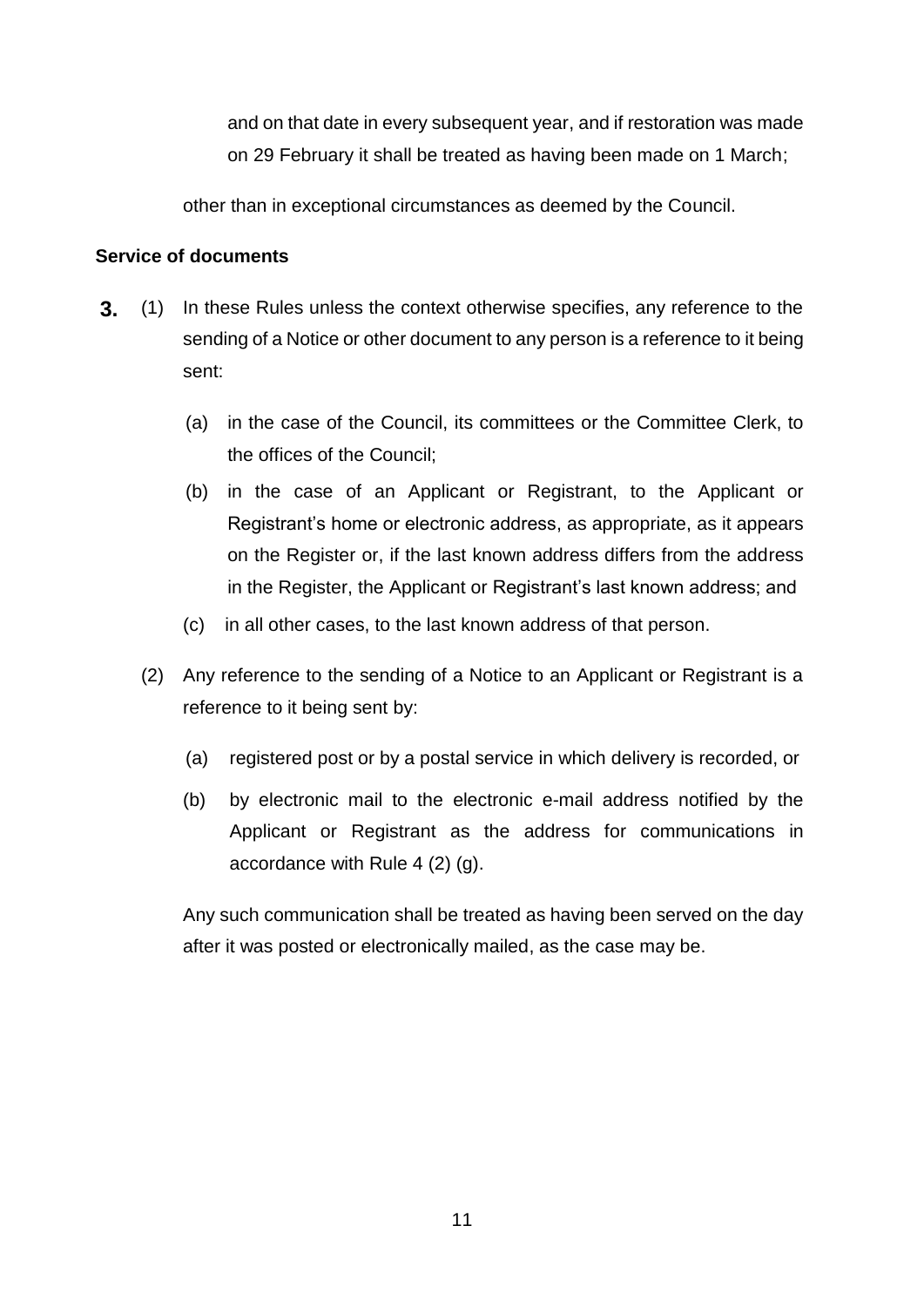#### **Part II**

1

#### **Registration Procedure**

#### **Application for Registration**

- **4.** (1) An application for registration shall specify each part of the Register in which registration is sought and shall be submitted to the Council through the Council's Online Portal, other than in exceptional circumstances.
	- (2) Any application under Paragraph (1) shall include the following information:
		- (a) the applicant's personal details, including full name (and previous name if any), title, date of birth, nationality, gender identity, personal contact telephone number, National Insurance number, home address and registration number, if registered with a Care Council;
		- (b) details of any criminal convictions or formal cautions issued by the Police in any part of the United Kingdom or any other country which are not subject to protected disclosure in accordance with the Rehabilitation of Offenders (Exceptions) Order (Northern Ireland) 1979<sup>11</sup>, any binding over or fixed penalties (other than minor motoring offences), and any charges pending);
		- (c) the applicant's professional details, including the name of Awarding Body and the qualification gained (if a social worker);
		- (d) in the case of a social worker, the name and address of the applicant's current employer (if any);
		- (e) in the case of a social care worker, the name and address of the applicant's current employer;
		- (f) in the case of a student, the name of the university which is providing, or is to provide, the degree course;

<sup>11</sup> S.R. 1979 No. 195 as amended by S.R. 1987 No. 393, S.R. 2001 No. 248, S.R. 2001 No. 400, S.R.2003 No. 355, S.R. 2006 No. 425, S.R. 2009 No. 173, S.R. 2009 No. 303, S.R 2012 No. 318 and S.R.2014 No. 27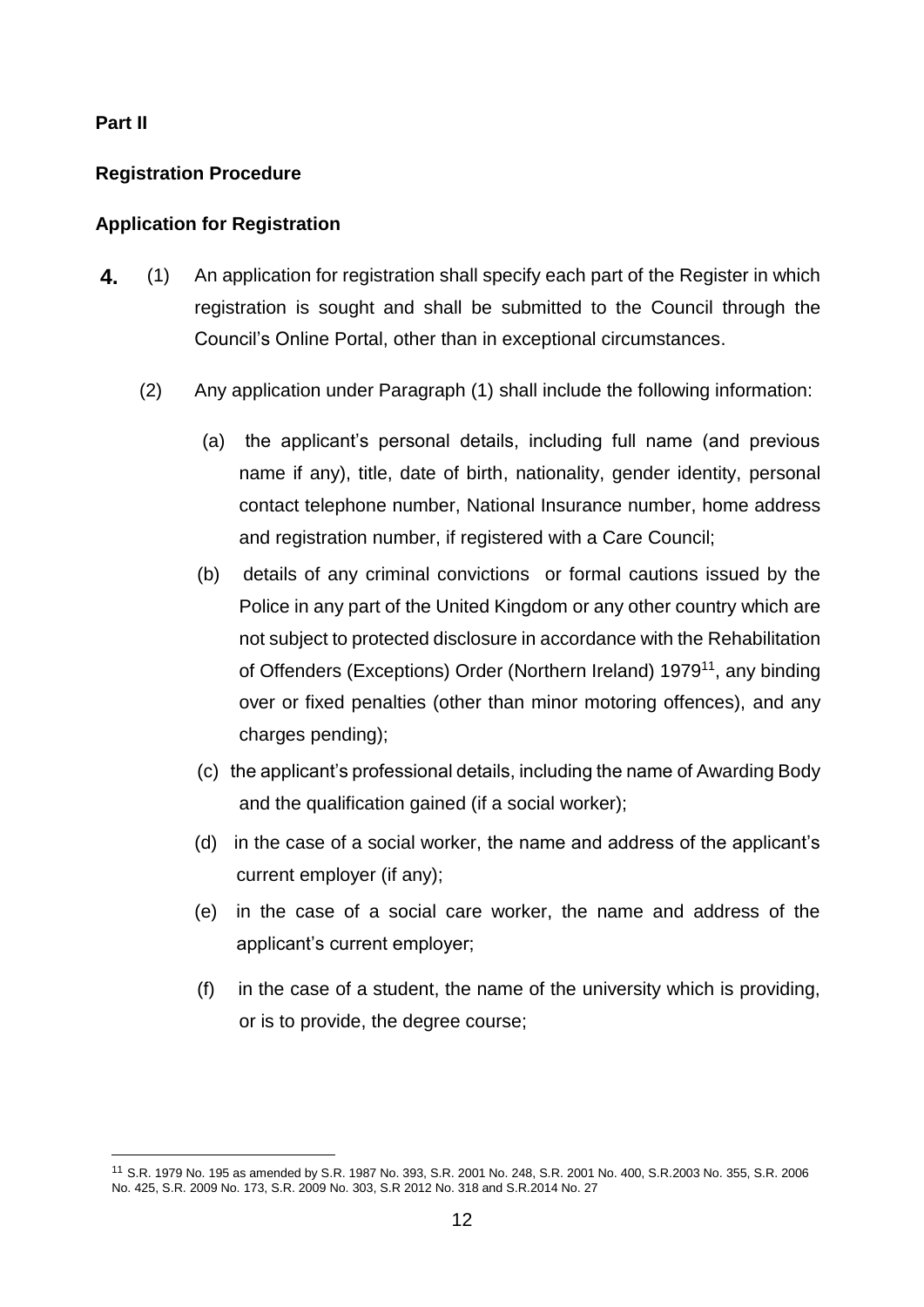- (g) an electronic e-mail address, which will be the address to which the applicant consents that communications from the Council and its Committees may be sent;
- (h) evidence of identity which can be verified by the Council; and
- (i) such other information as the Council may reasonably require.
- (3) The application form shall
	- (a) contain a warning to the applicant –
	- (i) about the consequence (including removal from the Register) of providing false or misleading information; and
	- (ii) that failure to inform the Council of any material changes in the information provided as soon as reasonably practicable (including, where the applicant is a student, a change of degree course or nonparticipation in the degree course) may be considered misconduct by the Council; and
	- (iii) that upon registration with the Council, all applicants (including students) must comply with the Standards of Conduct and Practice and may be subject to proceedings under the Council's Fitness to Practise Rules for any breach of the Standards.
	- (b) be verified and endorsed
		- (i) where the applicant is a social worker or social care worker in employment, by an employer;
		- (ii) where the applicant is a social worker who is self-employed or not in employment, by such person as the Council may determine;
	- (c) be electronically submitted through the Council's Online Portal.
- (4) The applicant shall provide in connection with the application, on the form approved for that purpose by the Council:
	- (a) evidence as to the applicant's  $-$ 
		- (i) good character, as it relates to the applicant's fitness to practise the work expected of persons registered in that part of the Register in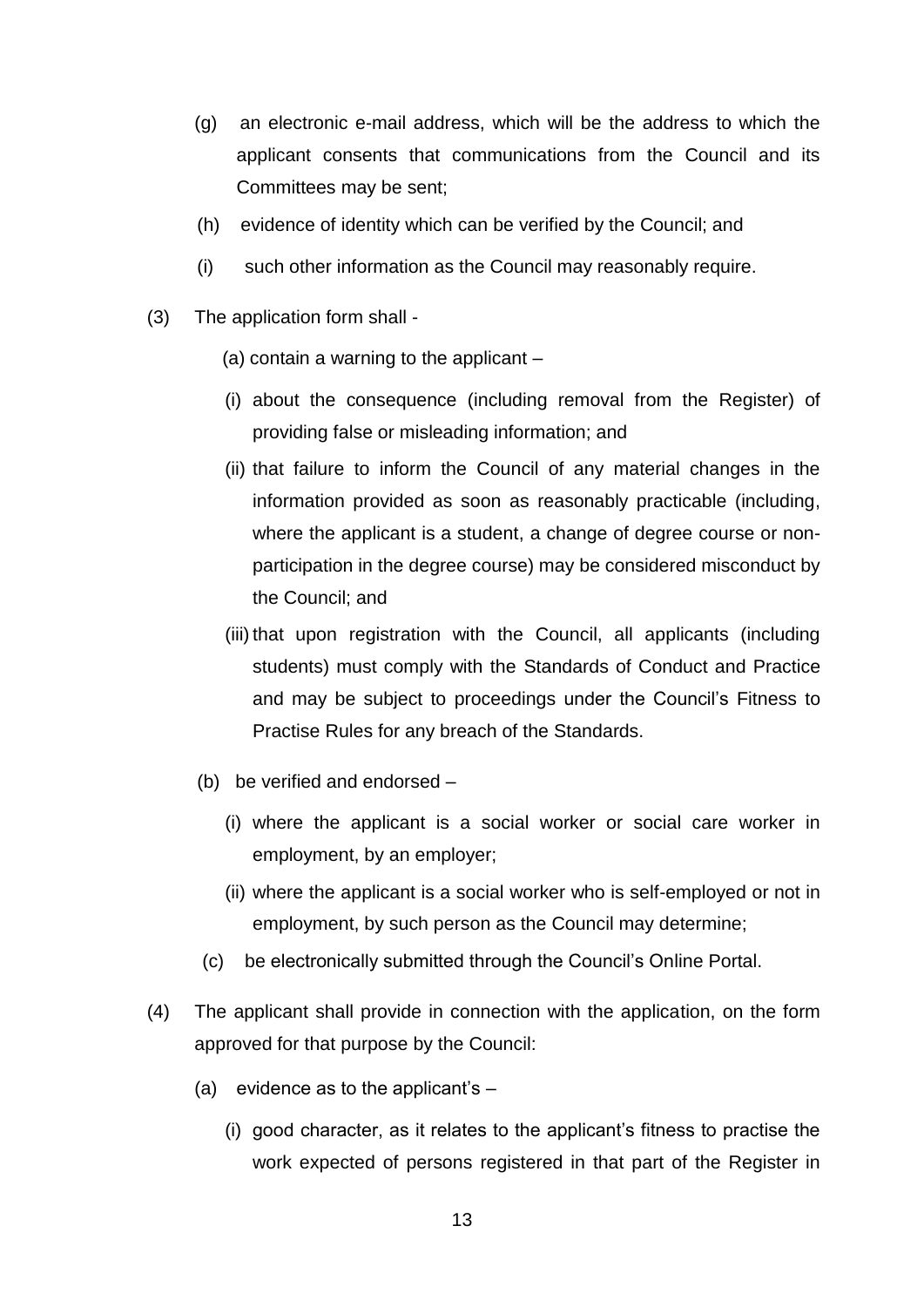which registration is sought (including endorsements from an employer; or, where the applicant is a self-employed social worker or a social worker not in employment, an employer or other person acceptable to the Council as being fit to provide such an endorsement);

- (ii) good conduct;
- (iii) physical and mental fitness to practise the work expected of persons registered in that part of the Register in which registration is sought; and
- (iv) competence.
- (b) in the case of an application for registration as a social worker, evidence as to –
	- (i) the applicant's qualifications, in accordance with the provisions of Rule 5 (1) (c) or (2);
	- (ii) name of the body that awarded such qualifications;
	- (iii) date of award of such qualifications;
	- (iv) name of university for the purpose of obtaining the qualifications;
	- (v) dates attended at such university;
	- (vi) name in which the qualifications are held.
- (c) a statement that the applicant has read and understood the Standards of Conduct and Practice and an undertaking to abide by the Standards, in both cases on a form approved for the purpose by the Council;
- (d) if requested by the Council, the applicant shall provide a copy of an enhanced disclosure certificate from Access NI;
- (e) in the case of an application for registration as a social care worker, a signed endorsement from an employer accepted by the Council, including a commitment to provide induction appropriate to the post.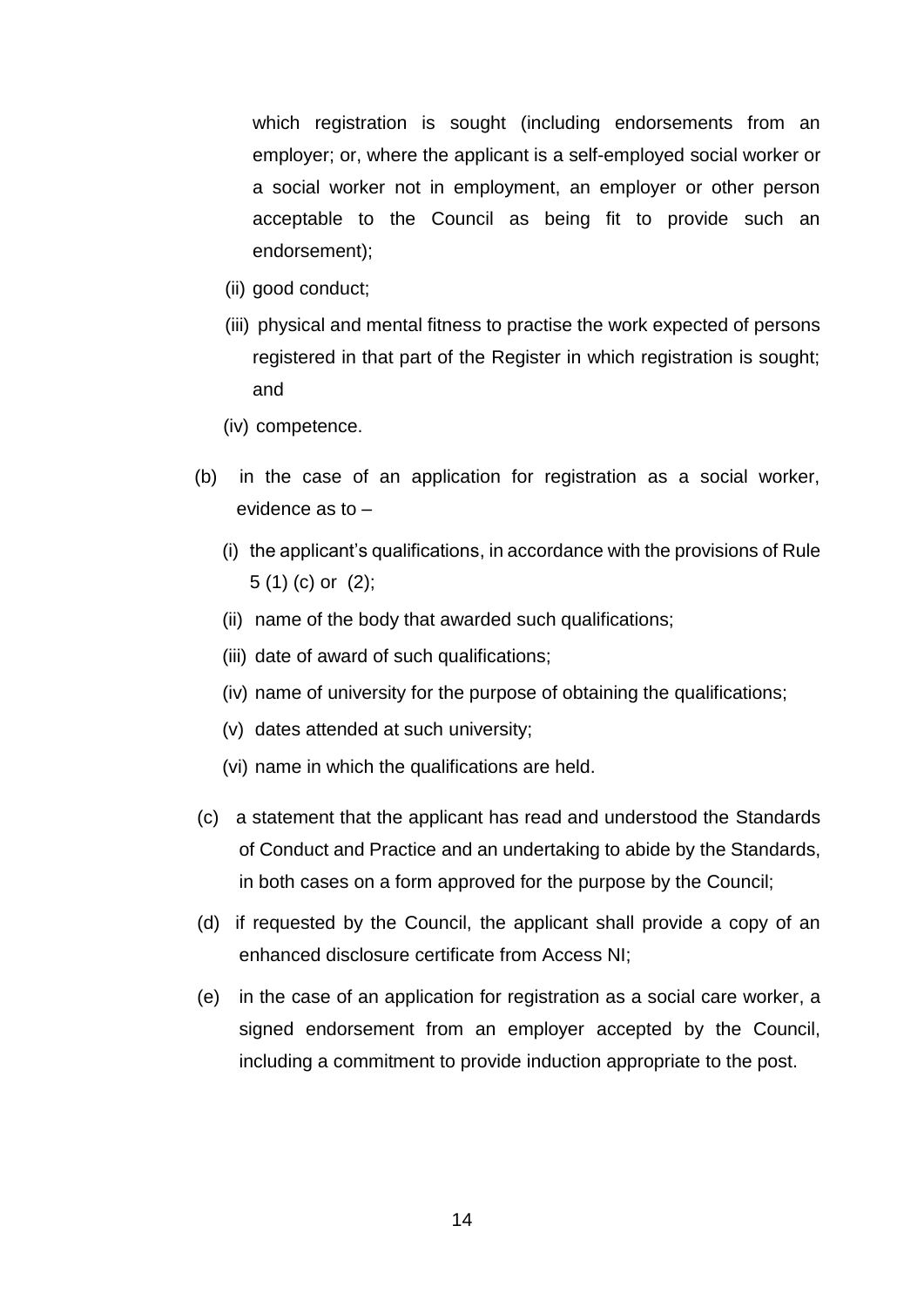- (5) Where the applicant is a student, his identity shall be verified by a member of staff, accepted by the Council, from the university at which the applicant is participating or will participate in the degree course.
- (6) The Council may, for the purposes of determining the application, seek information additional to that provided by the applicant from both the applicant and any other person or source, and the applicant shall have the opportunity to comment on any additional information received.
- (7) Where an applicant has more than one social care employer, the Council may require that applicant to provide a second endorsement.
- (8) Where the Council has sought additional information from the applicant for the purpose of determining whether a submitted application for registration should be granted and the Council has not received the information within 28 days of it being sought, the Council may end the application.
- (9) Where an applicant commences an application through the Council's Online Portal, and that application is not completed and submitted within 30 days, the application will no longer be available for submission.

#### **Granting of Registration**

- **5.** (1) The Council shall not grant an application for registration, or renewal of registration, either unconditionally or subject to conditions, unless –
	- (a) subject to Rule 28, it has received payment of the application fee specified by the Council in SCHEDULE 2; and
	- (b) it is satisfied as to the applicant's good character, conduct, competence and health (including physical and mental fitness to perform the work of persons registered in the part of the Register in which registration is sought);
	- (c) (where the applicant is a social worker or student) it is satisfied that the applicant –
		- (i) has successfully completed an approved course as set out in SCHEDULE 1; or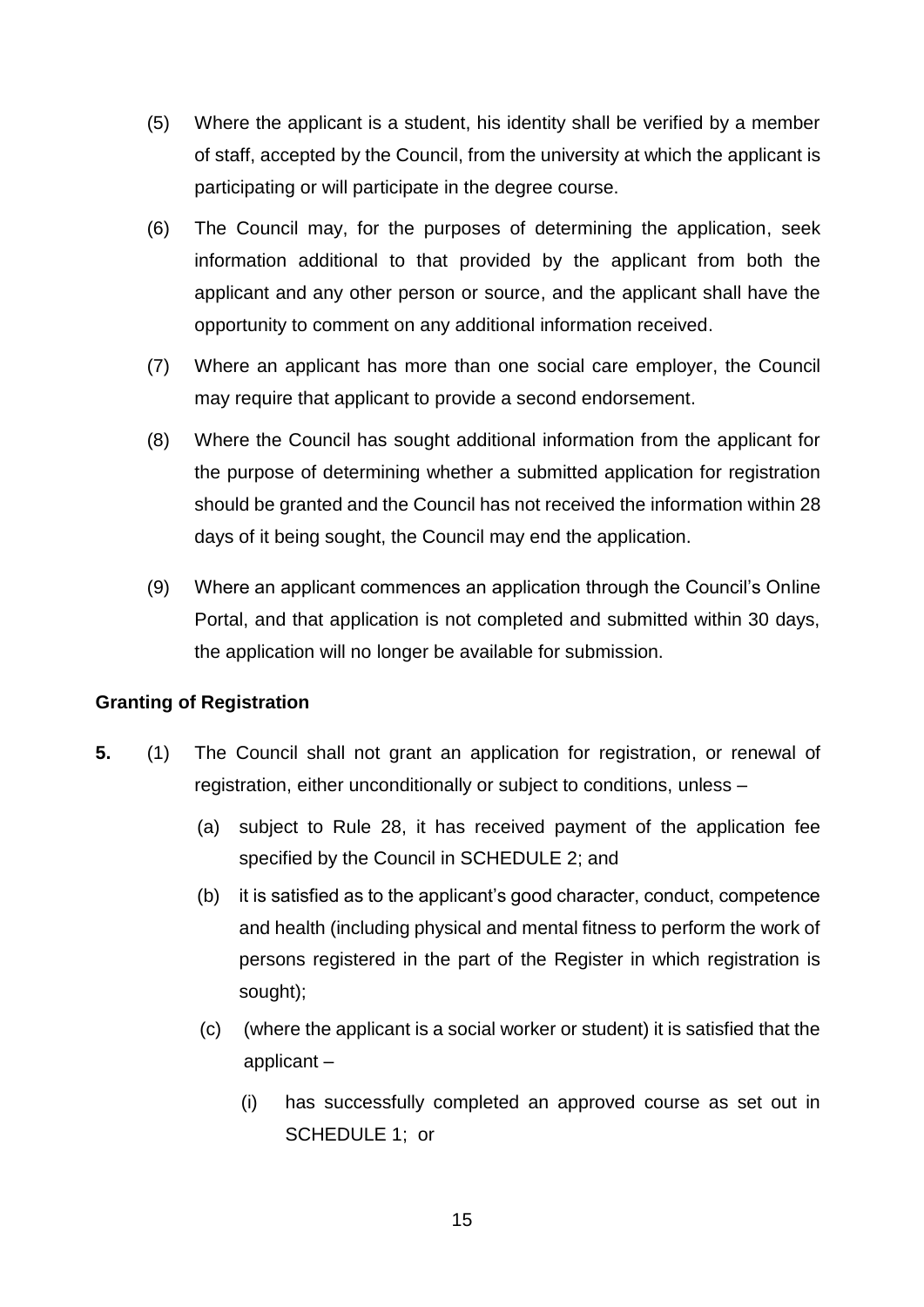- (ii) has successfully completed a course for persons wishing to become social workers approved by:
	- (aa) the Council under Section 10 of the Act; or
	- (bb) a Care Council under Section 54 (1) of the Regulation of Care (Scotland) Act 2001; Section 114 of the Regulation and Inspection of Social Care (Wales) Act 2016; or Article 15 (5) of the Health and Social Work Professions Order 2001, Section 43 of the Children and Social Work Act 2017 and is accepted by the Council; or
- (iii) has commenced a course for persons wishing to become social workers approved by the Council under Section 10 of the Act.
- (d) it is satisfied that where the applicant has undergone training in the social work profession outside the United Kingdom, the applicant either

–

- (i) holds a qualification which meets the requirements of a course approved by the Council under Section 10 of the Act; or
- (ii) does not hold such a qualification, but the person has undergone such additional training or experience, in the United Kingdom or elsewhere, or following any compensatory measure as the Council may require them to take, and the applicant meets the requisite standard for admission to the register.
- (2) An applicant who has undergone training in the social work profession outside the United Kingdom must demonstrate that they have the necessary knowledge of English to practise social work. To determine that an applicant has the necessary knowledge of English, the Council must be satisfied that the applicant:
	- (a) has within the last five years passed a test of their knowledge of English that has been approved by the Council; or
	- (b) has within the last five years obtained an overall score of 7 or more in the International English Language Testing System (Academic) test; or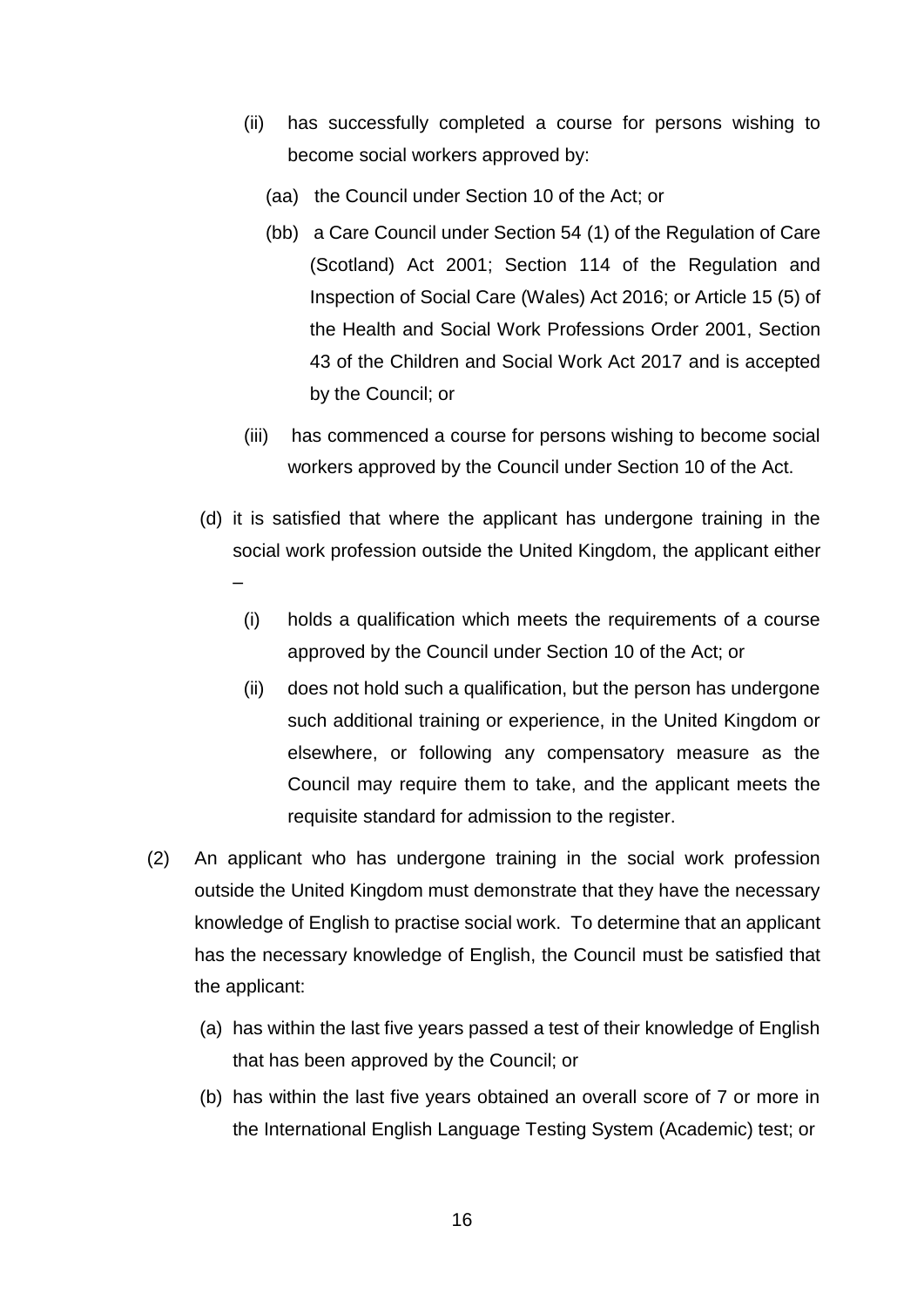- (c) has been registered and practising for at least one year within the most recent five years in a country where the Council recognises that English is the first and native language and an English language assessment was required for registration; or
- (d) has obtained a recognised qualification as specified in Rule 5 (1) (c) (i) and (ii) and Rule 5 (d) (i) and (ii) within the most recent five years that was awarded in a country where the Council recognises that English is the first and native language and can provide evidence that the qualification was entirely taught and examined in English.
- (3) Where the Council is not satisfied that an applicant has the necessary knowledge of English, it may:
	- (a) request the applicant to provide further evidence, information or documents; or
	- (b) require the applicant to undergo an examination or other assessment, and provide information in respect of that examination or assessment.
- (4) Where the Council has sought additional information from the applicant for the purpose of determining whether an application for registration should be granted and the Council has not received the information within 30 days of it being sought, the Council may end the application.
- (5) Except where the Council is minded to make a reference to the Registration Committee under Rules 9 (7) or 17, the Council shall send a communication of its decision to the applicant or registrant.
- (6) Where the Council is minded to grant an application for registration or renewal of registration subject to conditions without reference to the Registration Committee, the Council shall send to the Applicant or Registrant a Notice of Intention, stating:
	- (a) the proposed conditions on the Applicant's or Registrant's registration and the reasons for such proposal;
	- (b) the proposed duration of the conditions;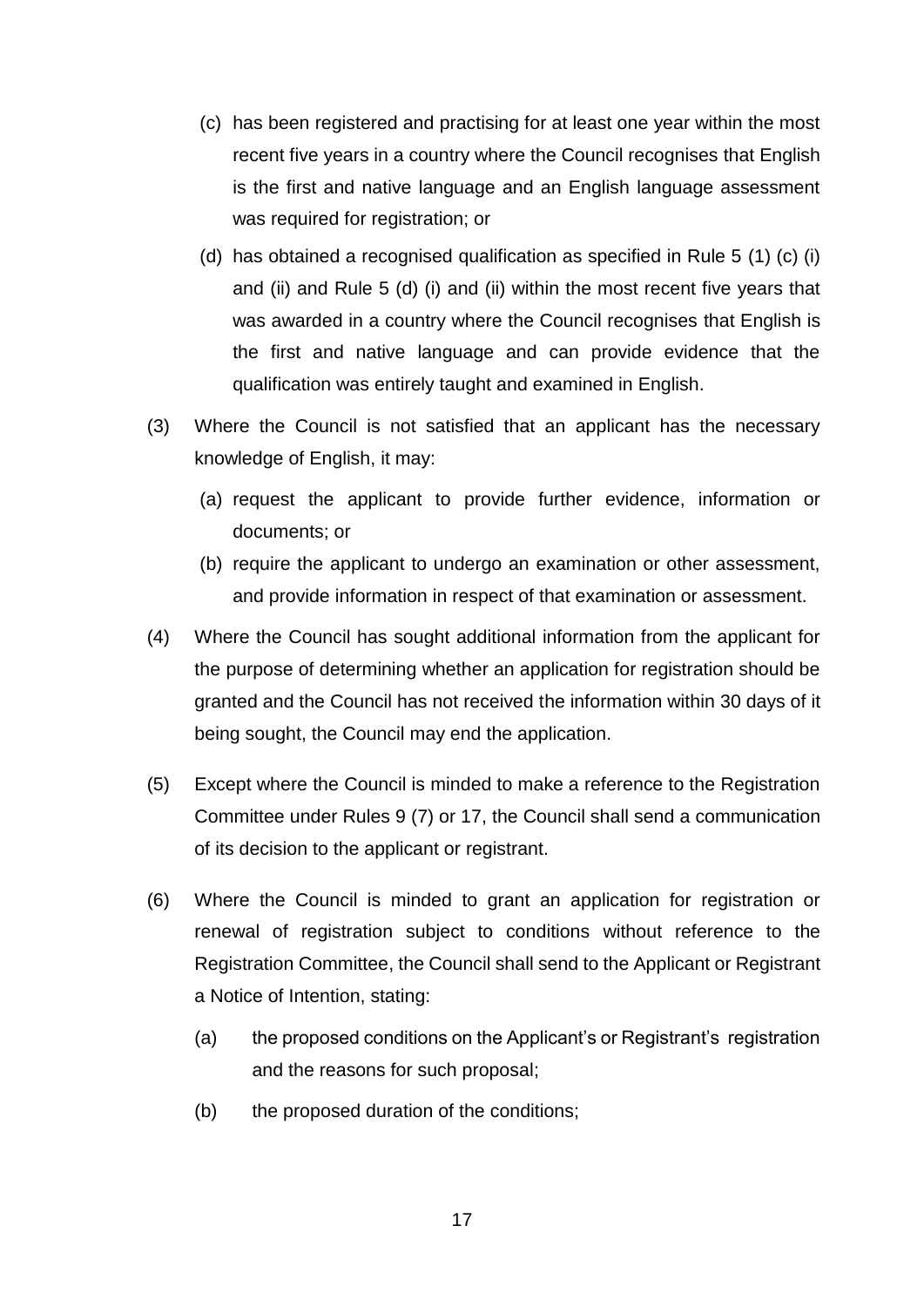- (c) that any response to the Notice must be received by the Council within 28 days of service of the Notice.
- (7) If the Applicant or Registrant does not respond to the Notice of Intention, the application shall normally be referred to the Registration Committee under Rule 17.
- (8) If the Applicant or Registrant responds to the Notice of Intention but does not agree to the issuing of the conditions proposed, save in exceptional circumstances the application shall be referred to the Registration Committee under Rule 17.
- (9) Where the Applicant or Registrant agrees to the proposed conditions, the Council shall grant the application for registration or renewal of registration subject to conditions in the terms set out in the Notice.
- (10) Where the Applicant or Registrant seeks to propose alternative conditions, the Council may grant an application for registration or renewal of registration in such terms as may be agreed between the Applicant or Registrant and the Council, or may refer the application to the Registration Committee under Rule 17.
- (11) Where the Council grants an application for registration or renewal of registration subject to conditions -
	- (a) it shall consider whether, before the end of the specified period of the conditions, the applicant's or registrant's compliance with such conditions should be reviewed.
	- (b) it shall send a Notice of Decision to
		- (i) the applicant or registrant;
		- (ii) the Council;
		- (iii) the employer(s) (if any);
		- (iv) the university at which the student is participating in the degree course, if applicable.
- (12) The Notice of Decision shall -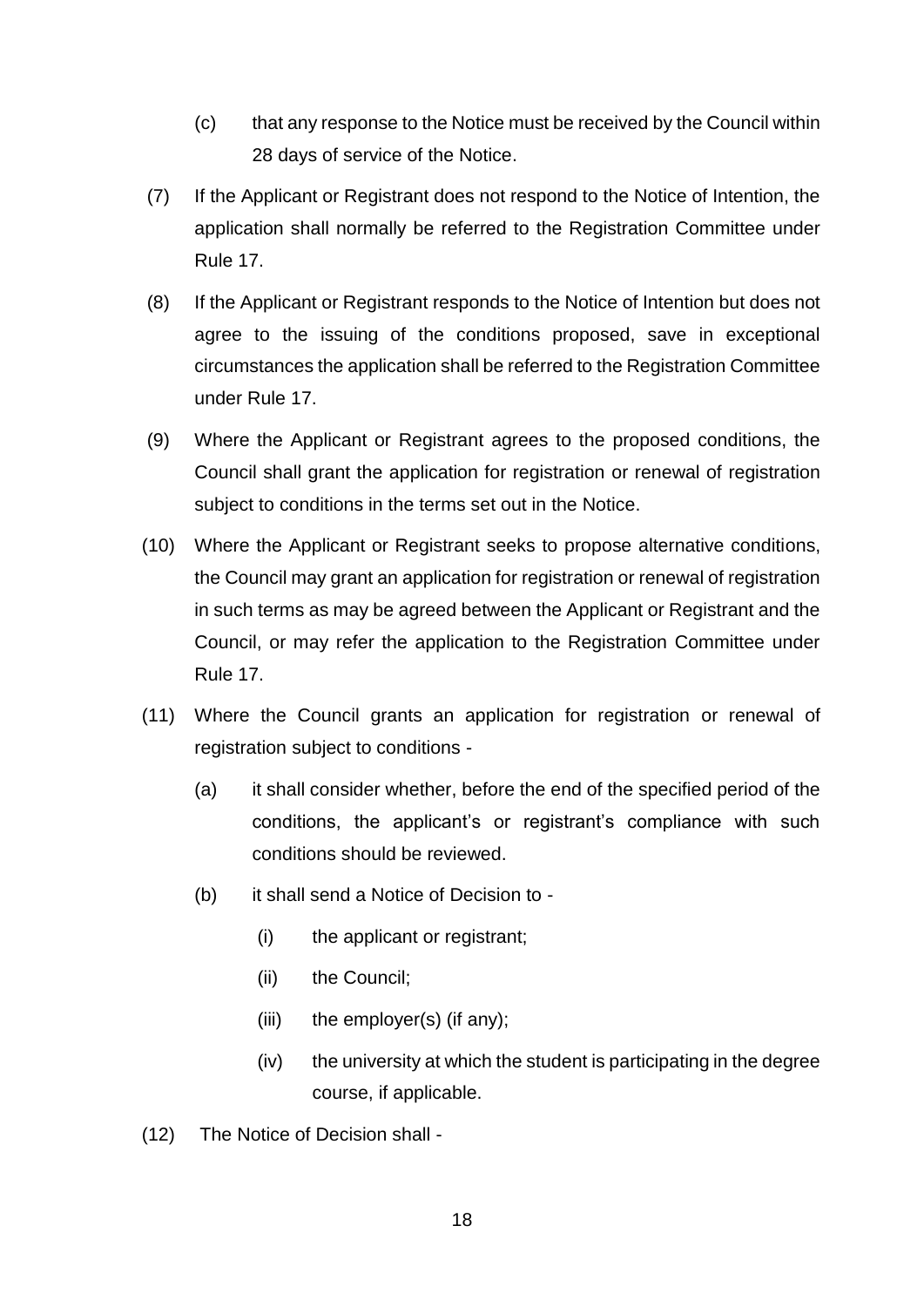- (a) set out the decision of the Council;
- (b) specify the reasons for the Council's decision;
- (c) set out the conditions imposed on the applicant's or registrant's registration;
- (d) set out whether the conditions will be reviewed before the end of the specified period;
- (e) inform the applicant, where the applicant is a student, that the student's name will not be entered onto the Register until the Council has received notification from the university of the student's commencement, and is satisfied that the student has begun participating in the degree course.

#### **Entry of student names onto Register**

- **6.** (1) Where an application for registration has been granted by the Council in respect of a student, that student's name shall not be entered onto the Register until the Council has received notice from the university of the student's commencement and is satisfied that the student has begun participating in the degree course.
	- (2) Where an application for registration has been granted by the Council in respect of a student, and notice from the university of the student's commencement has been received, but the applicant has not within two years of the date of the granting of that application begun participating on the degree course, the Council shall not enter the name of the applicant on the Register until it receives up to date evidence of the applicant's good character, good conduct and physical and mental fitness to practise the work expected of persons registered in that part of the Register in which registration is sought.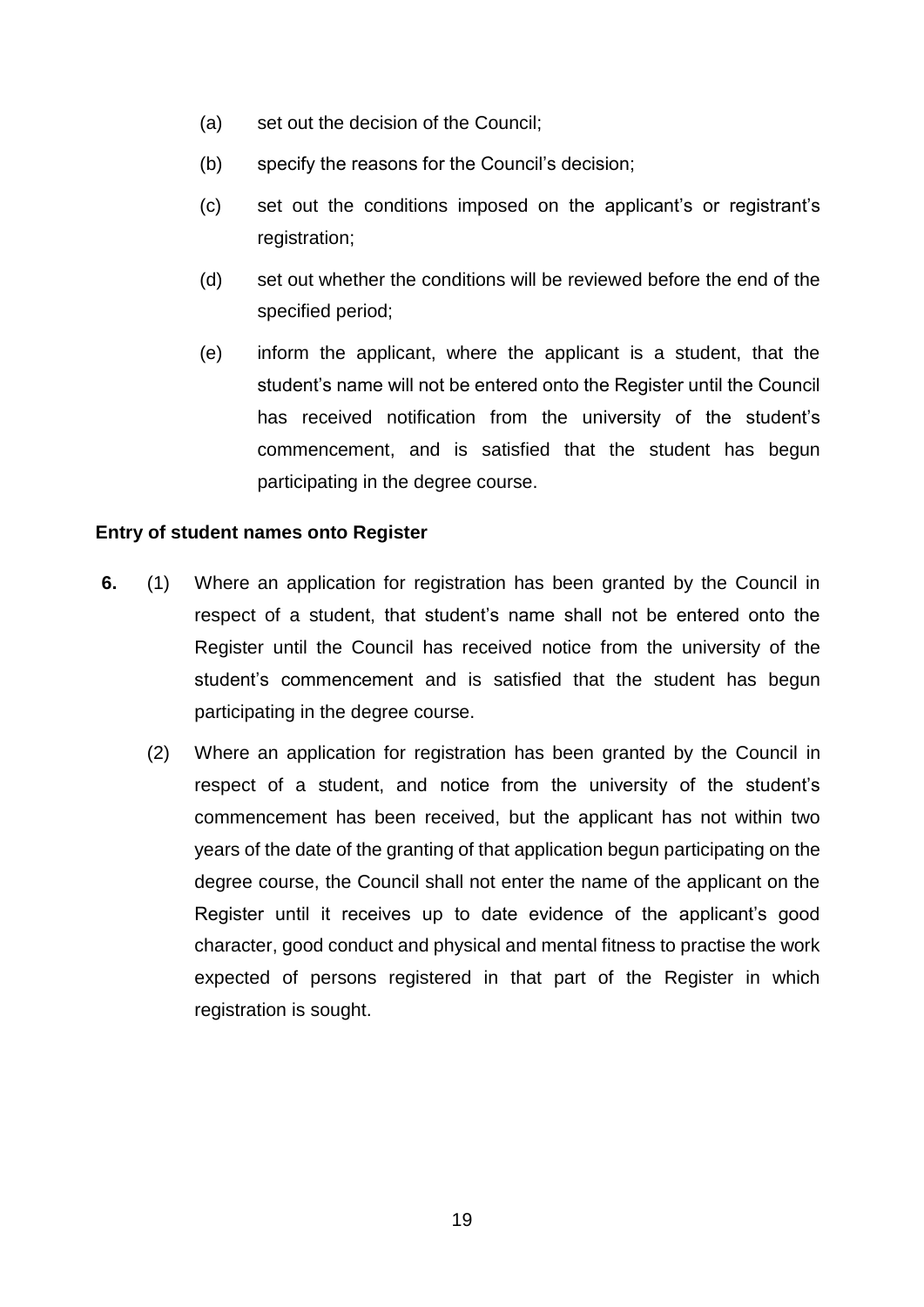#### **Duration of registration**

- **7.** (1) Subject to removal from the Register in accordance with the Council's Fitness to Practise Rules or Rules 10, 11 or 22 (16) (d), the registrant's entry in the Register shall remain effective –
	- (a) subject to Rule 8, where the registrant is a social worker, for 3 years from the date of granting of the application for registration by the Council;
	- (b) where the registrant is a social care worker, for 5 years from the date of granting the application for registration by the Council;
	- (c) where the registrant is a social care worker in a management position, for 3 years from the granting of the application for registration by the Council;
	- (d) where the registrant is a student, for the duration of the registrant's degree course, or eight years beginning with the date of granting of the first application for registration by the Council, whichever is the later;
	- (e) where an Interim Suspension Order or Suspension Order has been imposed on the registrant's registration, until the expiration of the appropriate period specified in paragraphs (a) to (d) or expiration or revocation of the Interim Suspension Order or Suspension Order, whichever last occurs.
	- (2) No later than 28 days before the expiry of the period referred to in Paragraphs (1) (a) to (e), the Council shall send a communication to the registrant advising –
		- (a) the date of expiry of registration; and
		- (b) guidance on how to renew their registration.
	- (3) Notwithstanding Paragraphs (1) (a) to (e), a registrant's registration shall not cease if the registrant submits an application for renewal before the end of the period specified in that paragraph.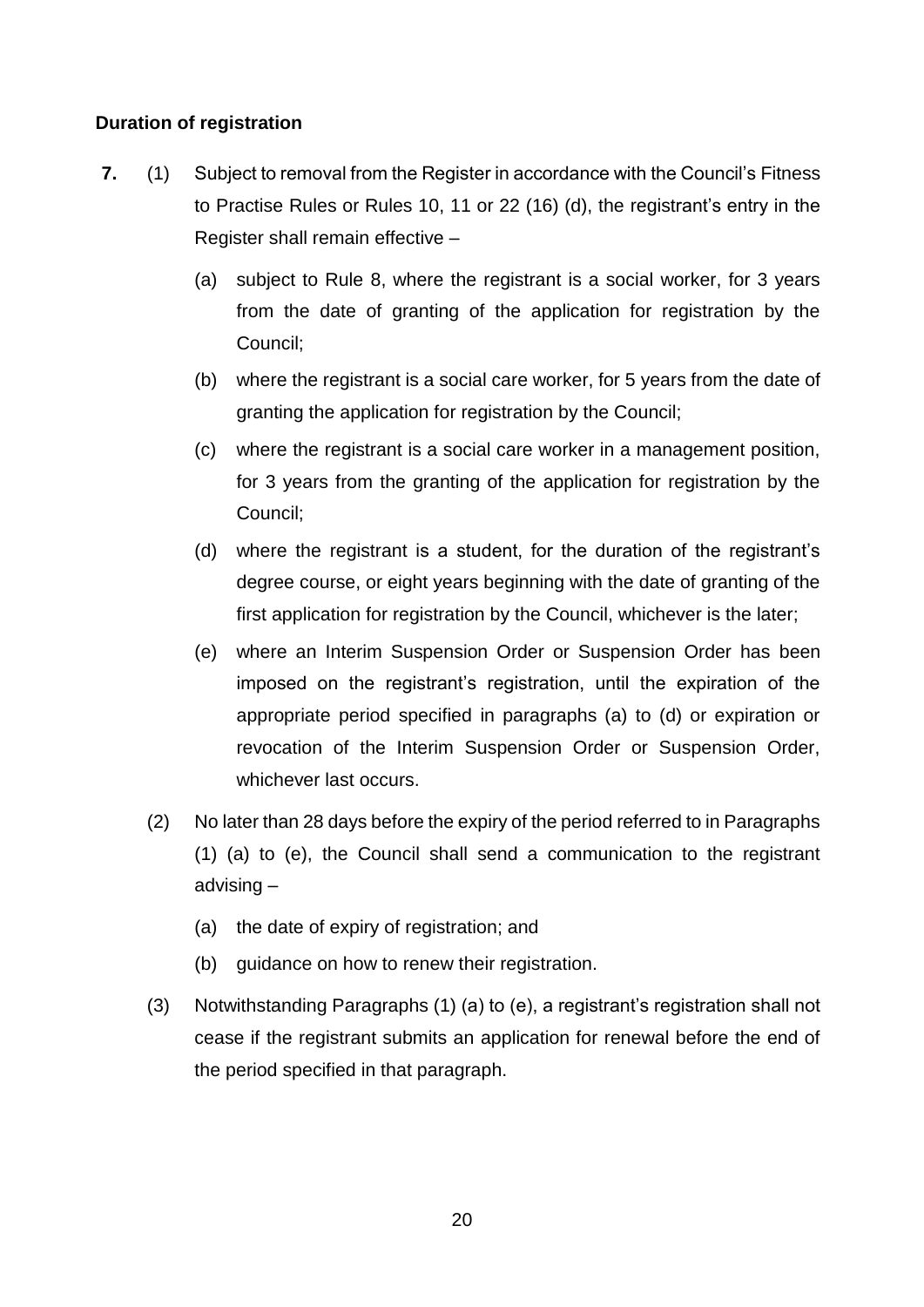- (4) The Council reserves the right in exceptional circumstances to extend the period referred to in Paragraphs (1) (a) to (e), before removal by 14 days, to enable an application for renewal of registration to be made.
- (5) Where the registrant is a student, the Council may extend the duration of registration for the purpose of allowing the registrant to complete the degree course, in accordance with Paragraph (1) (d).
- (6) The Council reserves the right in exceptional circumstances to extend the period referred to in Paragraph (4) should the Council deem it necessary in order to ensure due process is followed in the application or renewal process.

#### **Application for registration upon completion of degree course**

- **8.** (1) Upon the successful completion of a degree course
	- (a) the applicant must undertake and satisfactorily complete a period of assessed employment; and
	- (b) before undertaking any period of assessed employment, the Council will notify the successful student on the process which should be followed to apply to the Council for registration in the part of the Register for social workers.
	- (2) An application for registration in accordance with Paragraph (1) (b) shall be treated as a new application for registration and the provisions of Rule 4 shall apply.
	- (3) Where an application in accordance with Paragraph (1) (b) is granted by the Council, the registrant's entry in the Register will remain effective for one year commencing with the date of the granting of the application by the Council or the duration of the period of assessed employment specified by the Council.
	- (4) The Council will consider, and grant or reject as the case may be, an application to extend the registrant's entry in the Register for a period, to be determined by the Council, to facilitate the completion of the period of assessed employment.
	- (5) Notwithstanding Paragraphs (3) and (4), a registrant's registration shall not cease if the registrant provides the Council with notification of successful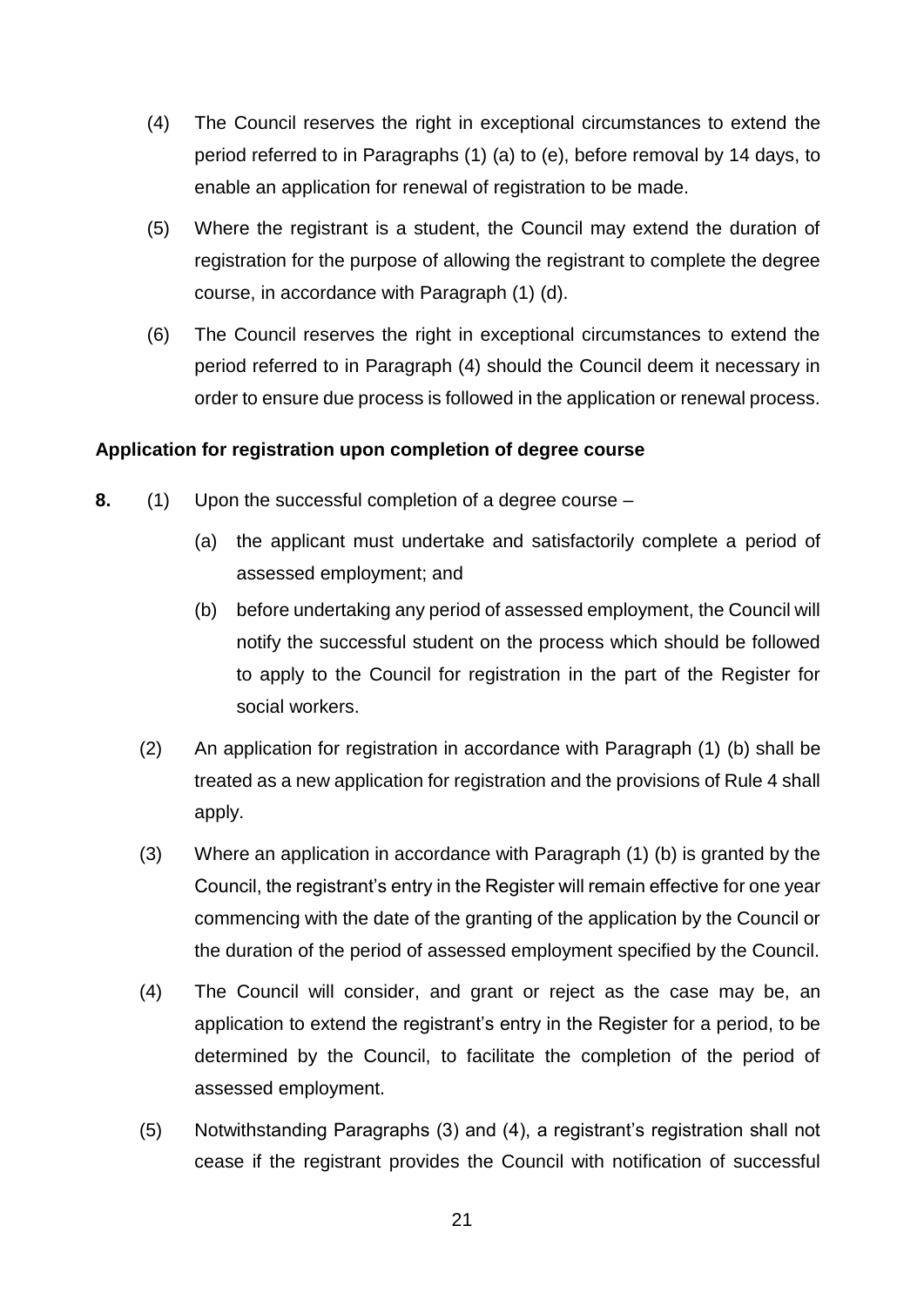completion of the period of assessed employment before the end of the period specified in Paragraph (3) or the extended period determined by the Council in accordance with Paragraph (4).

- (6) The Council reserves the right in exceptional circumstances to extend the period referred to in Paragraphs (3) or (4), before removal by 14 days to enable an application for renewal of registration to be made.
- (7) The Council reserves the right in exceptional circumstances to extend the period referred to in Paragraph (6), should the Council deem it necessary in order to ensure due process is followed.

#### **Renewal of Registration**

- **9.** (1) This rule shall not apply to students.
	- (2) Where an application for registration following completion of the period of assessed employment is made by an applicant and granted by the Council, the registrant's entry in the Register will be effective for a period of 3 years beginning with the next annual fee due date, unless Rule 11 or Rule 22 (16) (d) or the Council's Fitness to Practise Rules apply.
	- (3) Where an application for renewal of registration as a social worker or social care worker in a management position is granted by the Council, the registrant's entry in the Register will be effective for a period of 3 years beginning with the date of the granting of the application, unless Rule 11 or Rule 22 (16) (d) or the Council's Fitness to Practise Rules apply.
	- (4) Where an application for renewal of registration as a social care worker is granted by the Council, the registrant's entry in the Register will be effective for a further period of 5 years beginning with the date of the granting of the application, unless Rule 11 or Rule 22 (16) (d) or the Council's Fitness to Practise Rules apply.
	- (5) Applications for renewal of registration shall be made through the Council's Online Portal other than in exceptional circumstances.
	- (6) The Council shall only grant an application to renew registration where -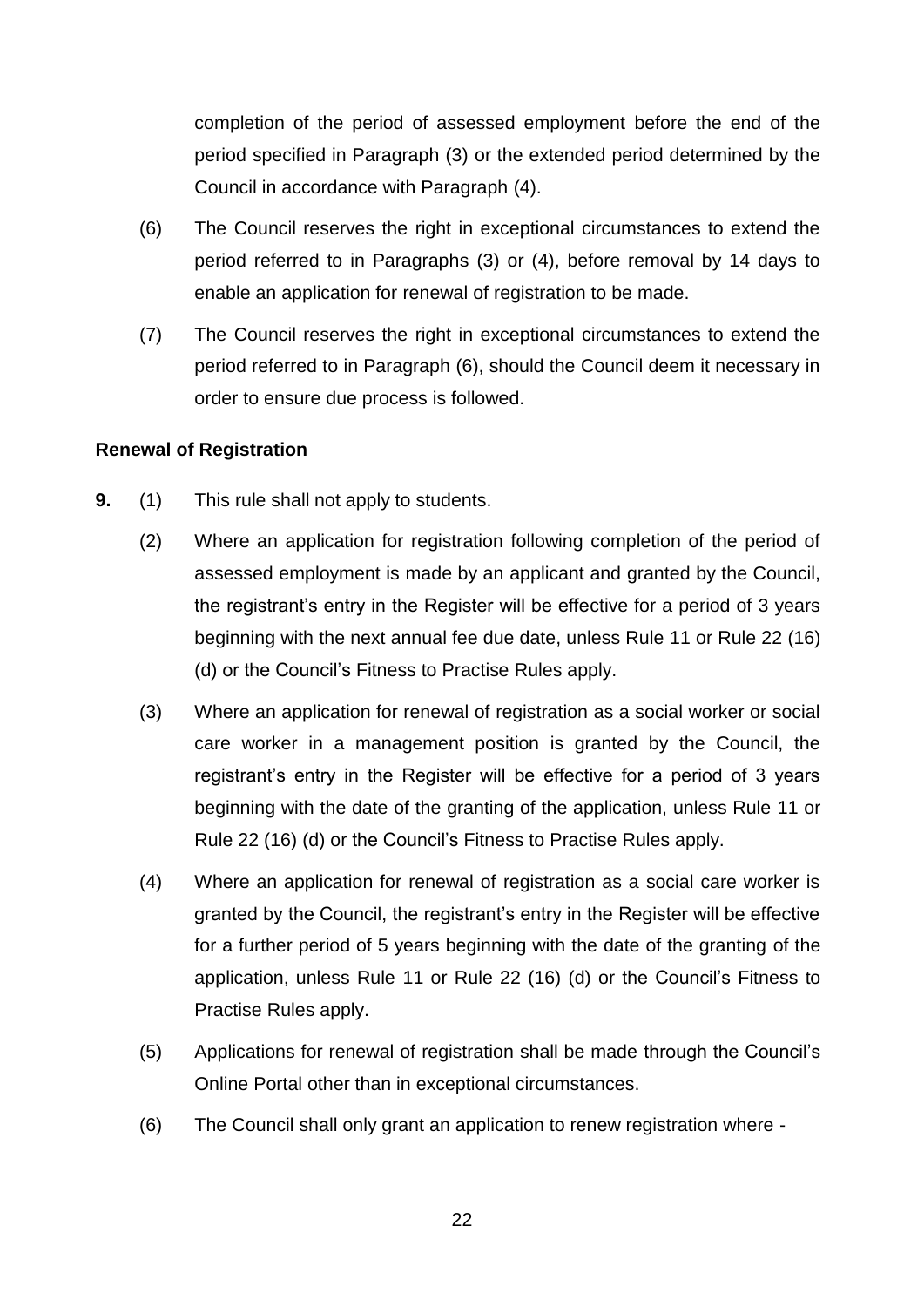- (a) it is satisfied that the registrant has satisfactorily fulfilled any condition attached to the registration;
- (b) it has received satisfactory evidence, as set out in Rule 4 (4) above, of an applicant's –
	- (i) good character;
	- (ii) good conduct;
	- (iii) physical and mental fitness to perform the work expected of persons registered in the part of the Register in which registration is sought; and
	- (iv) competence.
- (c) it has received satisfactory evidence that an applicant has completed the post registration training and learning requirements set out in SCHEDULE 3; and in the case of an exempt person pursuant to Section 12(2B) of the Act; and
- (d) subject to Rule 25, it has received payment of any renewal of registration fee specified by the Council.
- (7) Where a registrant has failed to complete the post registration training and learning requirements as set out in Paragraph (6) (c), or fails to furnish upon request from the Council information sought detailing the post registration training and learning completed, the Council may refer the registrant's application to the Registration Committee, and such failure may be treated as impaired fitness to practise, giving rise to proceedings under the Council's Fitness to Practise Rules.
- (8) Where a registrant has failed to complete the post registration training and learning requirements due to suspension from the Register, the Council will waive those requirements for the period of the suspension.
- (9) The Council shall not refer a registrant to the Registration Committee in accordance with Paragraph (7) where that registrant has failed to complete the post registration training and learning requirements due to exceptional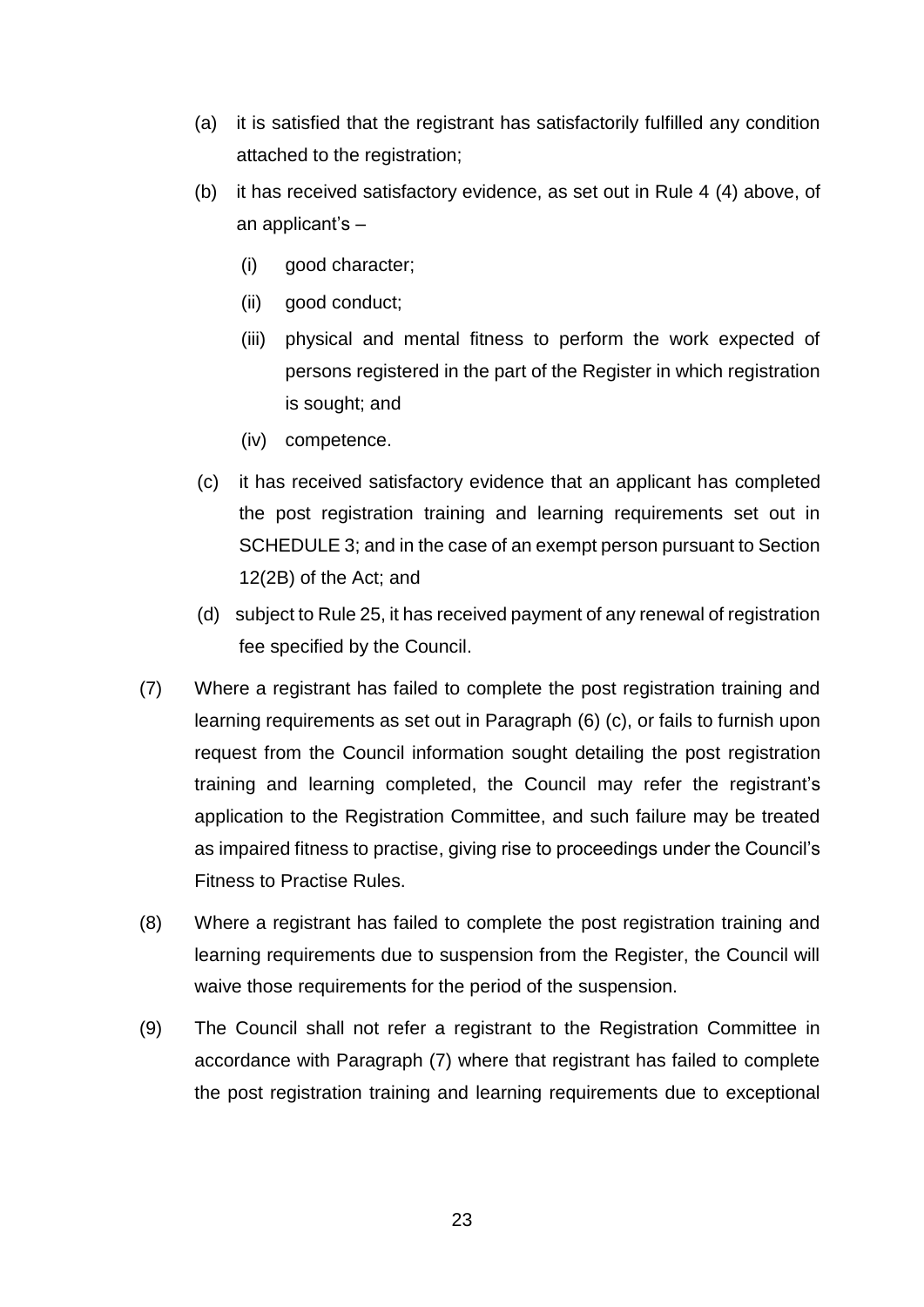circumstances or where the registrant is on maternity, adoption or fostering leave.

#### **Removal from the Register for non-participation in the degree course**

- **10.** (1) Subject to Paragraph (3), where, for academic, health or personal reasons, a registrant is no longer participating in a degree course, the Council may remove that registrant's entry from the Register without referring the matter to the Registration Committee.
	- (2) Where a person's name has been removed from the Register under Paragraph (1), and that person wishes to resume participation in the same or another degree course, the former registrant shall make an application for restoration to the Register in accordance with Rule 13.
	- (3) Where a registrant has been expelled or suspended from a degree course on disciplinary grounds, the provisions of the Council's Fitness to Practise Rules shall apply.
	- (4) The Council shall not grant any application for voluntary removal from the Register in respect of a registrant whose entry in the Register has been suspended under Paragraph (3), until the determination of the matter in accordance with the Council's Fitness to Practise Rules.

#### **Removal from the Register for other reasons**

- **11.** (1) Notwithstanding any provisions for removal of a registrant's entry from the Register in accordance with the Council's Fitness to Practise Rules, the Council may remove a registrant's entry from the Register without reference to the Registration Committee where –
	- (a) subject to Paragraph (4), the registrant has made a satisfactory application in writing or via the Online Portal for voluntary removal from the Register;
	- (b) the Council receives appropriate written notification of the death of a registrant;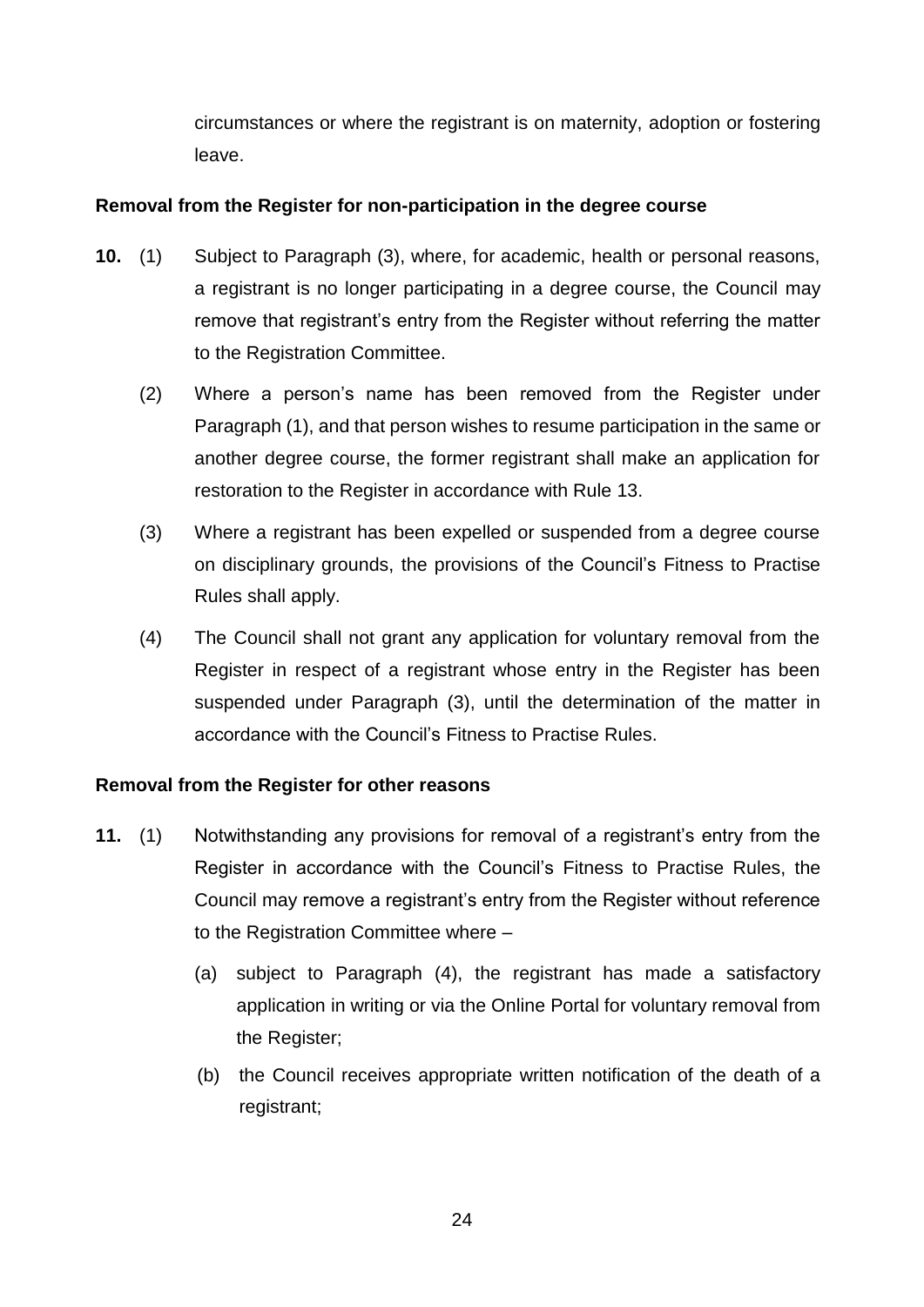- (c) subject to Paragraph (3), the registrant has failed to make the appropriate application for renewal of registration before the end of the period specified in Rule 7 (1) (a) to (c) or, as the case may be, Rule 7  $(4);$
- (d) subject to Paragraph (3), the registrant has failed to pay the annual fee after the appropriate communication has been sent by the Council as set out in Rule 26 (3) and (4);
- (e) subject to Paragraph (3) the registrant has failed to provide evidence of the satisfactory completion of a period of assessed employment or a request for an extension in accordance with Rule 8 (4);
- (f) the registrant is registered in the part of the Register for social workers, and that registrant is no longer a social worker unless that registrant is subject to current or pending enquiries, investigation, or proceedings under the Council's Fitness to Practise Rules; or
- (g) the registrant is registered in the part of the Register for social care workers, and that Registrant is no longer a social care worker, unless that registrant is subject to current or pending enquiries, investigation, or proceedings under the Council's Fitness to Practise Rules; or
- (h) a Registrant is no longer eligible to work in the UK.
- (2) The Council shall remove a registrant's entry from the Register where:
	- (a) the Registration Committee has considered an application for renewal of registration and directed that the registrant's name should be removed from the Register; or
	- (b) the Registration Committee is satisfied that a Registrant has not complied with conditions imposed, by the Registration Committee or the Council, upon the Registrant's registration; or
	- (c) the Council grants removal by agreement in accordance with the Council's Fitness to Practise Rules; or
	- (d) the Fitness to Practise Committee makes a Removal Order in accordance with the Council's Fitness to Practise Rules.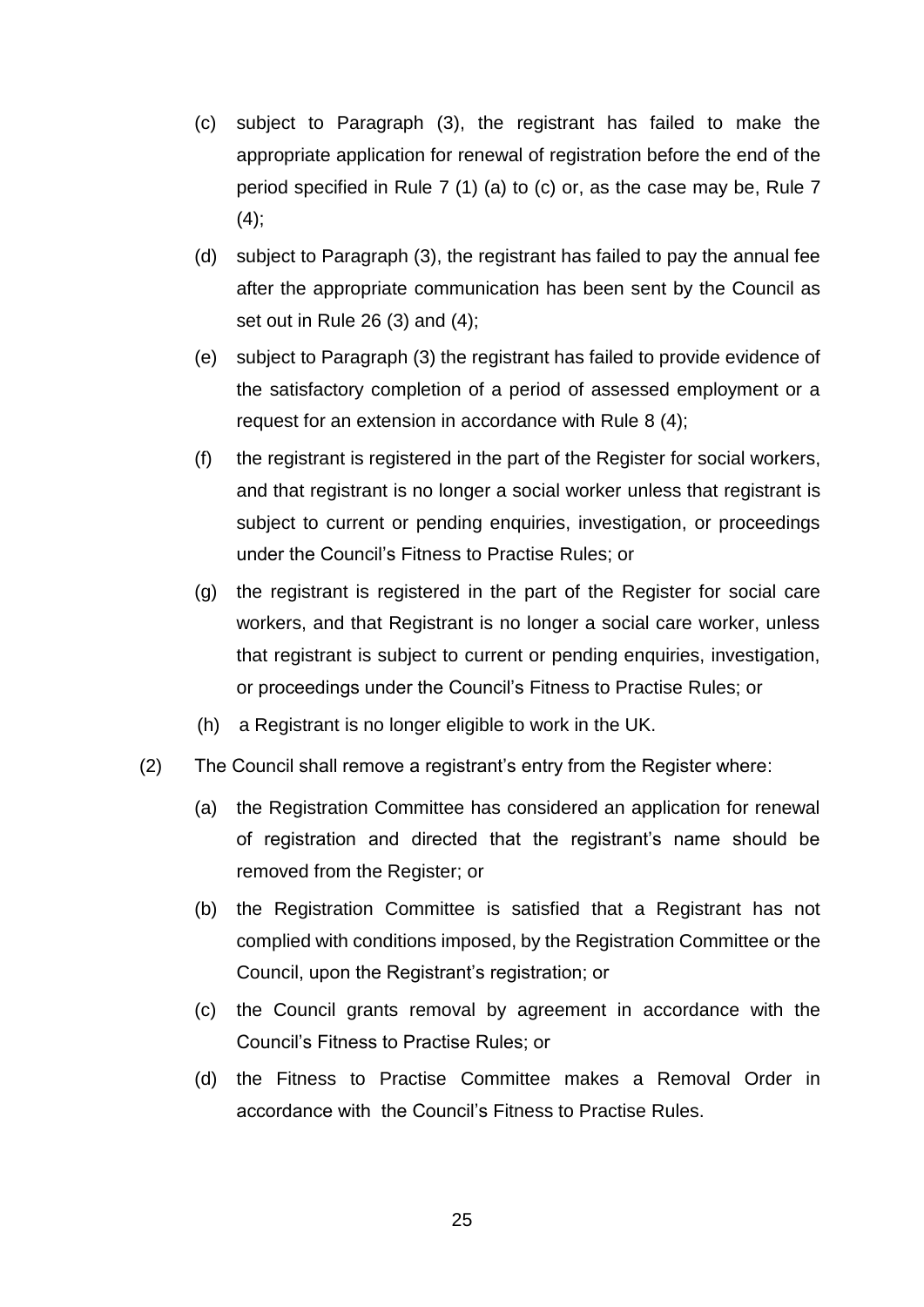- (3) The Council shall lapse any registrant who is the subject of an investigation by the Council into alleged impaired fitness to practise and:
	- (a) has failed to renew his registration on time; or
	- (b) has failed to pay the appropriate fee; or
	- (c) has failed to complete the period of assessed employment required by the Council.
- (4) The Council shall not consider any application by a registrant for voluntary removal from the Register where that registrant is the subject of current or pending disciplinary proceedings by an employer or under the Council's Fitness to Practise Rules.
- (5) Where the Council has removed a registrant's entry from the Register, the Council shall send notification to:
	- (i) the former registrant at his / her home address as it appears on the Register or the registered email address;
	- (ii) the former registrant's employer (if any);
	- (iii) the university at which the former registrant was participating in the degree course, if applicable;
	- (iv) the Care Council with whom the former registrant is registered to inform that the social worker or social care worker or student is no longer registered with the Council.
- (6) Where the Council has removed a registrant's entry from the Register in accordance with Rule 11 (2), the Council may additionally send written notification to the Disclosure and Barring Service and any other relevant regulatory body.

# **Consideration of Application for Registration where Applicant is Listed on a Disclosure and Barring Service List**

**12.** (1) The Council may refuse an application for registration or renewal of registration without referral to the Registration Committee where the applicant is listed on the Disclosure and Barring Service adults' and / or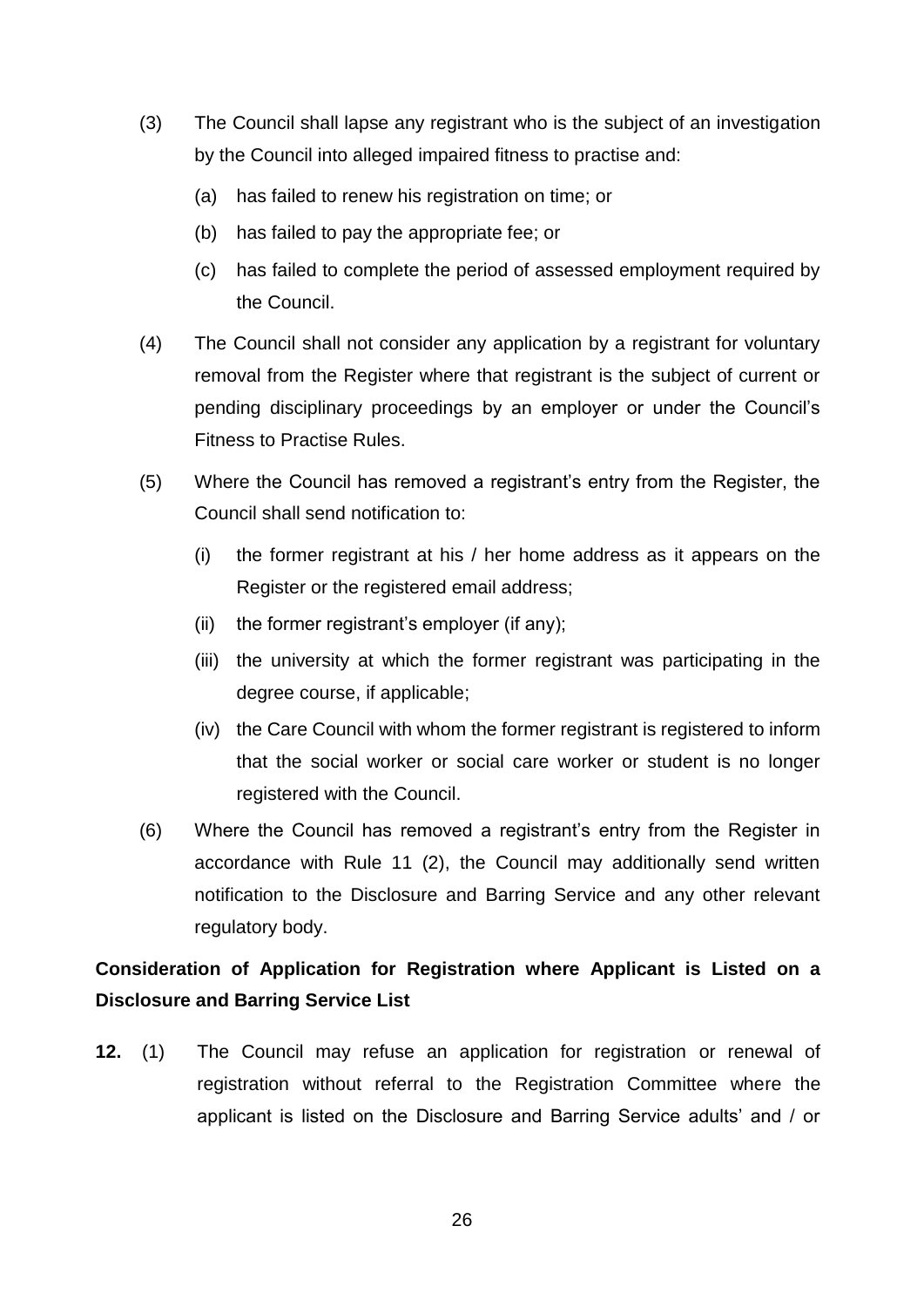children's barred list under the Safeguarding Vulnerable Groups (Northern Ireland) Order 2007<sup>12</sup>.

- (2) Written notification shall be sent in accordance with Rule 11 (5). Such written notification will set out the applicant's right of appeal to the Care Tribunal, provided that such appeal is lodged in writing within 28 days from the date of the Notice of Decision.
- (3) Any applicant or registrant who has been refused under Paragraph (1) shall not be eligible to re-apply to the Register until the Barring Order has been revoked.

#### **Application for restoration to the Register**

- **13.** (1) Save where removal from the Register was a result of a determination made by the Council's Fitness to Practise Committee or removal by agreement in accordance with the Council's Fitness to Practise Rules, an application for restoration may be made to the Council.
	- (2) An application for restoration shall be accompanied by the payment of the restoration fee set out in SCHEDULE 2.
	- (3) Save where an application for restoration is made within three months of removal, the Council shall treat an application for restoration as an initial application for registration, and the procedures set out in this Part shall apply.
	- (4) Where an application for restoration is made within three months of removal:
		- (a) the Council shall treat the application in accordance with Rule 4 with the exception of Rule 4 (3) (b).
		- (b) Notwithstanding Paragraph (4) (a), the Council reserves the right to seek endorsement of the application.
	- (5) Where an application for restoration is made by a person whose name was removed from the Register for non-participation in a degree course, that person shall provide, in addition to the information required in Rule 4 -

1

<sup>12</sup> 2007 No. 1351 (N.I. 11) as amended by 2012 (c.9)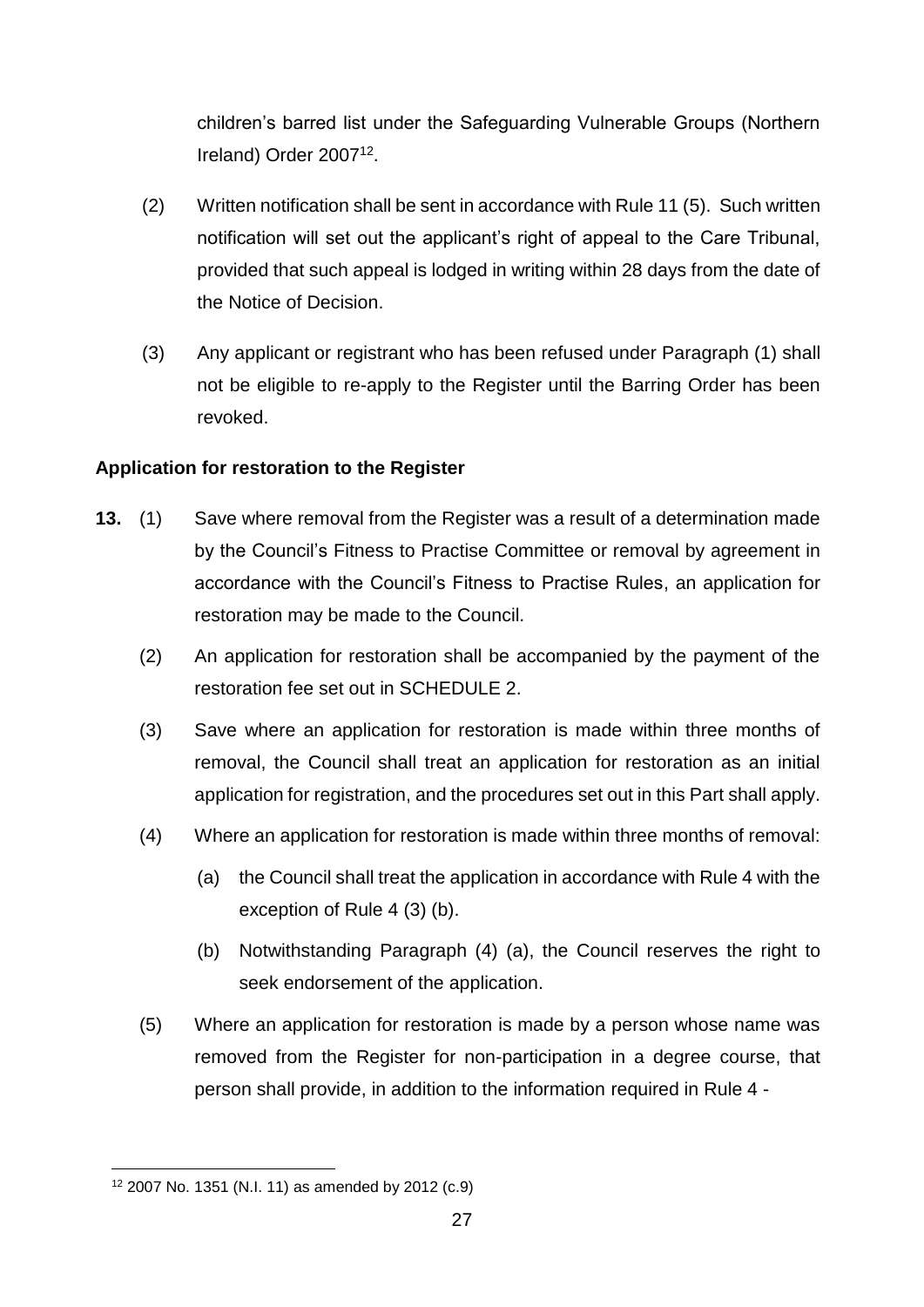- (a) evidence of admittance by a university to participate in a degree course; and
- (b) reasons for withdrawal from the original degree course.
- (6) Where an application for restoration is made by a person whose name was removed from the Register for non-completion of the period of assessed employment, that person shall provide, in addition to the information required in Rule 4 -
	- (a) evidence of acceptance by an employer to complete the period of assessed employment; and
	- (b) reasons for non-completion of the period of assessed employment.
- (7) An application for restoration where removal from the Register was a result of a determination made by the Council's Fitness to Practise Committee, or removal by agreement in accordance with the Council's Fitness to Practise Rules, shall be made in accordance with the procedure set out in the Council's Fitness to Practise Rules.

#### **Consideration of repeat applications**

- **14.** (1) Where the Registration Committee has refused an application for registration or renewal, or has removed a registrant's entry from the Register, the Council shall not consider a repeat application for registration or restoration until the expiry of six months, beginning on the date of refusal or removal, unless there has been a material change of circumstances.
	- (2) Where an applicant has made two unsuccessful applications for registration or restoration, the Council may refuse to consider any further applications from that applicant until the expiry of two years beginning on the date of rejection of the last application.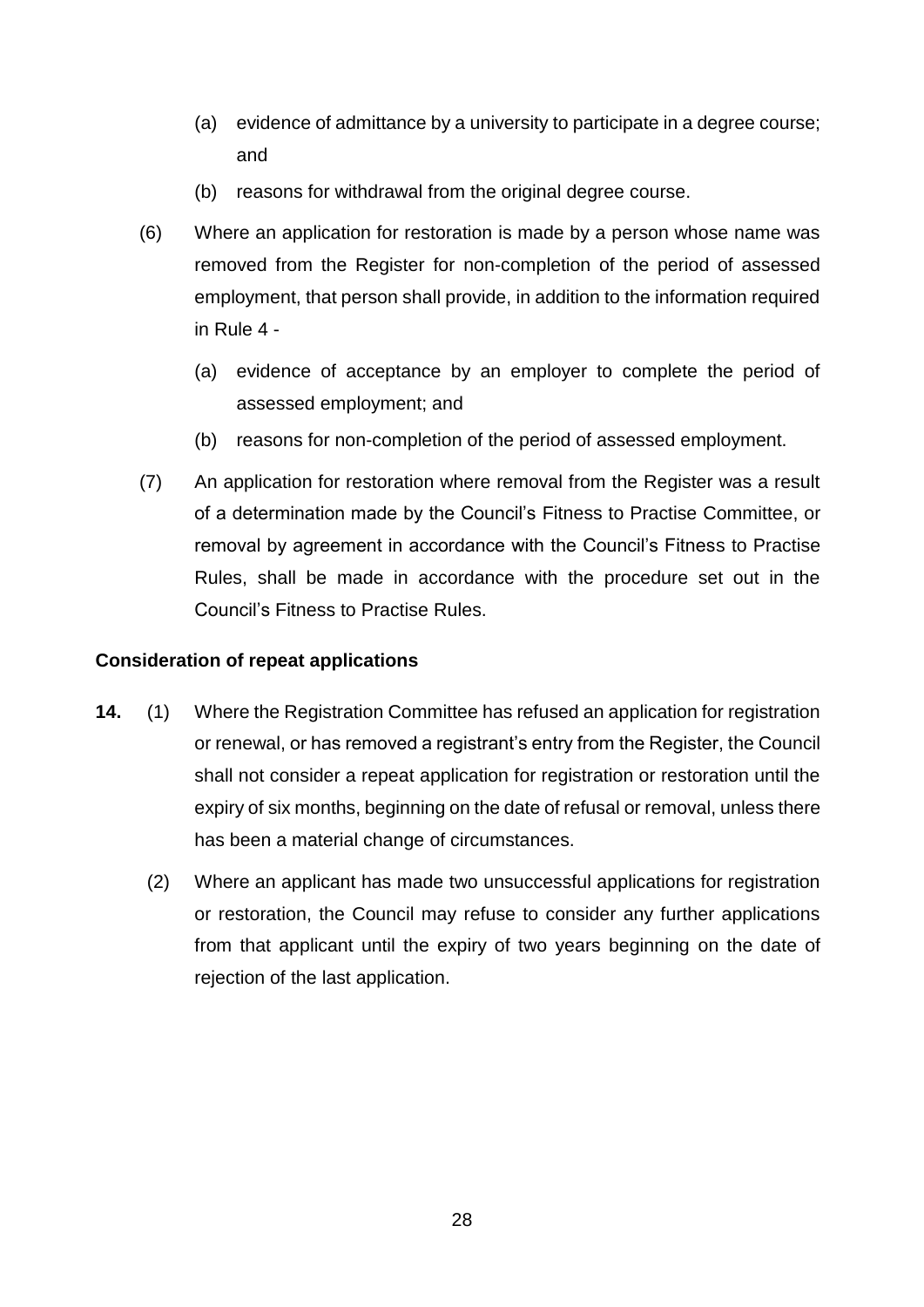#### **Part III**

#### **Registration Committee**

#### **Appointment of Registration Committee**

- **15.** (1) The Registration Committee is appointed by the Council under Regulation 8 (1) of the NISCC (Appointments and Procedure) Regulations (NI) 2001.
	- (2) The constitution, membership and quorum of the Registration Committee is contained in Section B, Paragraph 5 of the Standing Orders of the Northern Ireland Social Care Council and its Committees and set out in ANNEX 1 of these Rules.

#### **Voting**

- **16.** (1) Decisions of the Registration Committee shall be taken by simple majority.
	- (2) The Chair of the Registration Committee shall not exercise a casting vote.
	- (3) Any abstention shall be deemed to be a vote in favour of the applicant or registrant.

#### **Reference to the Registration Committee**

- **17.** (1) The Council shall refer to the Registration Committee
	- (a) any application for registration, or renewal of registration, which it is not minded to grant;
	- (b) any registrant who fails to comply with conditions imposed by the Council or the Registration Committee.
	- (2) The Council may refer to the Registration Committee
		- (a) any application for registration, or renewal of registration, which it is minded to grant subject to conditions;
		- (b) any registrant who is registered with conditions imposed by the Council or by the Registration Committee where the Council has received new information which, in the Council's opinion, calls into question their suitability to remain on the Register.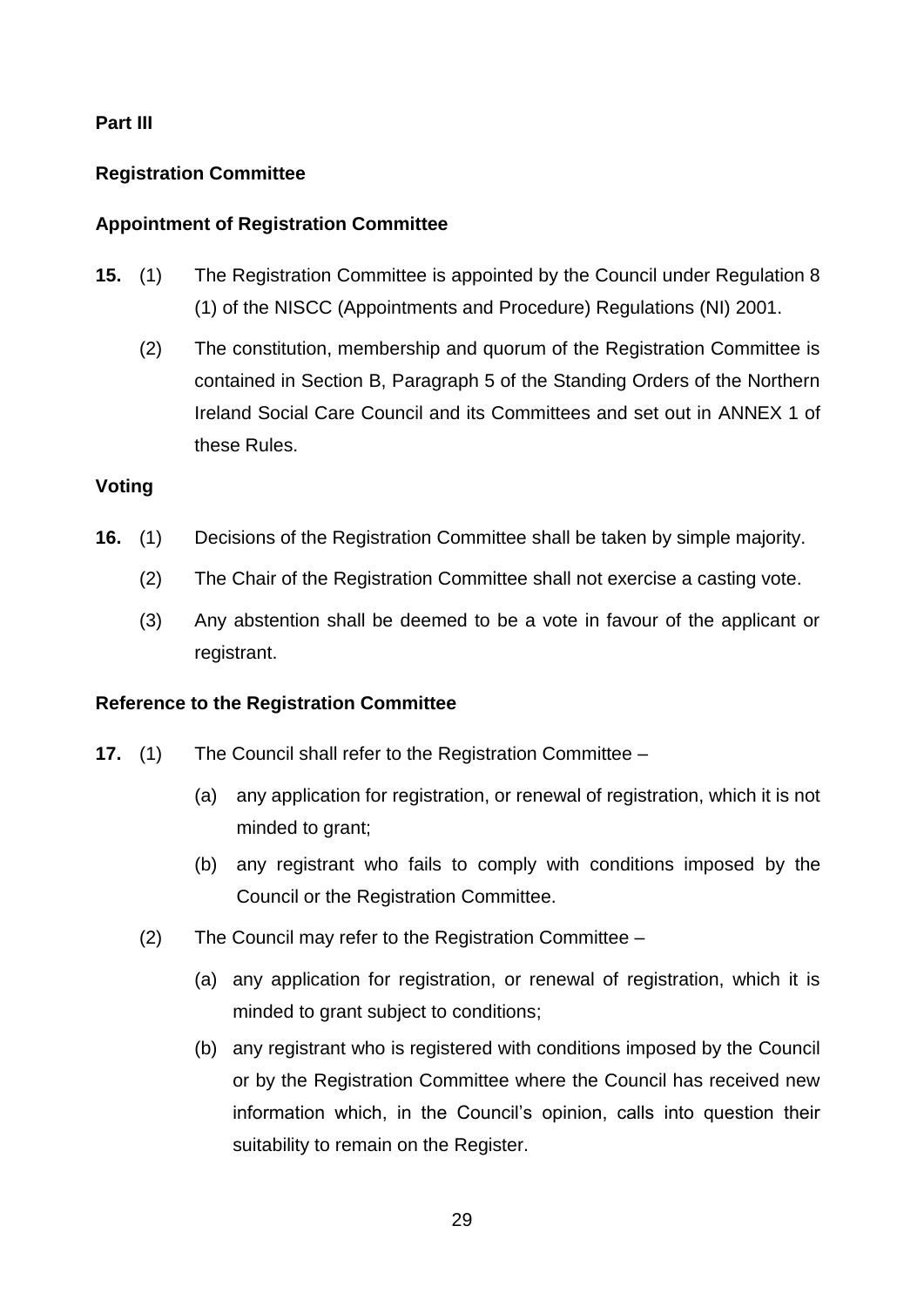(3) The Council may refer any other application for registration or renewal of registration to the Registration Committee.

#### **The Legal Adviser**

- **18.** (1) A legal adviser shall be present at all proceedings before the Registration Committee to advise the Committee on questions of law, and shall be present during the deliberations of the Committee.
	- (2) The role of the legal adviser shall be to ensure that the proceedings are conducted fairly. To this end, the legal adviser shall inform the Registration Committee forthwith of any irregularity in the conduct of proceedings before that Committee.
	- (3) The Registration Committee shall maintain a record of any advice tendered by the legal adviser.
	- (4) The advice of the legal adviser shall be given in the presence of the Parties. Any advice given by the legal adviser during the private deliberations of the Registration Committee shall subsequently be repeated before the Parties.
	- (5) The Parties shall have the opportunity to make representations on the advice given by the legal adviser.
	- (6) The legal adviser shall not participate in the decision making of the Registration Committee, and shall not be entitled to vote.

#### **The Medical Adviser**

- **19.** (1) The Council may appoint a medical adviser to advise the Registration Committee.
	- (2) The role of the medical adviser shall be to advise the Registration Committee on any issues that may arise in relation to the physical and mental fitness of an applicant (or a registrant).
	- (3) The Registration Committee shall maintain a record of any advice tendered by the medical adviser.
	- (4) The advice of the medical adviser shall be given in the presence of the Parties. Any advice given by the medical adviser during the private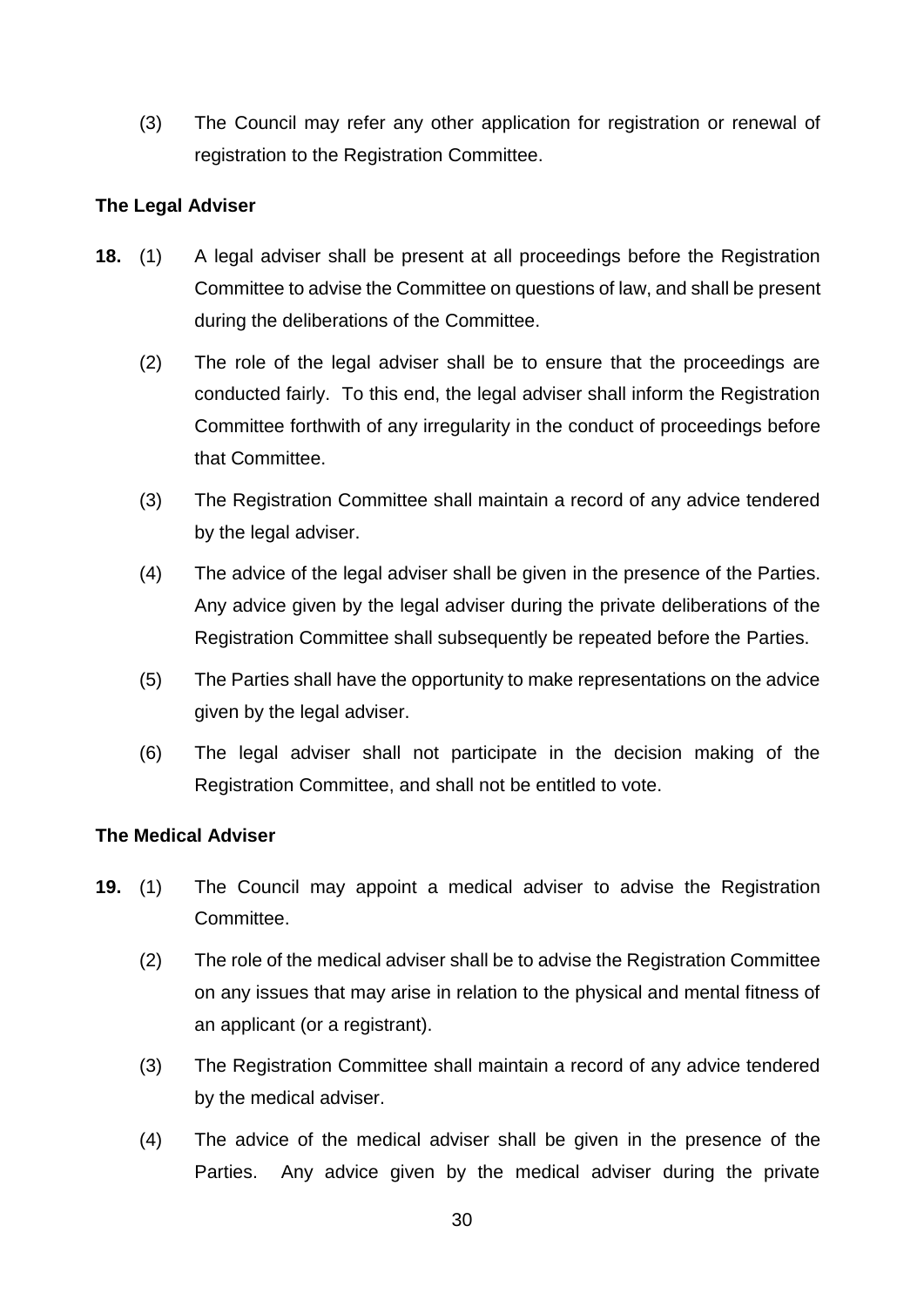deliberations of the Registration Committee shall subsequently be repeated before the Parties.

- (5) The Parties shall be entitled to make representations on the contents of the advice given by the medical adviser.
- (6) The medical adviser shall not participate in the decision making of the Committee, and shall not be entitled to vote.

#### **The Clerk**

- **20.** (1) The Registration Committee shall be assisted by a clerk.
	- (2) The clerk shall be responsible for the administrative arrangements for the proceedings before the Registration Committee and shall keep a record of decisions made by the Registration Committee, and the reasons for them.
	- (3) The clerk shall not participate in the decision making of the Registration Committee, and shall not be entitled to vote.

#### **Evidence to be considered by the Registration Committee**

- **21.** (1) The Registration Committee shall allow
	- (a) the applicant or registrant to give oral evidence; and
	- (b) the Parties to make oral submissions.
	- (2) Save where the Registration Committee considers it necessary to resolve disputes of fact which, in its opinion, are material to the issues under consideration, it shall not normally consider oral evidence from any other witnesses.
	- (3) The Registration Committee may receive documentary evidence submitted by the applicant or the Council, provided that any written statement shall be signed by the person making it and shall contain a statement of truth.
	- (4) Subject to the advice of the legal adviser, the Registration Committee may admit evidence whether or not such evidence would be admissible in a Court of Law.
	- (5) Where an applicant or registrant has been convicted of a criminal offence -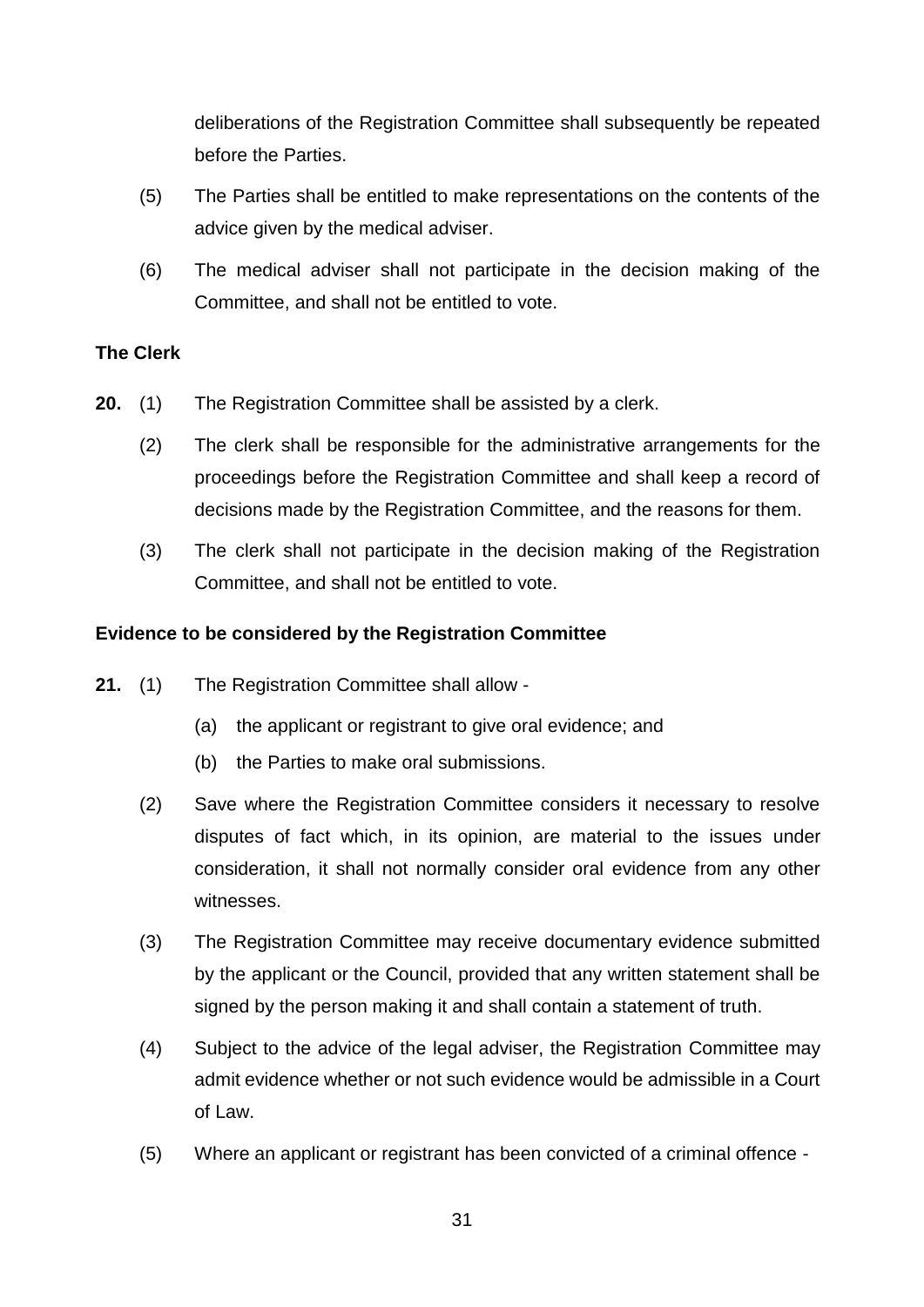- (a) a copy of the certificate of conviction, certified by a competent officer of a Court in England, Wales or Northern Ireland (or, in Scotland, an extract conviction) shall be conclusive proof of the conviction; and
- (b) the findings of fact upon which the conviction is based shall be admissible as proof of those facts.
- (6) The Registration Committee may admit the determination of any relevant regulatory body into proceedings against an applicant, as prima facie evidence of any facts found proven by that regulatory body.
- (7) Notwithstanding Paragraph (6), the applicant shall be entitled to adduce evidence to the Registration Committee in rebuttal of any findings made by the relevant regulatory body.

#### **Procedure of the Registration Committee**

- **22.** (1) Subject to the rules herein, the rules of natural justice and the requirements of a fair hearing, the Registration Committee may decide its own procedure.
	- (2) The Registration Committee shall sit in private where the Council is minded to place conditions on an applicant's registration or refuse an application for registration.
	- (3) Not less than 28 days before the Registration Committee proceedings, the Clerk shall send the applicant or registrant a Notice of Referral.
	- (4) The Notice of Referral shall
		- (a) give the date, time and venue of the Registration Committee proceedings;
		- (b) set out the proposed conditions on an applicant's registration and the reasons for such proposal, or the reasons for a proposal to refuse an application for registration or renewal of registration, or for a proposal to remove a registrant's entry from the Register, as appropriate;
		- (c) set out the right of the applicant or registrant to make written representations to the Council, within 14 days of service of the Notice of Referral;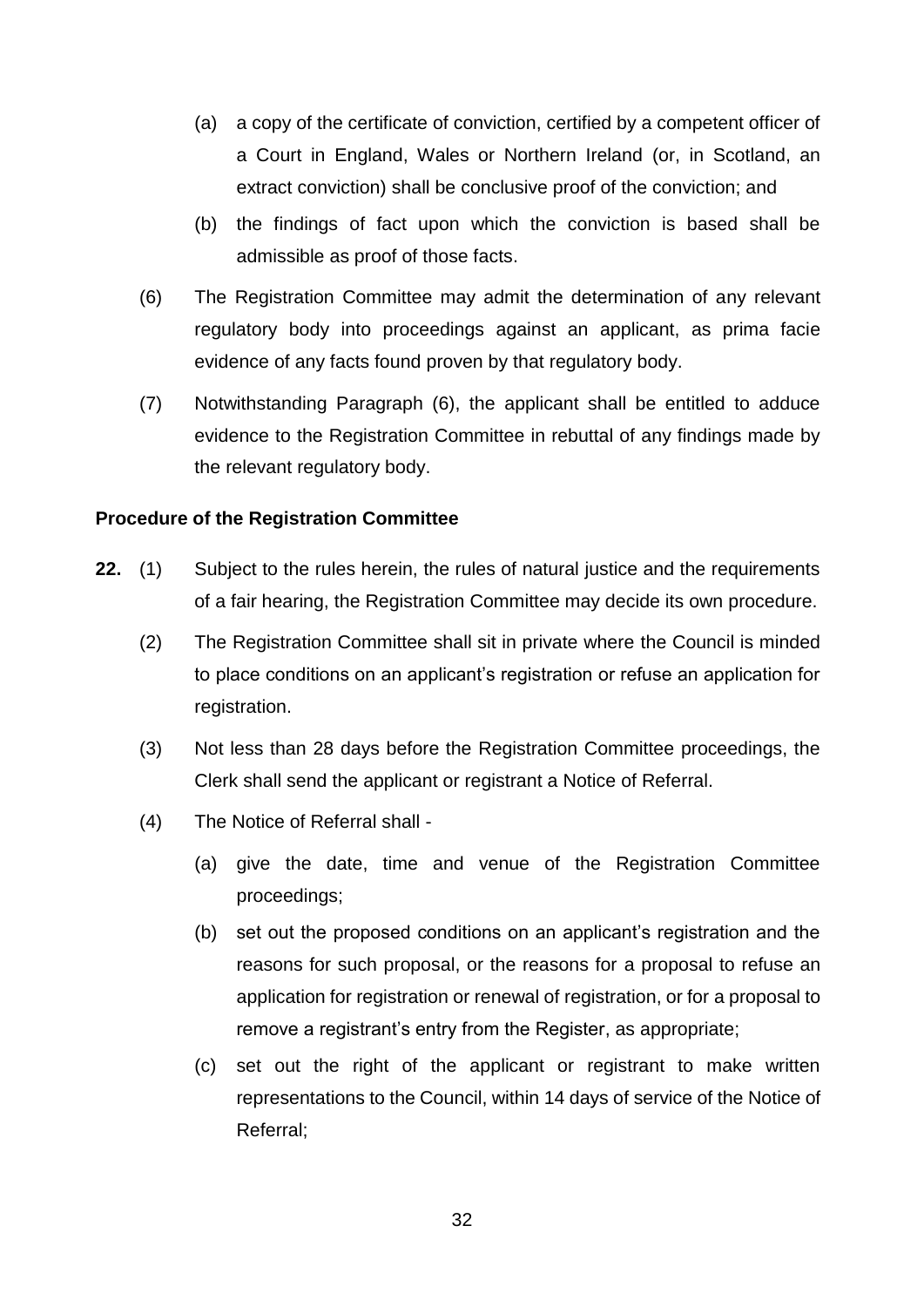- (d) set out the applicant or registrant's right to attend the proceedings and to make oral submissions in person or through a representative; and
- (e) enclose copies of any material to be put before the Registration Committee.
- (5) Not less than 14 days before the Registration Committee proceedings, the applicant or registrant shall provide to the clerk, copies of any documents on which the applicant or registrant intends to rely.
- (6) Not less than seven days before the Registration Committee proceedings, the clerk shall send to each Committee Member:
	- (a) a copy of the Notice of Referral;
	- (b) copies of all the documents which the applicant or registrant has submitted;
	- (c) any information, or copies of any documents obtained by the Council which are relevant to the application; and
	- (d) any representations the applicant has submitted in accordance with Paragraph (4) (c).
- (7) Rule 4 (6) applies to the Registration Committee as it applies to the Council, and for the purpose of this Rule, the Registration Committee may adjourn and upon notice to the applicant or registrant, reconsider the matter at a later date.
- (8) The Council's case may be presented to the Committee by an officer of the Council, or by a solicitor or counsel.
- (9) The applicant or registrant may appear in person or be represented by
	- (a) solicitor; or
	- (b) counsel; or
	- (c) a representative from the applicant's trade union; or
	- (d) a representative from the applicant's professional body.
- (10) Subject to Paragraph (11), the Registration Committee may permit the applicant or registrant to be represented by a person other than that listed in Paragraph (9).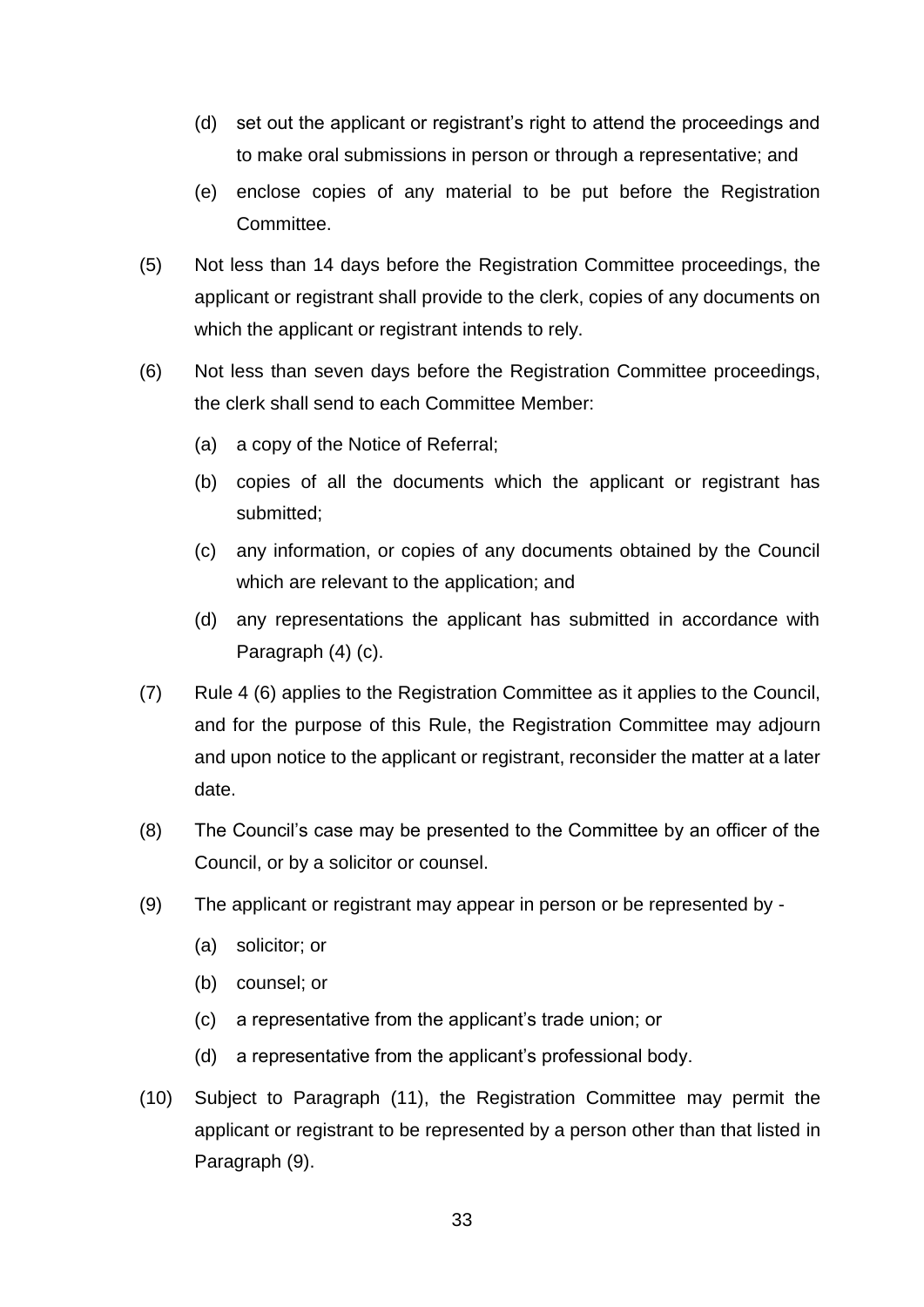- (11) Any application to be represented by a person other than that listed in Paragraph (9) shall be sent to the clerk not later than 14 days in advance of the Registration Committee proceedings.
- (12) A person who represents or accompanies the applicant or registrant shall not be entitled to be called as a witness at the proceedings.
- (13) The Committee may exclude from the whole or any part of the proceedings any person whose conduct, in the opinion of the Committee, has disrupted or is likely to disrupt the proceedings.
- (14) Where the applicant or registrant is not present or represented at the proceedings, the Registration Committee, on being satisfied that the applicant or registrant was given due notice of the proceedings, may determine the matter in the absence of the applicant or registrant.
- (15) The order of proceedings shall be as follows
	- (a) the Council's representative shall make an opening statement of the reason for the Council's proposals;
	- (b) the applicant or registrant shall have a right of reply, either in person or through a representative (if present);
	- (c) the Council's representative shall produce evidence in support of the Council's proposals;
	- (d) the applicant or registrant, either in person or through a representative, may produce evidence;
	- (e) where the applicant or registrant gives evidence, the Council's representative and the Committee shall have the opportunity to ask questions of that applicant or registrant;
	- (f) determination of the application by the Registration Committee; and
	- (g) announcement of the Committee's decision.
- (16) The Registration Committee may:
	- (a) grant the application for registration, or renewal of registration;
	- (b) refuse the application for registration, or renewal of registration;
	- (c) impose conditions on registration for a specified period;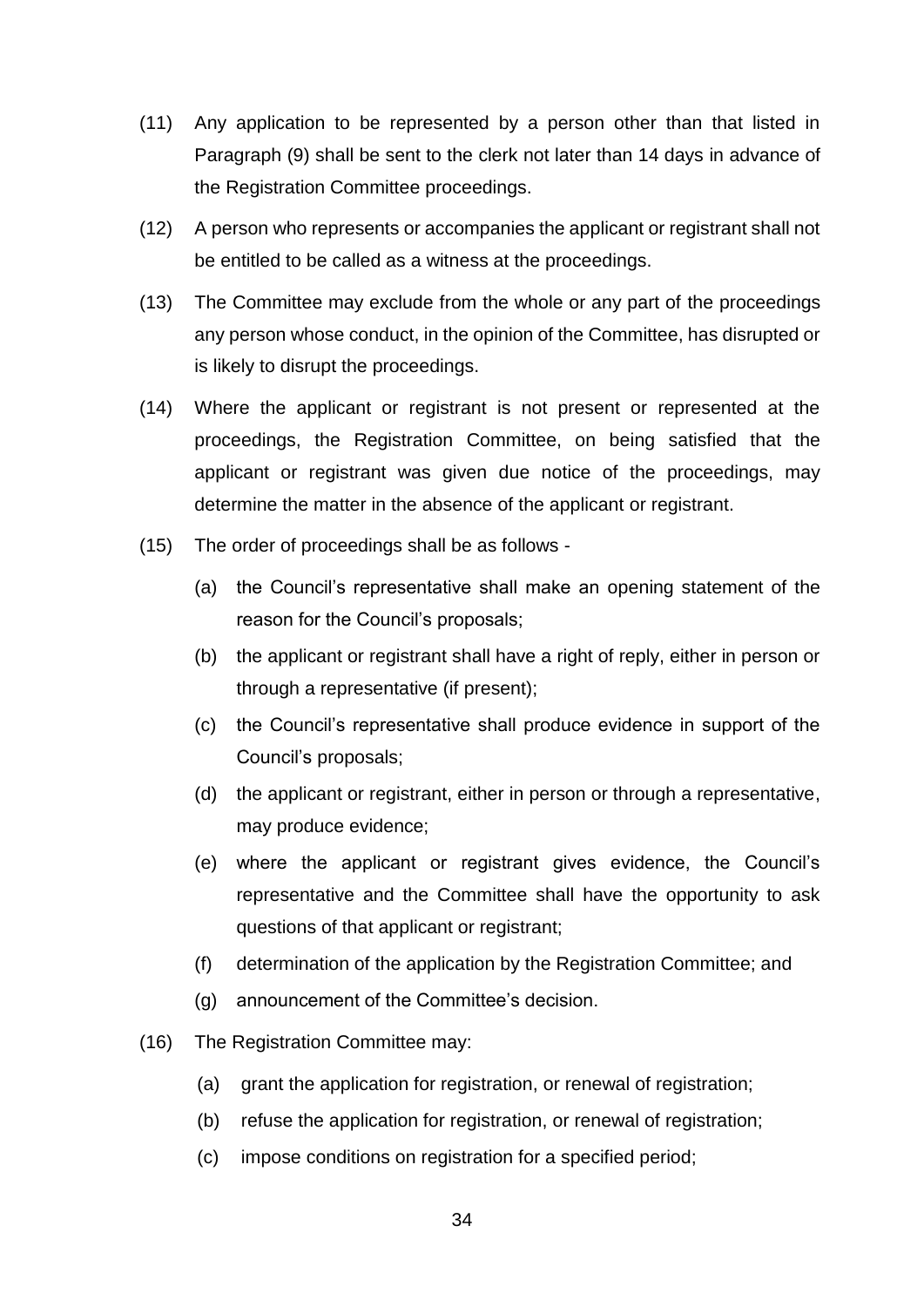- (d) direct that the registrant's entry be removed from the Register;
- (e) vary or lift conditions;
- (f) refer an application for renewal back to the Council where a complaint of impaired fitness to practise has been made against an applicant.
- (17) Where the Registration Committee has considered the evidence available and is minded to impose conditions different to those set out in the Notice of Referral, or where the Notice of Referral sets out no conditions at all -
	- (a) the clerk to the Registration Committee shall notify the applicant or registrant of the conditions that the Committee is minded to impose;
	- (b) the Registration Committee shall afford the applicant or registrant, or the applicant's or registrant's representative, the opportunity to make specific representations upon them;
	- (c) the Registration Committee may adjourn and issue directions as to the time in which any representation or supporting evidence should be served.
- (18) In exercising its powers under Paragraphs (16) and (17), the Registration Committee shall act in accordance with the principle of proportionality.
- (19) The Registration Committee shall
	- (a) at the conclusion of the proceedings, record its decision and the reasons for it in writing; and
	- (b) within 7 days of the conclusion of the proceedings send a Notice of Decision to -
		- (i) the applicant or registrant;
		- (ii) the Council;
		- (iii) the employer(s) (if any);
		- (iv) the university at which the student is participating in the degree course, if applicable.
- (20) The Notice of Decision shall
	- (a) set out the decision of the Registration Committee;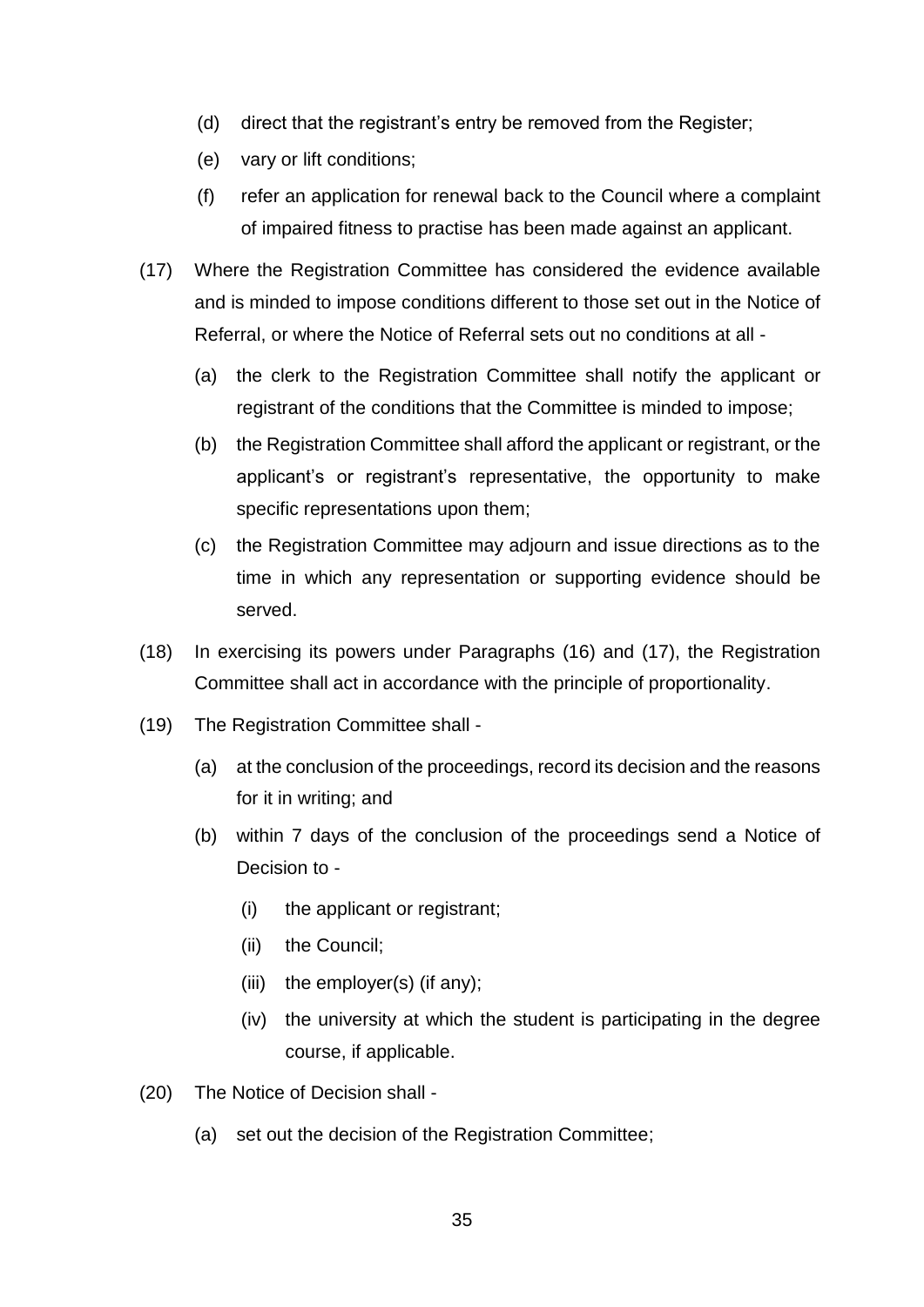- (b) specify the reasons for the Registration Committee's decision;
- (c) set out any conditions imposed on, varied or lifted from the applicant's or registrant's registration;
- (d) set out the applicant's or registrant's right of appeal to the Care Tribunal, provided that such appeal is lodged in writing within 28 days from the date of the Notice of Decision; and
- (e) inform the applicant that the Registration Committee's decision
	- (i) in respect of a decision to refuse an application, took effect from the date on which the decision was made; or
	- (ii) where the applicant is a student and the Registration Committee has granted the application (with or without conditions), the student's name will not be entered onto the Register until the Council is satisfied that the student has begun to participate in the degree course.
- (21) A record of any advice tendered by the legal adviser or the medical adviser shall be sent to the applicant or registrant, and the Council, together with the Notice of Decision.

#### **Review process**

- **23.** (1) Where the Council reviews a registrant's conditions at the point of review or at any time during the specified period of the conditions, it may -
	- (a) impose conditions for a further specified period;
	- (b) vary the conditions; or
	- (c) lift the conditions.
	- (2) Towards the end of a period of conditions or in the circumstances referred to in Paragraph (5), the Council shall seek information from the Registrant or relevant others.
	- (3) Where the Council receives the requested information and is of the opinion that: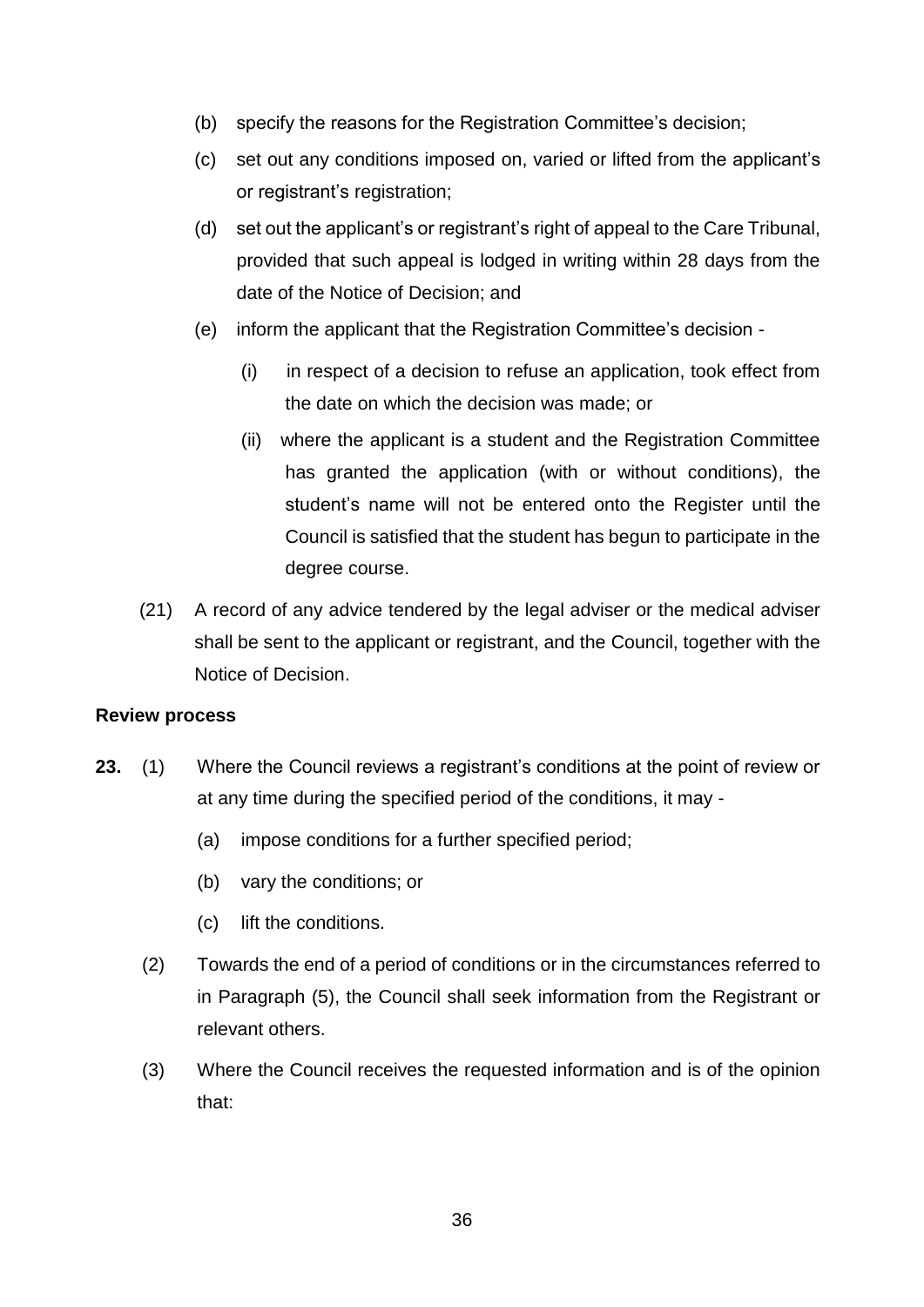- (a) the conditions have been complied with or there has been a material change of circumstances; and
- (b) the conditions can be lifted or varied,

the Council shall give notice to the Registrant and may give notice to the other persons specified in Rule 22 (19) that the conditions will be lifted or varied.

(4) Where:

- (a) the Council receives information requested in accordance with Paragraph (2) and it is of the opinion that the condition(s) have not been complied with; or
- (b) the Registrant fails to comply with a reasonable request made in accordance with Paragraph (2); or
- (c) the Council is not able to determine whether the conditions should be lifted or varied; or
- (d) the Council considers it is necessary for the protection of the public and / or in the public interest for the matter to be dealt with by the Registration Committee,

the Council shall refer the matter to the Registration Committee for a resumed consideration of the case.

(5) Where a registrant considers, at any time during the specified period of conditions, that there has been a material change in circumstances, the registrant may apply to the Council to review the conditions imposed on the registrant's registration, and the procedure set out in Paragraphs (2), (3) and (4) shall apply.

#### **Resumed Consideration of a Case**

- **24.** (1) In addition to Rule 23 (4) -,
	- (a) the Council may apply to the Committee for a resumed consideration of the case where the Council considers that there has been a material change of circumstances, in order for the Committee to consider varying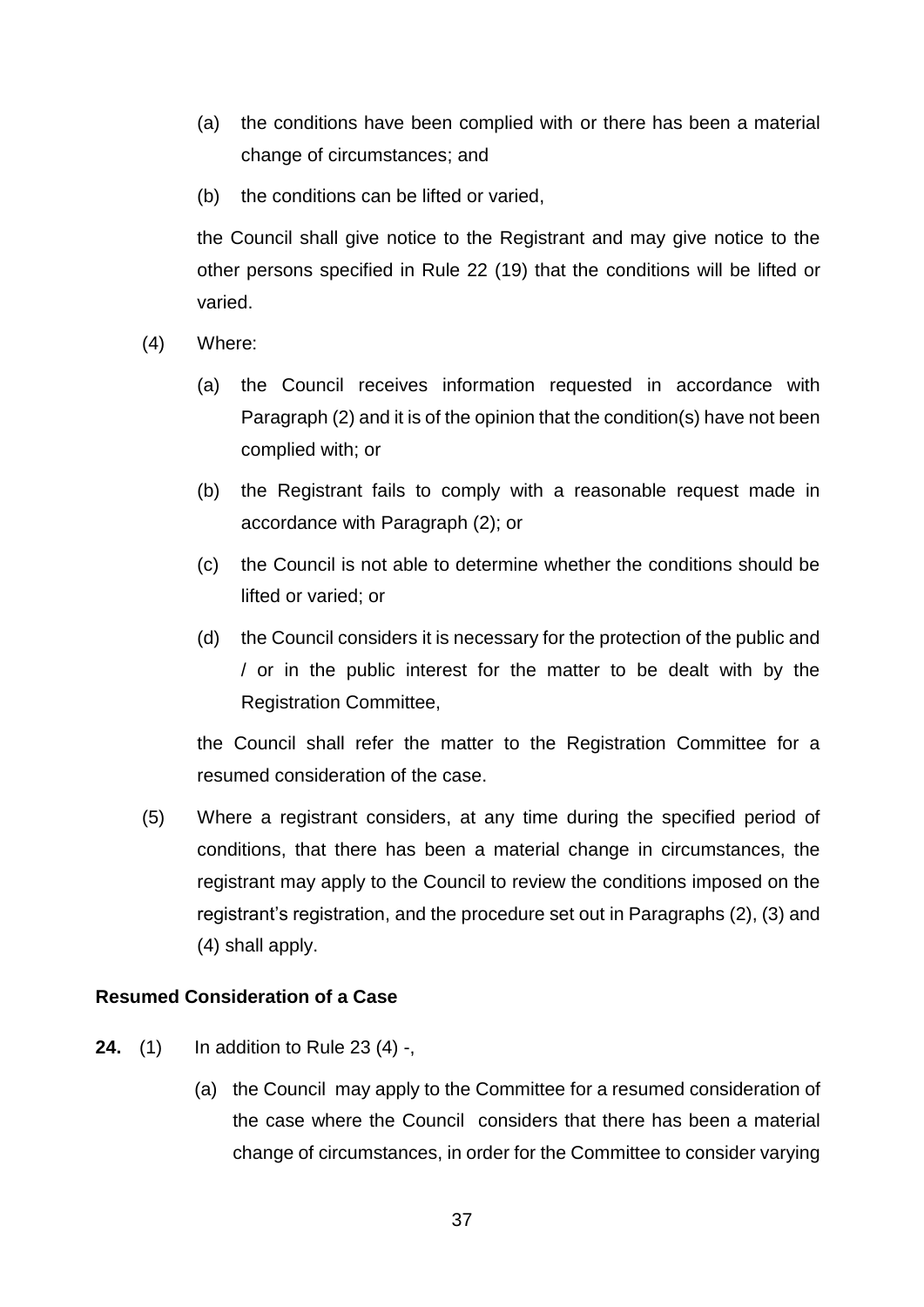or lifting any conditions imposed on the registration or removal from the Register.

- (b) a registrant may apply to the Committee for a resumed consideration of the case where an application under Rule 23 (5) has been unsuccessful.
- (2) The Registration Committee may, after considering legal advice from the legal adviser, and if it is satisfied that there has been a material change in circumstances, direct that it should resume its consideration of the case.
- (3) The Council may make an application for an early review where it has received information in accordance with Rule 17 (1) (b) or (2) (b).
- (4) Not less than 28 days before the date on which the Registration Committee is to resume its consideration of the matter, the clerk to the Registration Committee shall send to the registrant a Notice of Resumed Consideration.
- (5) The Notice of Resumed Consideration shall
	- (a) specify the date, time and venue of the proceedings;
	- (b) set out the registrant's right to make written representations to the Council within 14 days of service of the Notice of Resumed Consideration; and
	- (c) set out the registrant's right to attend the proceedings and to make oral submissions in person or through a representative.
- (6) The procedure at the resumed proceedings shall be the same as the procedure set out at Rule 22.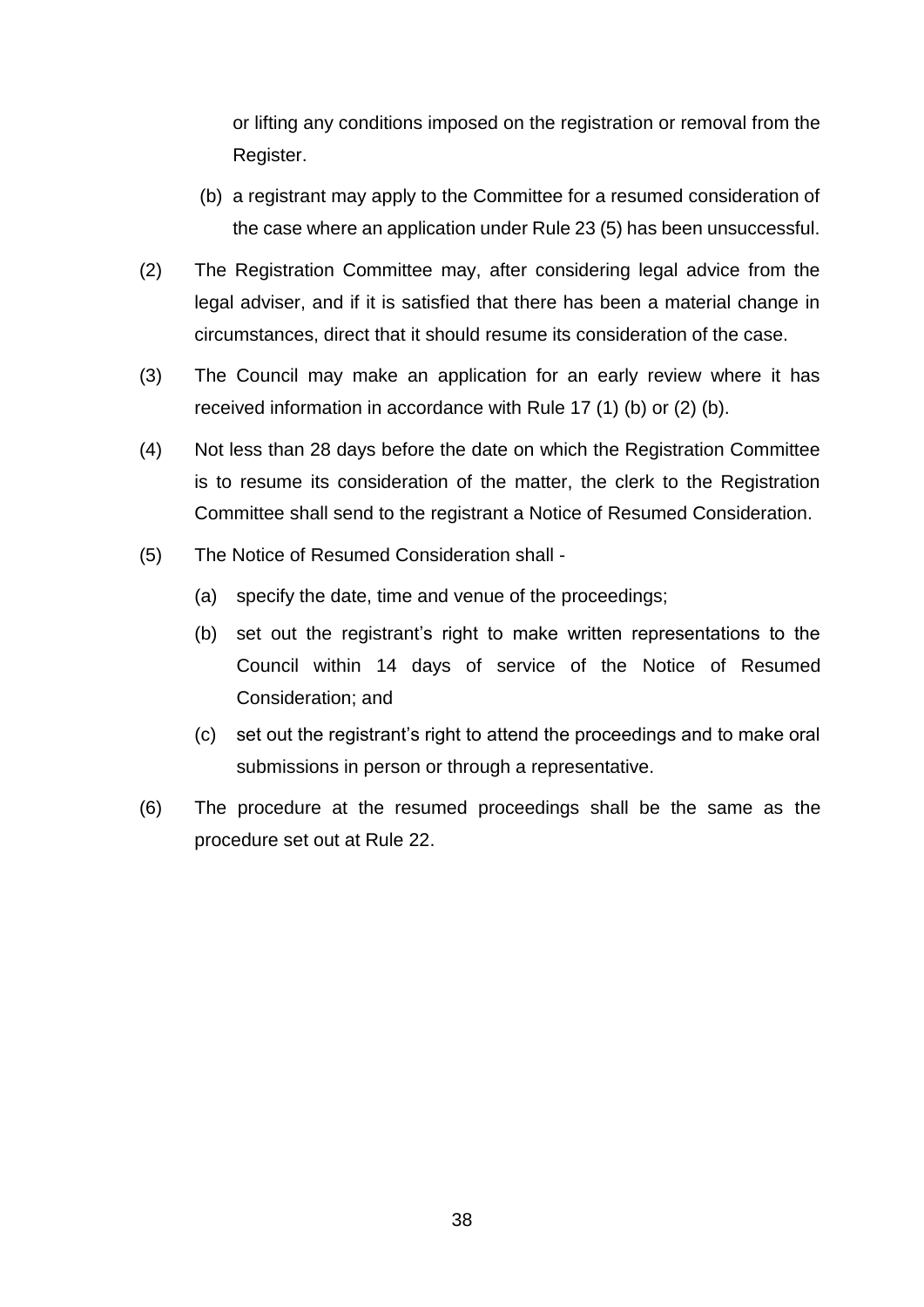#### **Part IV**

#### **Fees**

#### **Application and renewal fee**

- **25.** (1) The fee to be charged for processing an application for registration under Rule 4 ("the application fee") or an application for renewal under Rule 9 ("the renewal fee") is set out in SCHEDULE 2, and shall be non-refundable.
	- (2) Subject to Rule 28, the Council shall refuse to make an entry in the Register in respect of such a person unless the application fee is paid.

#### **Annual Fee**

- **26.** (1) The fee to be charged in respect of the retention in the Register of any registration in any year following the year in which registration or renewal was first made ("the annual fee") is set out in SCHEDULE 2 and shall be nonrefundable.
	- (2) The Council may remove from the Register any registrant who, after the appropriate communication specified in either Paragraphs (3) or (4) has been sent, fails to pay the annual fee within the specified period.
	- (3) (a) Where a registrant has not given the Council a bank authority, the Council shall send the registrant a communication not less than 28 days before the date on which the annual fee is due, which states that the annual fee is due and the date on which it is due; and
		- (b) if the annual fee has not been paid by the date on which it is due, the Council may decide that the registrant's entry should be removed from the Register.
	- (4) Where the registrant has given the Council a bank authority and the annual fee has not been paid in accordance with that authority by the date on which the fee is due, the Council shall send the registrant a communication stating that if the annual fee is not paid within the period of 28 days beginning the day after the communication is sent, the Council may decide that the registrant's entry should be removed from the Register.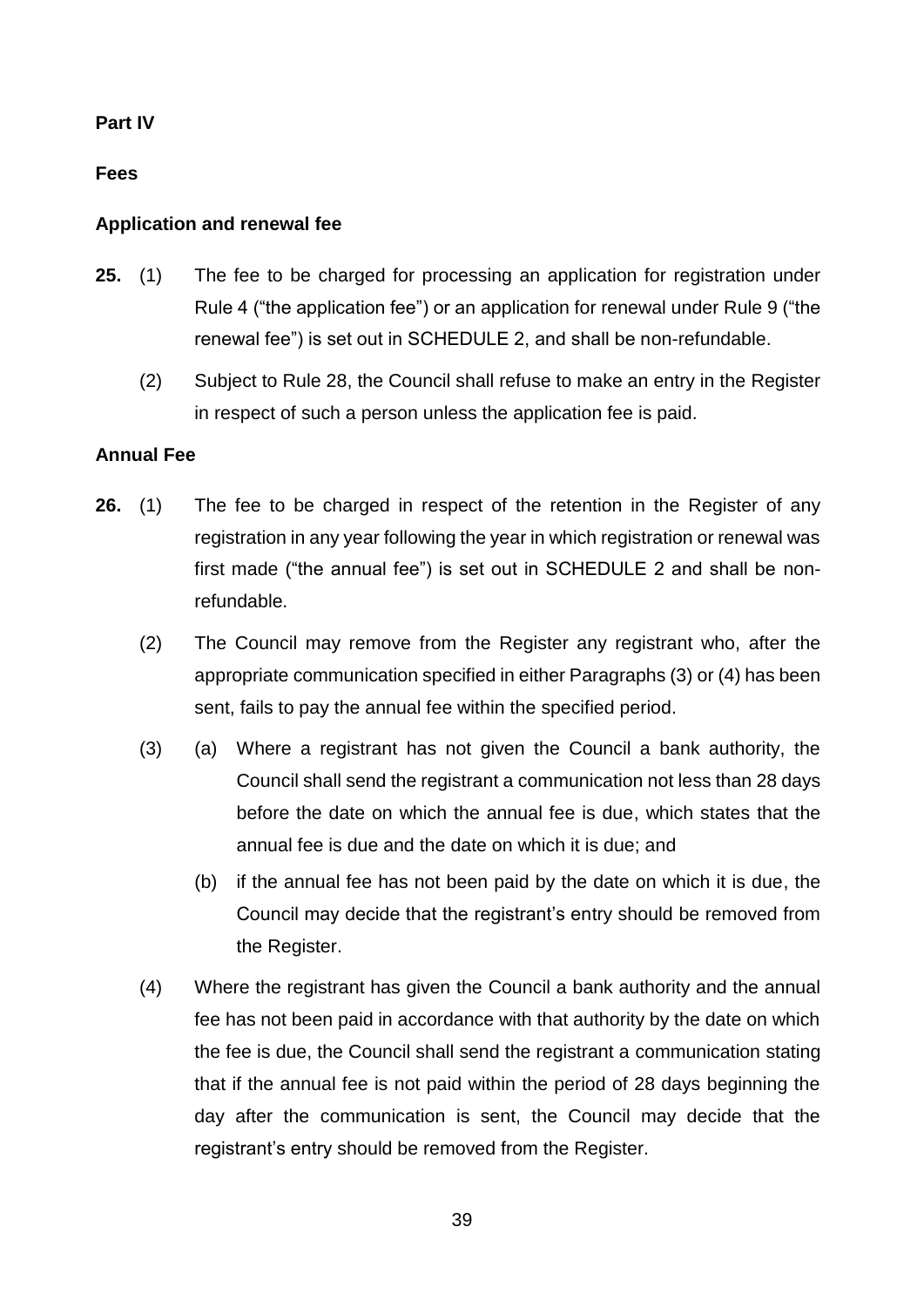#### **Restoration fee**

- **27.** (1) The fee to be charged for processing an application for restoring an entry in the Register is as set out in SCHEDULE 2, and shall be non-refundable.
	- (2) Subject to Rule 28, where a registrant has applied to be restored to the Register, the Council shall not make an entry in the Register until the restoration fee has been paid.

#### **Waiver and deferment of fees**

**28.** Notwithstanding the provisions set out in Rules 25 to 27, the Council may choose to waive or defer fees to be charged to an applicant or registrant in such exceptional circumstances as the Council may determine.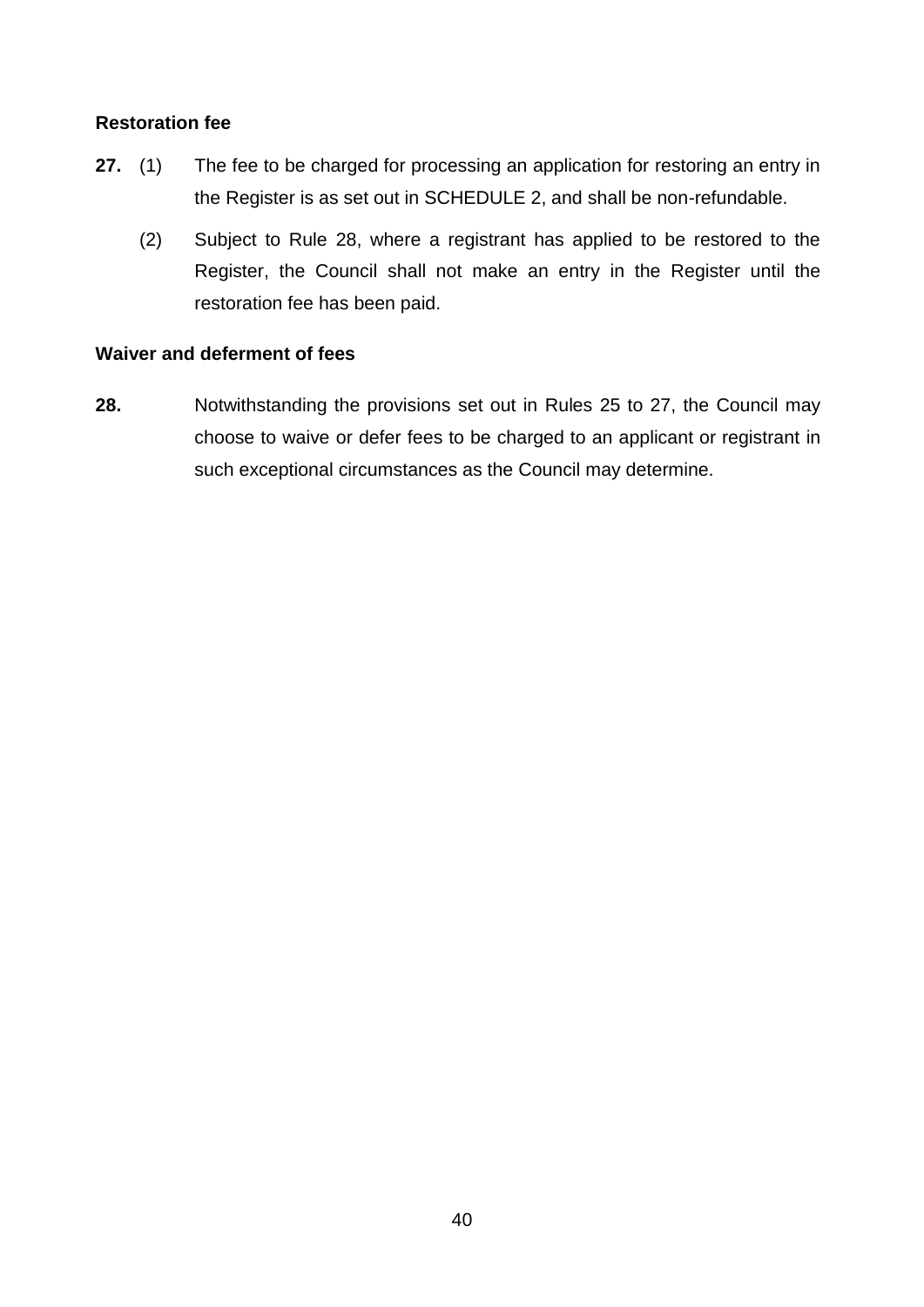#### **Part V**

#### **The Register**

#### **The form of the Register**

- **29.** (1) The Register shall, in respect of each person whose name is entered in the Register, contain the following information, and any other information which the Council considers appropriate -
	- (a) full name known as in work, and title;
	- (b) registration number;
	- (c) address at which the registrant practises;
	- (d) where the registrant is a student, the name and address of the university in which the registrant is participating in the degree course;
	- (e) any effective conditions imposed on the registrant's registration;
	- (f) any effective undertakings;
	- (g) any effective warning;
	- (h) any effective Interim Order;
	- (i) any effective Suspension Order;
	- (j) whether the registrant has been removed from the Register.
	- (2) On inquiry by an employer or by the university at which a student is participating in the degree course, the Council may provide the following further information about the registrant -
		- (a) any conditions or Interim Order imposed on the registrant's registration;
		- (b) any findings of impaired fitness to practise and sanction imposed by the Council or by the Council's Fitness to Practise Committee.

#### **The keeping of the Register**

- **30.** (1) The Register shall be kept in a secure manner.
	- (2) Where undertakings, an Interim Order, Conditions of Practice Order or a Suspension Order have been imposed on a registrant's registration in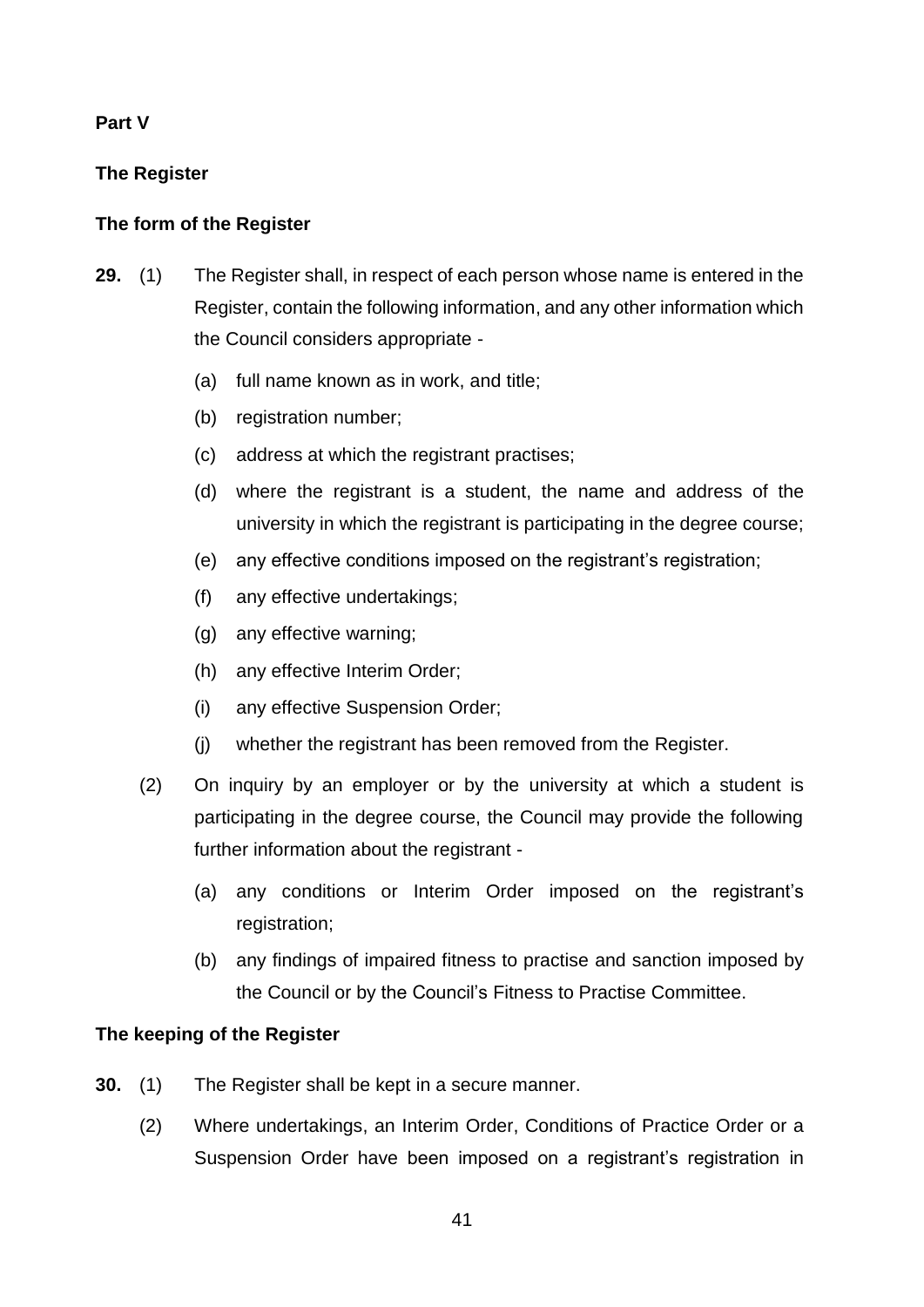accordance with the Council's Fitness to Practise Rules, the Council shall enter the particulars of the undertaking or Order against the name of the registrant in the Register.

- (3) Where an undertaking or Order referred to in Paragraph (2) ceases to have effect, is revoked or an undertaking is replaced by an Order or an Order is replaced by another such Order, the Council shall remove the entry relating to it in the Register and, where an undertaking is replaced by an Order or an Order is replaced by another Order, enter the particulars of that Order in the Register.
- (4) The Council may, on the application in writing of a registrant, amend the registrant's entry in the Register, and in particular shall, where a registrant's registration is subject to conditions and the conditions have been removed, amend the Register accordingly.
- (5) Before amending the Register in accordance with an application made under Paragraph (4), the Council shall satisfy itself to the accuracy of the information to be entered in the Register and may require the registrant making the application to produce such documentary evidence as it considers appropriate.

#### **Issue and form of certificates**

- **31.** (1) Where the Council enters the name of a registrant in the Register, it shall make available to the registrant a certificate of registration.
	- (2) A certificate of registration shall be in the form determined by the Council and shall -
		- (a) state the registrant's
			- (i) name;
			- (ii) registration number;
			- (iii) date of registration;
			- (iv) category of registration.
		- (b) state whether the registrant's registration is subject to conditions; and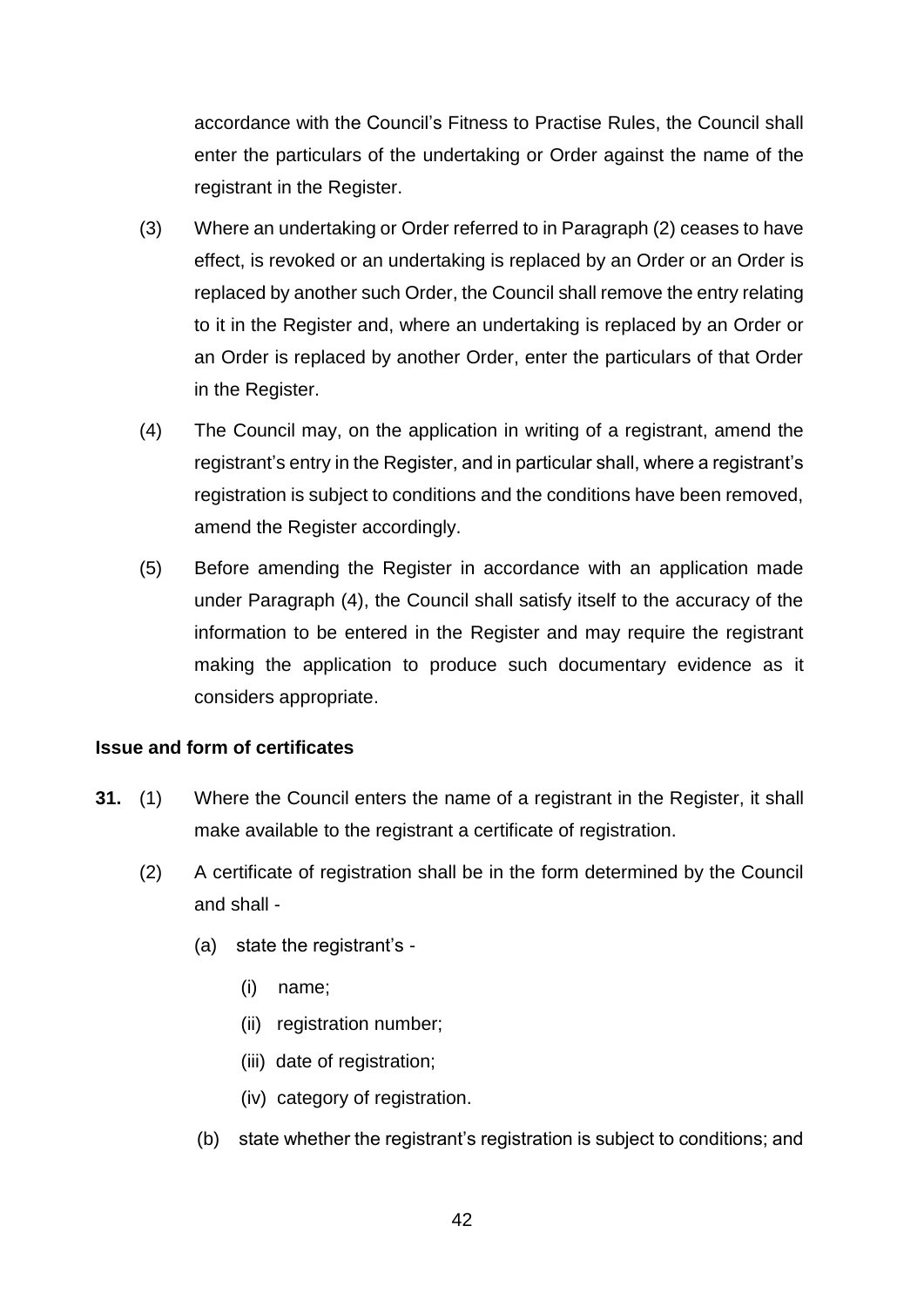- (c) be signed on behalf of the Council.
- (3) Where a registrant requests a certificate of registration to be issued by the Council, a fee may be payable in accordance with SCHEDULE 2.

 $16$  $\sqrt{Chair}$ Date  $63$  $\alpha$ C -0 The Department of Health hereby consents to these Rules.  $1461$ -i �"------I <:.f· l \ a b:---9sdnior Officer, DoH) Dated this <u>Company of Autreal</u> My two thousand and Twenty of  $\overline{1}\cup 0$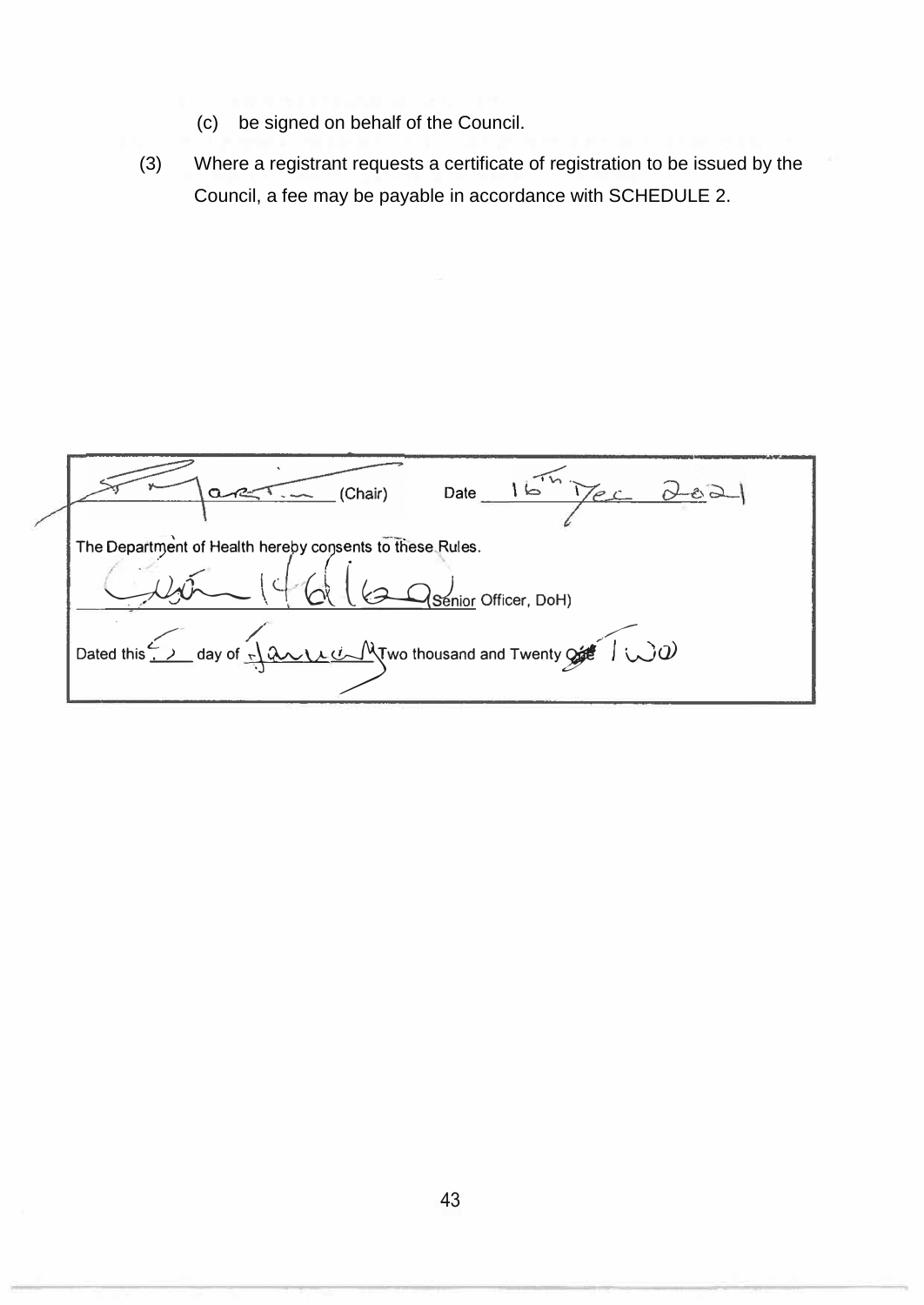#### **Approved courses for social workers**

- 1. A course leading to a Certificate in Child Care or Home Office Letter of Recognition in Child Care (issued by the Home Office Central Training Council in Child Care from 1947 to 1971).
- 2. A course leading to a Certificate in Social Work (issued by the Council for Training in Social Work from 1962 to 1971).
- 3. A course leading to a Probation Certificate or satisfactory completion of courses by the Recruitment and Training Committee (issued or recognised as the case may be by the Recruitment and Training Committee of the Advisory Council for Probation and After Care until 1971).
- 4. A course leading to a Certificate or satisfactory completion of courses recognised by the Institute of Medical Social Workers (previously the Institute of Almoners).
- 5. A course recognised by the Association of Psychiatric Social Workers and subsequently recognised by Central Council Education Training Social Work as an approved course for social workers.
- 6. A course leading to a Certificate of Qualification in Social Work (issued by the Central Council for Education and Training in Social Work from 1971 to 2002).
- 7. A course leading to a Letter of Comparability to the Certificate of Qualification in Social Work (issued until 1990).
- 8. A course leading to a Certificate in Social Service (issued by the Central Council for Education and Training in Social Work from 1975 to 1995).
- 9. A course leading to a Diploma in Social Work issued by the Central Council for Education and Training in Social Work, a Care Council or the Council (issued from 1991).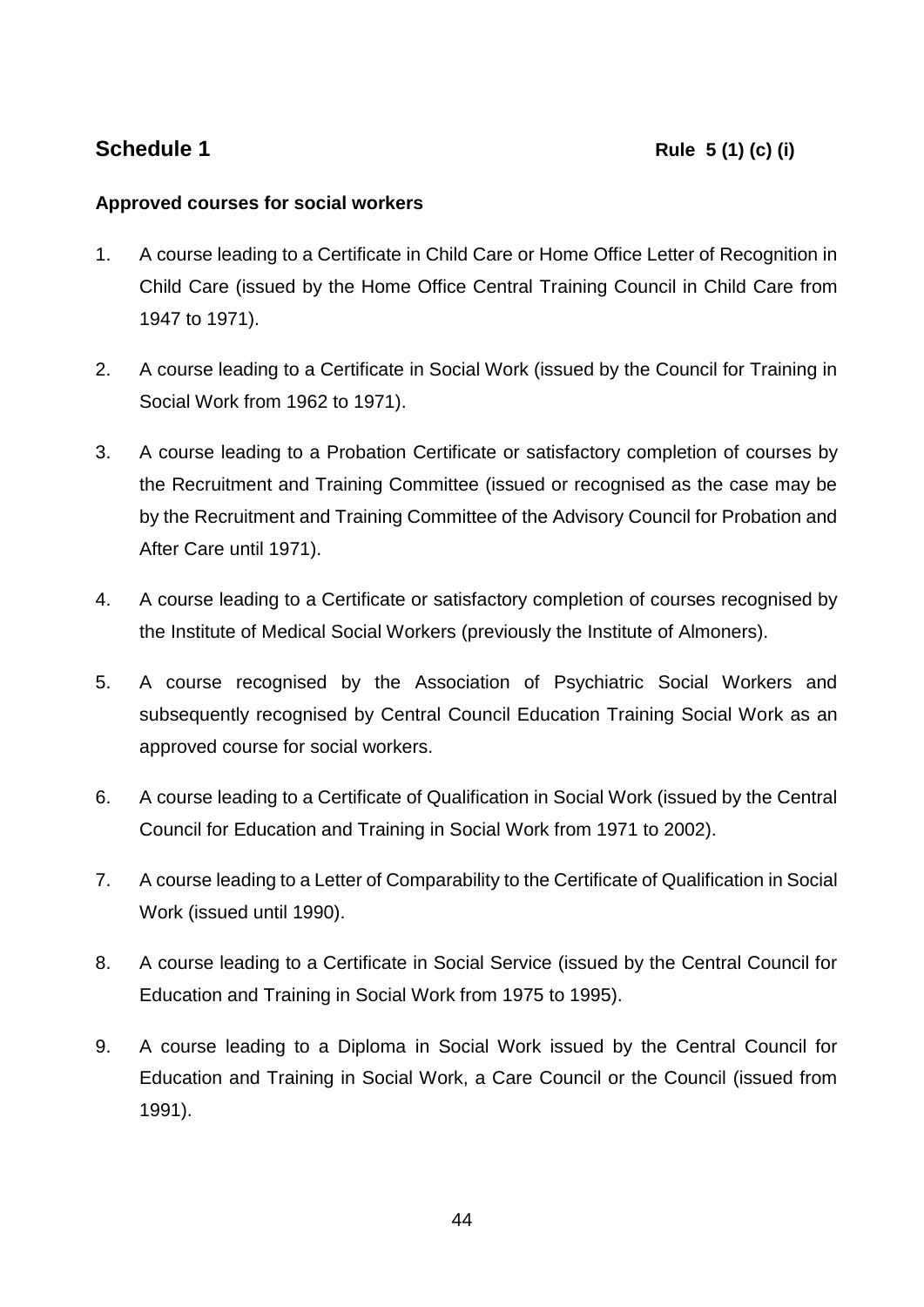- 10. A course in relevant social work for persons who wish to become social workers, and approved by the Council under Section 10 of the Act, or a Care Council under Section 54 (1) of the Regulation of Care (Scotland) Act 2001, Section 114 of the Regulation and Inspection of Social Care (Wales) Act 2016, Article 15 (5) of the Health and Social Work Professions Order 2001 or Section 43 of the Children and Social Work Act 2017 and is accepted by the Council..
- 11. Certificate or Diploma in Applied Social Studies:
	- (i) University of Aberdeen
	- (ii) Queen's University
	- (iii) University of Bristol
	- (iv) University College, Cardiff
	- (v) University College, Dublin (National University of Ireland)
	- (vi) University of Dundee
	- (vii) University of Glasgow
	- (viii) University of Hull
	- (ix) University of Keele
	- (x) University of Leicester
	- (xi) University of Liverpool
	- (xii) University of London, Bedford College
	- (xiii) University of London, Goldsmith's College
	- (xiv) London School of Economics
	- (xv) University of Newcastle upon Tyne
	- (xvi) University of Nottingham
	- (xvii) University of Oxford
	- (xviii) University of Sheffield
	- (xix) University of Southampton
	- (xx) University of Surrey
	- (xxi) University College, Swansea
	- (xxii) New University, Ulster
- 12. Diploma in Social Work or Diploma in Social Work Studies:
	- (i) Queen's University, Belfast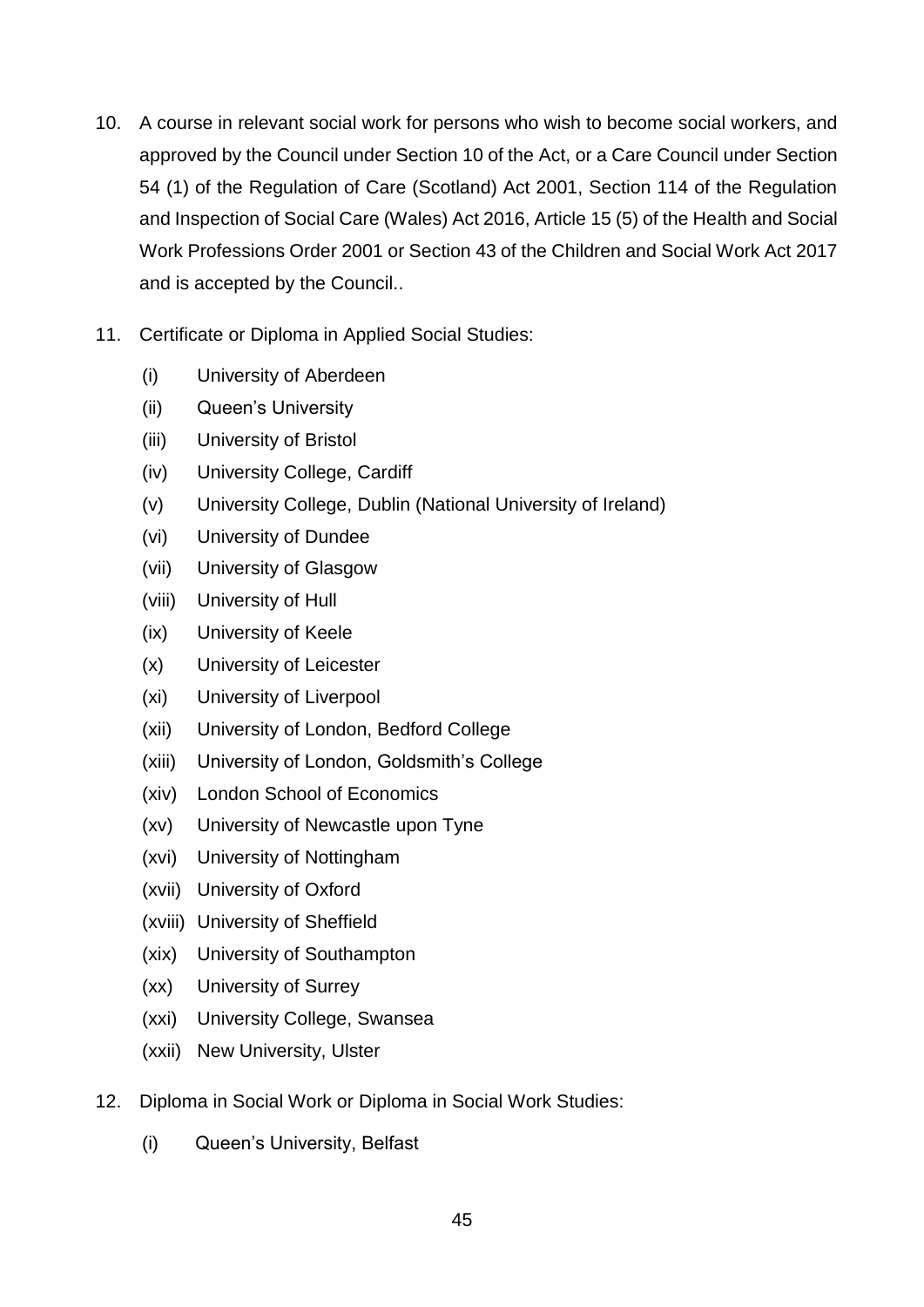- (ii) University of Birmingham
- (iii) University of Edinburgh
- (iv) Enfield College of Tech
- (v) University of Kent, Canterbury
- (vi) University of Leicester
- (vii) London School of Economics (from 1970)
- (viii) University of Sussex
- 13. BA (Hons) degree in Applied Social Studies or BA (Hons) degree in Applied Social Science:
	- (i) University of Bradford
	- (ii) Enfield College of Tech with appropriate social work options
	- (iii) Hatfield Polytechnic
	- (iv) University of Keele
	- (v) Lanchester Polytechnic, Coventry
- 14. MA Degree in Applied Social Studies:
	- (i) University College, Bangor
	- (ii) University of Nottingham
- 15. Diploma for Advanced Studies in Social Administration & Social Work (with appropriate social work options):
	- (i) University of Manchester
- 16. Diploma in Social & Administration Studies (with appropriate social work options):
	- (i) University of Oxford
- 17. Bachelor of Phil (with appropriate social work options):
	- (i) University of Exeter
	- (ii) University of Liverpool
- 18. M Phil (with appropriate social work options):
	- (i) University of York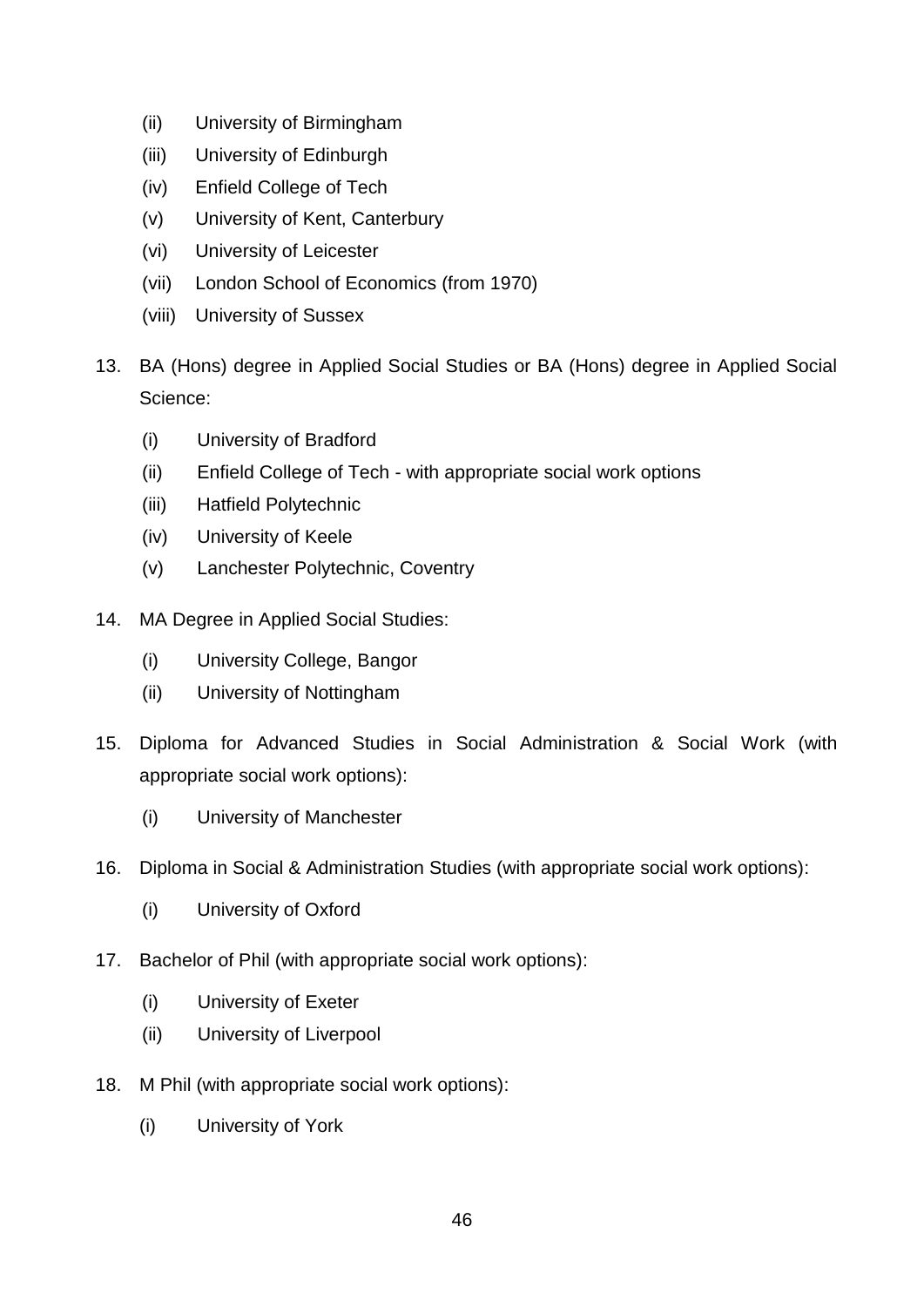- 19. Master of Social Science (with appropriate social work options):
	- (i) University College, Dublin (National University of Ireland)
- 20. Certificate in Medical Social Work:
	- (i) University of Edinburgh
	- (ii) University of Leeds
	- (iii) University of Manchester
- 21. Certificate in Psychiatric Social Work:
	- (i) University of Edinburgh
- 22. Certificate in Childcare:
	- (i) University of Edinburgh
- 23. Diploma for Social Workers in Mental Health:
	- (i) London School of Economics
- 24. MSc in Social Administration & Social Work Studies:
	- (i) London School of Economics
- 25. Masters in Social Work:
	- (i) University of Sussex
- 26. BA/BSc (Hons) Sociology (with appropriate social work options)
- 27. Bath University of Technology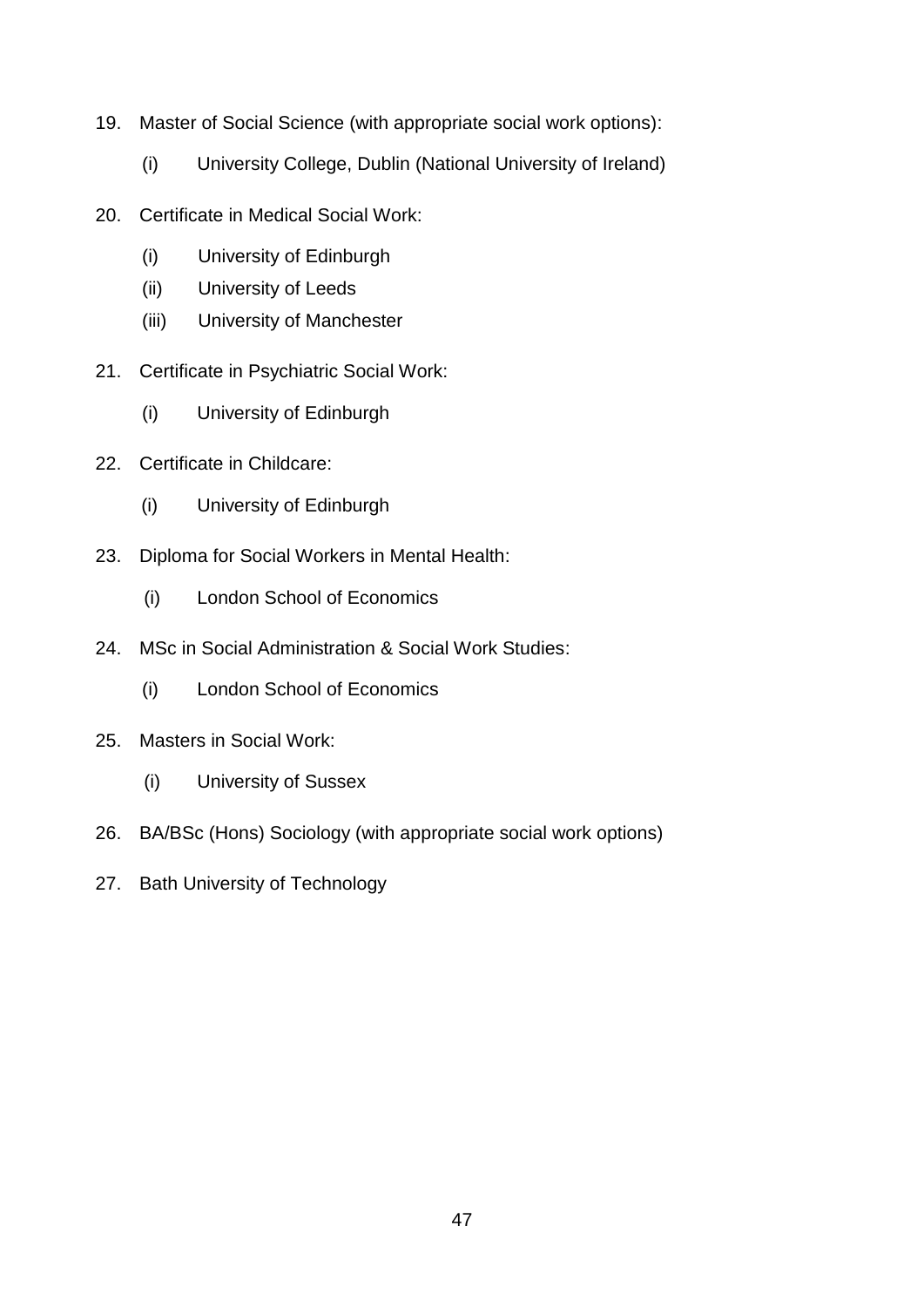#### **Fees charged by the Council**

#### **A. FEES FOR SOCIAL WORKERS AND SOCIAL CARE WORKERS**

- 1. The application, annual and renewal fee for the following applicants shall be £65
	- (i) social workers;
	- (ii) social care managers.
- 2. The application, annual and renewal fee for the following applicants shall be £30
	- (i) social care workers.
- 3. The application fee for social work applicants with overseas qualifications who do not hold a letter of comparability to the Honours Degree in Social Work shall be £350. The annual fee and renewal fee shall be £65.
- 4. The restoration fee for the following applicants shall be £130
	- (i) social workers;
	- (ii) social care managers.
- 5. The restoration fee for social care workers shall be £60.

### **B. FEES FOR STUDENTS**

- 1. Application fee £20
- 2. Annual fee £20
- 3. Restoration fee

£40

### **C. FEES FOR ISSUING REGISTRATION CERTIFICATE**

1. Except in exceptional circumstances, the fee for issuing a certificate shall be £20.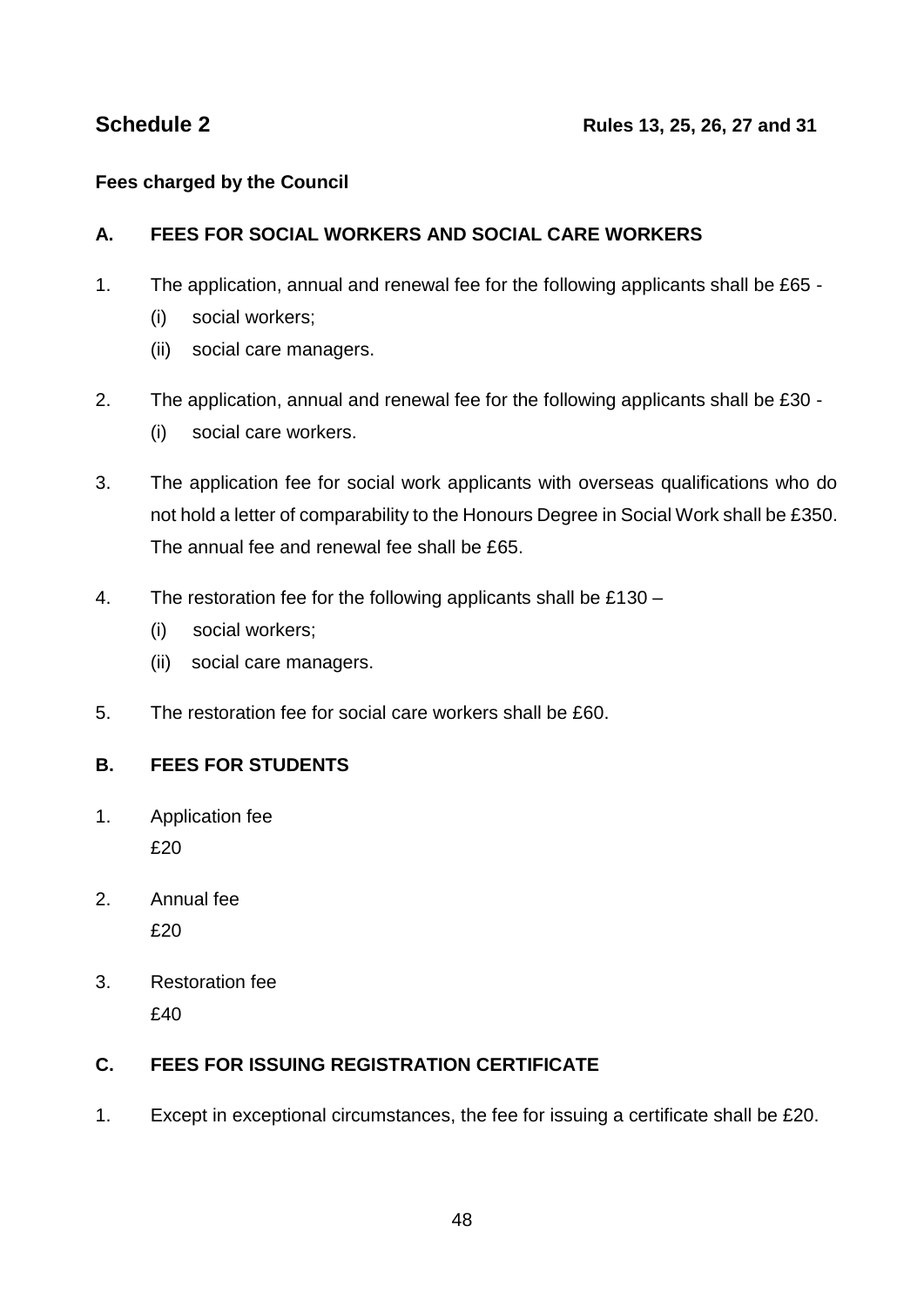# **Schedule 3 Rule 9 (6) (c)**

#### **Post registration training and learning requirements**

- 1. Social workers and social care workers
	- (1) All social workers and social care workers shall, within the period of registration, complete a minimum of 90 hours of learning and development activity which may include study, training, courses, seminars, reading, teaching or other activities which could reasonably be expected to advance the social worker's or social care worker's professional development, or contribute to the development of the profession as a whole.
- 2. Social workers
	- (1) The following requirements apply to social workers in the following categories. The training specified will contribute to the 90 hours of learning and development activity mentioned in Paragraph 1 (1) above -

(a) Social workers in the first three year period of registration following successful completion of the Assessed Year in Employment shall complete a minimum of two requirements of the Northern Ireland Consolidation Award within the period of registration:

(b) Social workers who are appointed as a first line manager shall undertake learning and development activity in the professional supervision and appraisal of staff within two years of appointment to post;

(c) Social workers who are first line managers or managers in other grades above this shall undertake, within the period of registration, learning and development activities appropriate to their post. These development activities should include professional leadership and management.

3. Social Care Workers -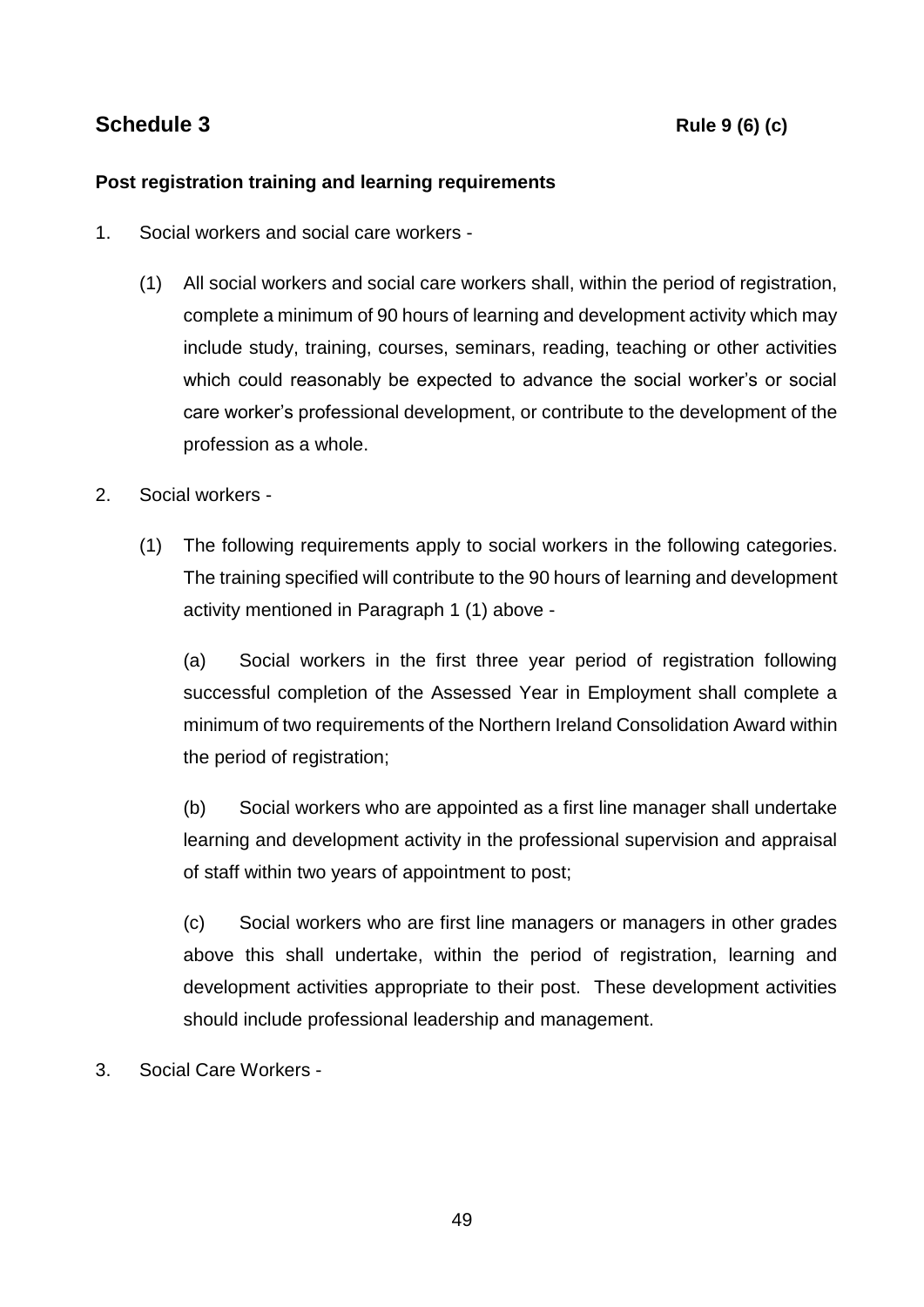- (1) The following requirements apply to social care workers in the following categories. The training specified will contribute to the 90 hours of learning and development activity in Paragraph 1 (1) above.
- (a) Social care workers shall undertake within their period of registration learning and development activity appropriate to their job role in the following areas:
	- i. Principles of Care
	- ii. Safeguarding
	- iii. Communication
	- iv. Social Care Skills
	- v. Health and Safety
- (b) Senior Social Care workers, that is social care workers with supervisory responsibilities, shall undertake within their period of registration learning and development activity appropriate to their job role in the following areas:
	- i. Principles of Care
	- ii. Safeguarding
	- iii. Communication
	- iv. Social Care Skills
	- v. Health and Safety
	- vi. Supervision and Performance Appraisal
- (c) Social Care workers in a management position shall undertake within their period of registration learning and development activity appropriate to their job role in the following areas:
	- i. Principles of Care
	- ii. Safeguarding
	- iii. Communication
	- iv. Social Care Skills
	- v. Health and Safety
	- vi. Leadership and Management
- 4. Every social worker and social care worker registered with the Council shall keep a record of post registration training and learning undertaken.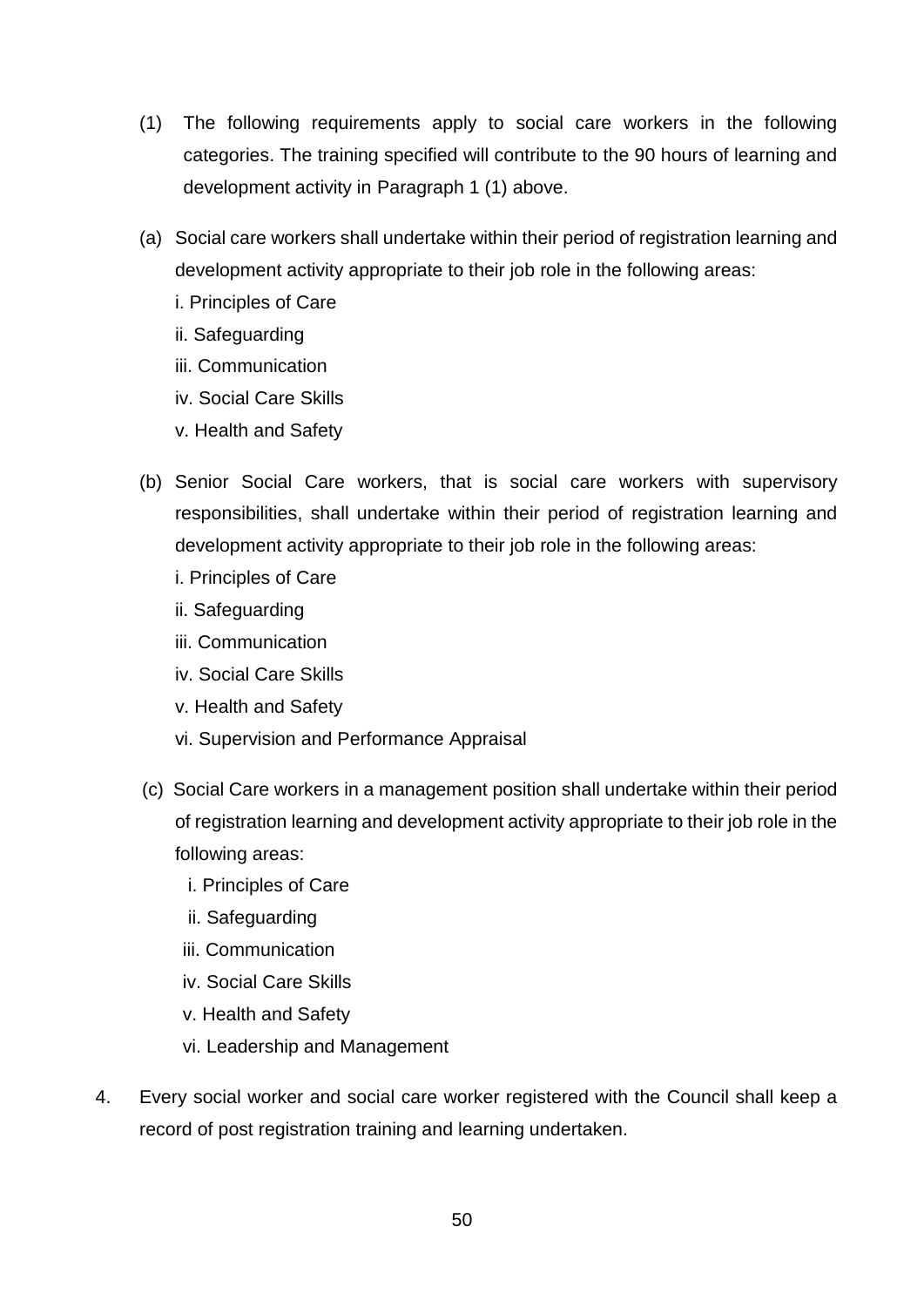5. Failure to meet the foregoing post registration training and learning requirements may be considered misconduct by the Council.